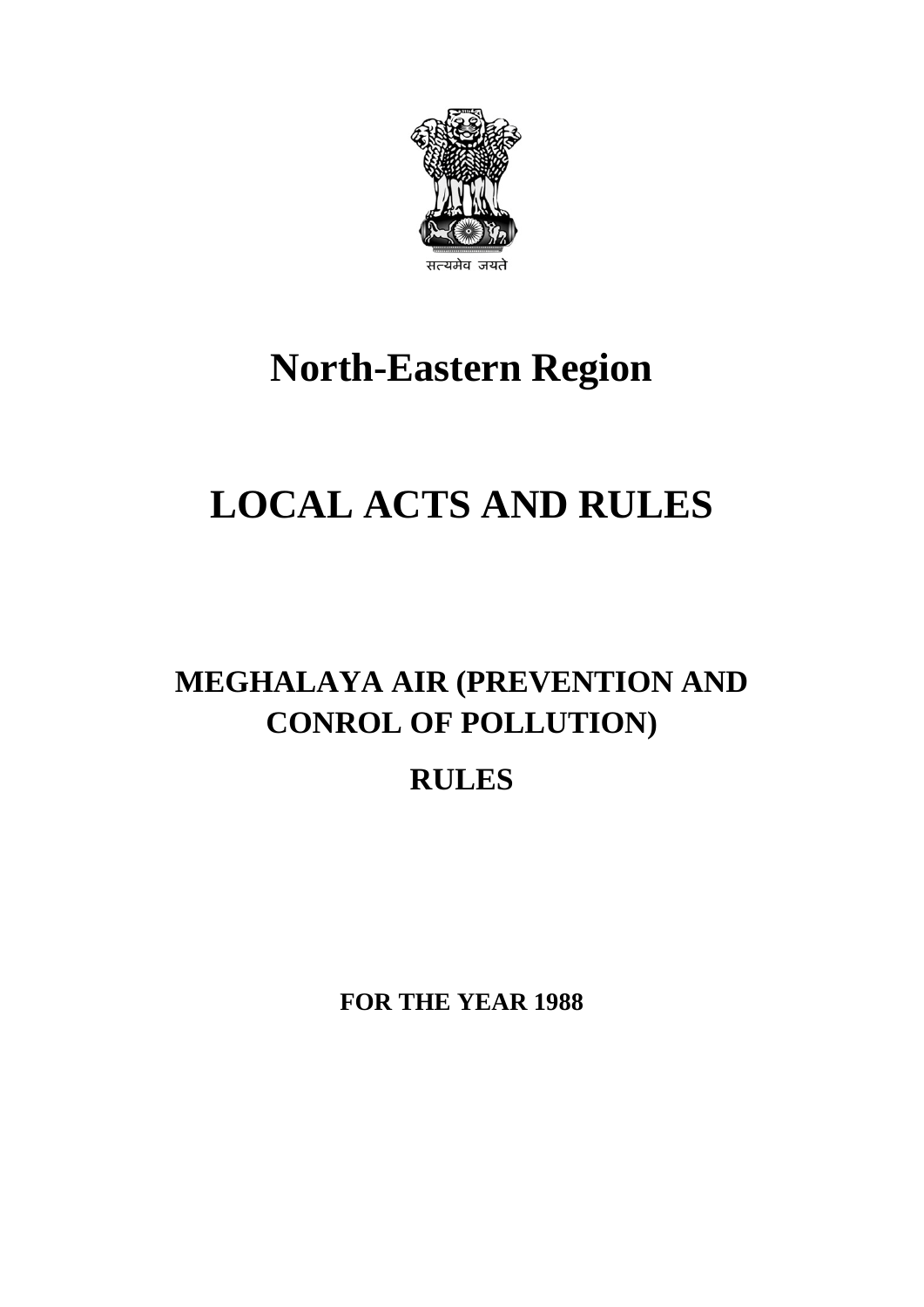# **POLLUTION) THE MEGHALAYA AIR (PREVENTION AND CONROL OF**

# **RULES, 1988**

**Notification No. PHE, 329/87/9, dated 6-8-1991**—In exercise of the powers conferred by Section 54 of the Air Prevention and Control of Pollution Act, 1981 (Central Act 14 of 1981) the Government of Meghalaya, after consultation with the Meghalaya State Pollution Control Board, hereby make the make following rules, namely:

#### CHAPTER 1

#### **PRELIMINARY**

1. **Short title and commencement**—(1) These Rules may be called the Meghalaya Air (Prevention and Control of Pollution) Rules, 1988

(2) These Rules shall come into force at once.

.

- 2. **Definitions**—(1) In these rules, unless the context otherwise requires—
	- (a) "*Act*" means the Air (Prevention and Control of Pollution) Act, 1981 (Central Act 14 of 1981);
	- (b) "*Appellant Authority*" means the Appellate Authority constituted under subsection (1) of Section 31 of the Act;
	- (c) "*Board*" means the Meghalaya State Pollution Control Board constituted under Section 4 of the Water (Prevention and Control of Pollution) Act, 1974 (Central Act 6 of 1974);
	- (d) "*Chairman*" means the Chairman of the Board;
	- (e) "*Committee*" means a committee constituted under sub-section (1) of Section 11 of the Act:
	- otherwise, may be obtained by the Board to assist or advice in performing any of the Act; (f) "*consultant*" means and includes any person whose services, technical or function of the Board;
	- (g) "*Form*" means a form appended to these rules;
	- (h) "*Furnace*" means any structure or installation where any form or type of fuel is burnt or otherwise a temperature higher than the ambient is maintained;
	- (i) "*Government*" means the Government of Meghalaya;
	- (j) "*Member-Secretary*" means the Member-Secretary of the Board;
	- (k) "*Premises*" means any building, structure or property used for industrial or trade purposes;
	- (l) "*Section*" means a section of the Act;
	- (m)"*State*" means the State of Meghalaya;
	- (n) "*State Air Laboratory*" means a laboratory established or specified as such under sub-section (1) of Section 28 of the Act;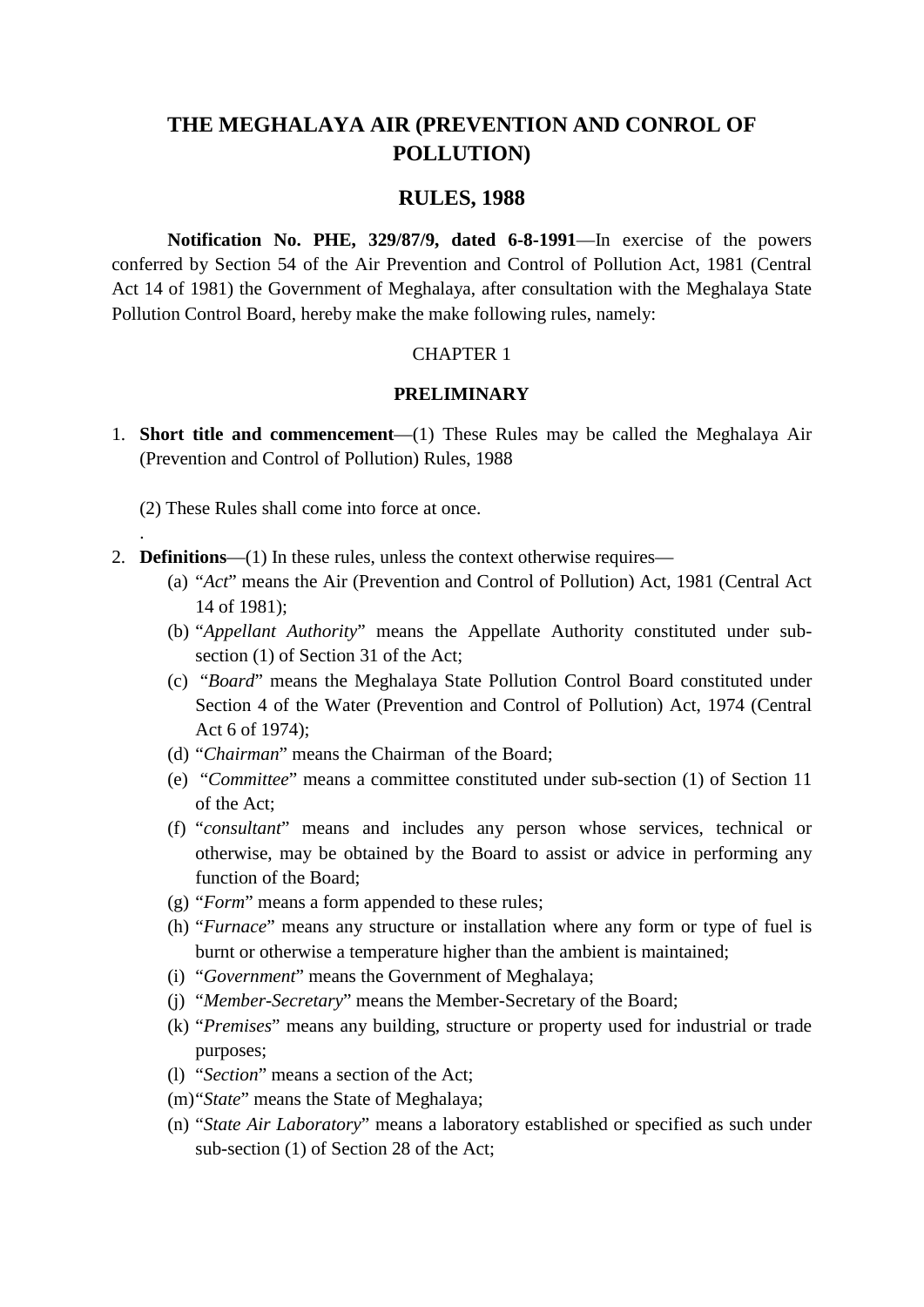- (o) "*State Board Laboratory*" means a laboratory established or recognised as such under sub-section (2) of Section 17 of the Act;
- (p) "*Year*" means the financial year commencing on the first day of April.

(2) Words and expressions used but not defined in these Rules shall have the meaning respectively assigned to them in the Act.

#### **CHAPTER II**

#### **RULES UNDER SUB-SECTION (7) OF SECTION 7**

3. **The terms and conditions of service of the Chairman**—(1) The Chairman shall be paid a monthly pay in the scale of pay approved by Government on the recommendation of the Board;

Provided that a pension in the service of the Government appointed as Chairman shall be paid the pay and allowances attached to the post from which he is appointed plus deputation allowances admissible under the State government rule.

(2) In addition to the pay, the Chairman shall also be paid all allowances including travelling allowances as are applicable to an officer of the corresponding status in the Government. He shall also be paid any other allowances, additionally, as the Board may, the prior approval of the Government, decide.

4. **The terms and conditions of service of the members of the Board other than Chairman and Member-Secretary—**(1) The non-official members of the Board shall be entitled to payment of travelling allowance and daily allowance from the Board's fund for the journeys performed by them for the purposes of the Board.

(2) The payment of travelling allowances and daily allowances under these rules shall be regulated by the rule of the Meghalaya T.A. Rules.

(3) The non-official members shall be treated as First Grade Officers for the purpose of payment of travelling allowances and daily allowance under the rules referred to in sub-rule (2).

(4) All non-official members shall be entitled to the payment of sitting fees at the rates fixed by Government from time to time.

(5) Member-Secretary shall be the Controlling Officer in respect of travelling allowances, daily allowances and sitting fees of the non-official members.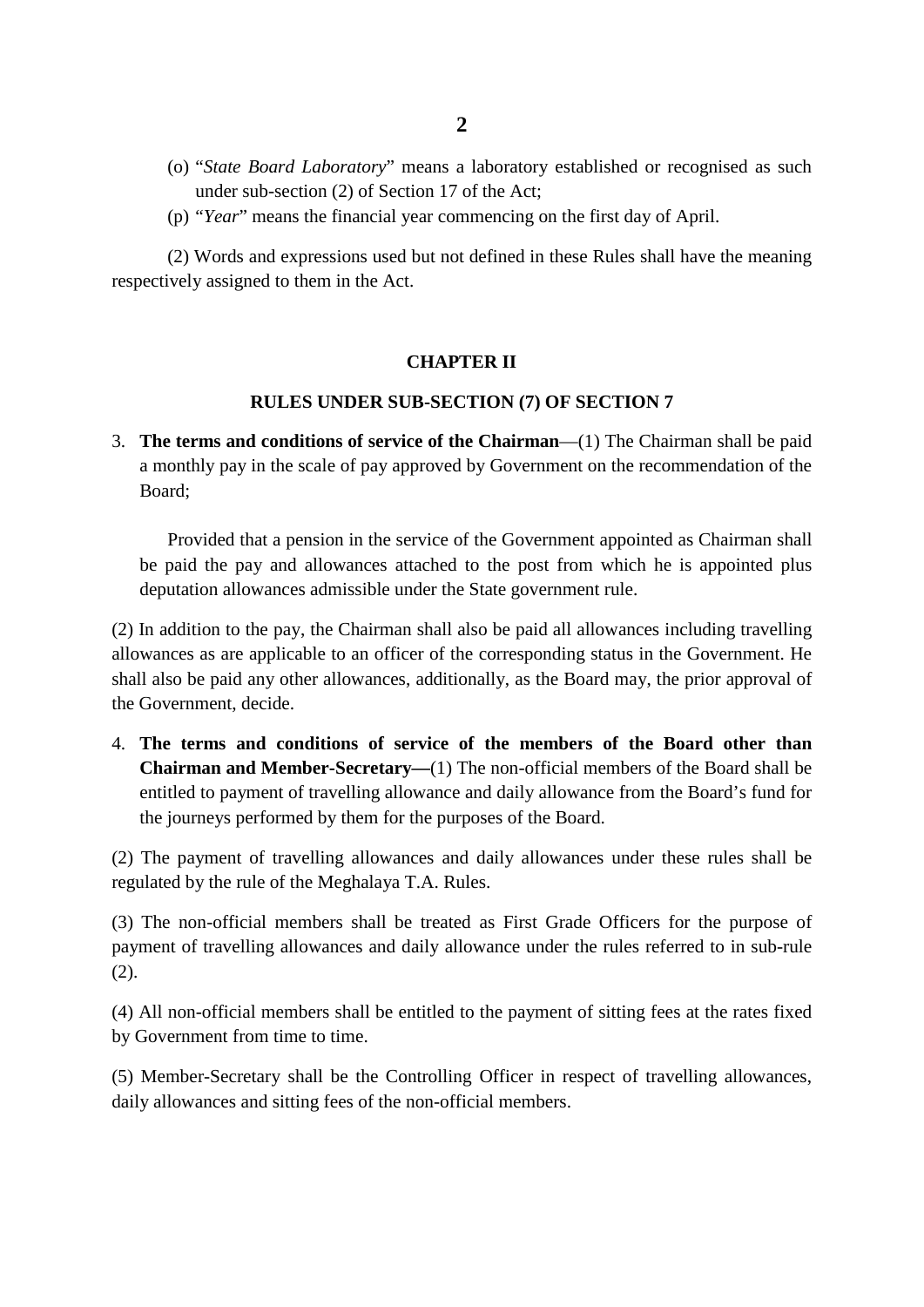(6) The non-official members shall not be eligible for payment of travelling allowances and daily allowances if they have claimed travelling allowances and daily allowances for the same journeys and period from the State or Central Government or form any other body under such Government.

#### **CHAPTER III**

# **RULES UNDER SUB-SECTION (1) OF SECTION 10 AND UNDER SUB-SECTION (2) OF SECTION 11**

5. **Time and place of meetings of the Board or any committee of the Board and the procedure to be followed at such meetings**—(1) Meetings of the Board shall ordinarily be held at the headquarters of the Board on such dates as may be fixed by the Chairman.

(2) The Chairman shall either on his own motion or upon the written request of not less than five members of the Board or upon a direction of the Government, call a special meeting of the Board.

(3) Fifteen clear days' notice for an ordinary meeting and three clear day's for a special meeting, specifying the time and place to which such meeting is to be held and the business to be transacted thereat shall be given by the Member-Secretary to the members.

(4) Notice of a meeting may be given to the members by delivering the same by messenger or sending it by registered post to his last known place of residence or business or in such other manner as the Chairman may in the circumstances of the case, deem fit.

(5) No member shall be entitled to bring forward for the consideration of the meeting any matter of which he has not given ten clear days' notice to the Member-Secretary unless the Chairman in his discretion, permits him to do so.

 (6) The Board may adjourn from day to day or any particular days, and no fresh notice shall be required for any adjourned meeting.

(7) No proceeding shall be invalidated merely on the ground that the provision in this rule relating to the notice is not strictly complied with.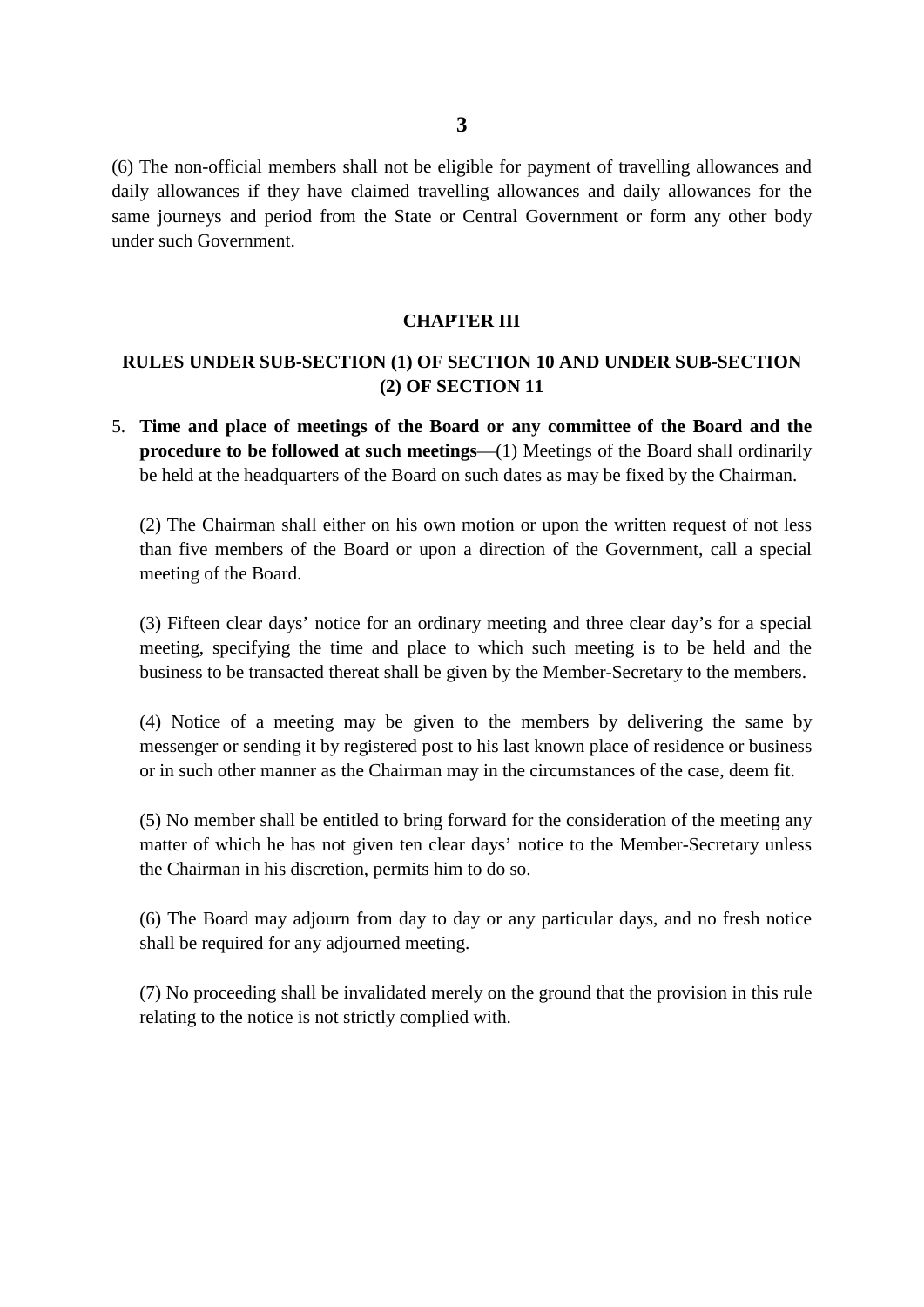6. **The procedure to be followed at the meeting of the Board**—(1) Every meeting shall be presided over by the Chairman or in his absence, by a Chairman for the meeting to be elected by the members present from among themselves.

(2) All questions at a meeting shall be decided by a majority of votes of members present, and voting shall be by raising of hands in favour of the proposal. In case of an equality of votes, the presiding officer, shall have a second or casting vote.

(3) The presiding officer shall preserve order at the meeting.

7. **Quorum**—(1) Five members shall form the quorum for any meeting of the Board.

 present, the presiding officer shall adjourn the meeting and if a quorum is not present on adjourn the meeting to such hours on the following or on some other future date as he (2) If at any time fixed for any meeting or during the course of any meeting quorum is not the expiration of fifteen minutes from such adjournment, the presiding officer shall may fix.

(3) No quorum shall be necessary for the adjourned meeting.

(4) No matter which had not been on the agenda of the original meeting shall be discussed at such adjourned meeting.

- (6) No fresh notice shall be required for the adjourned meeting.
- 8. **Minutes**—(1) Record shall be kept, of the names of members who attend the meeting and of the proceedings at the meeting, in a book to the maintained for that purpose by the Member-Secretary.

(2) The minutes of the previous meeting shall be read at the beginning of every succeeding meeting, and shall be confirmed and signed by the presiding officer at such meeting.

(3) The proceeding shall be open to inspection for any member at the office of the Board during office hours.

 9. **Business to be transacted at the meeting and order of business**—(1) Except with the which notice has not been given by a member under sub0ruke (5) of Rule 5 shall be permission of the presiding officer, no business which is not entered in the agenda or of transferred at any meeting.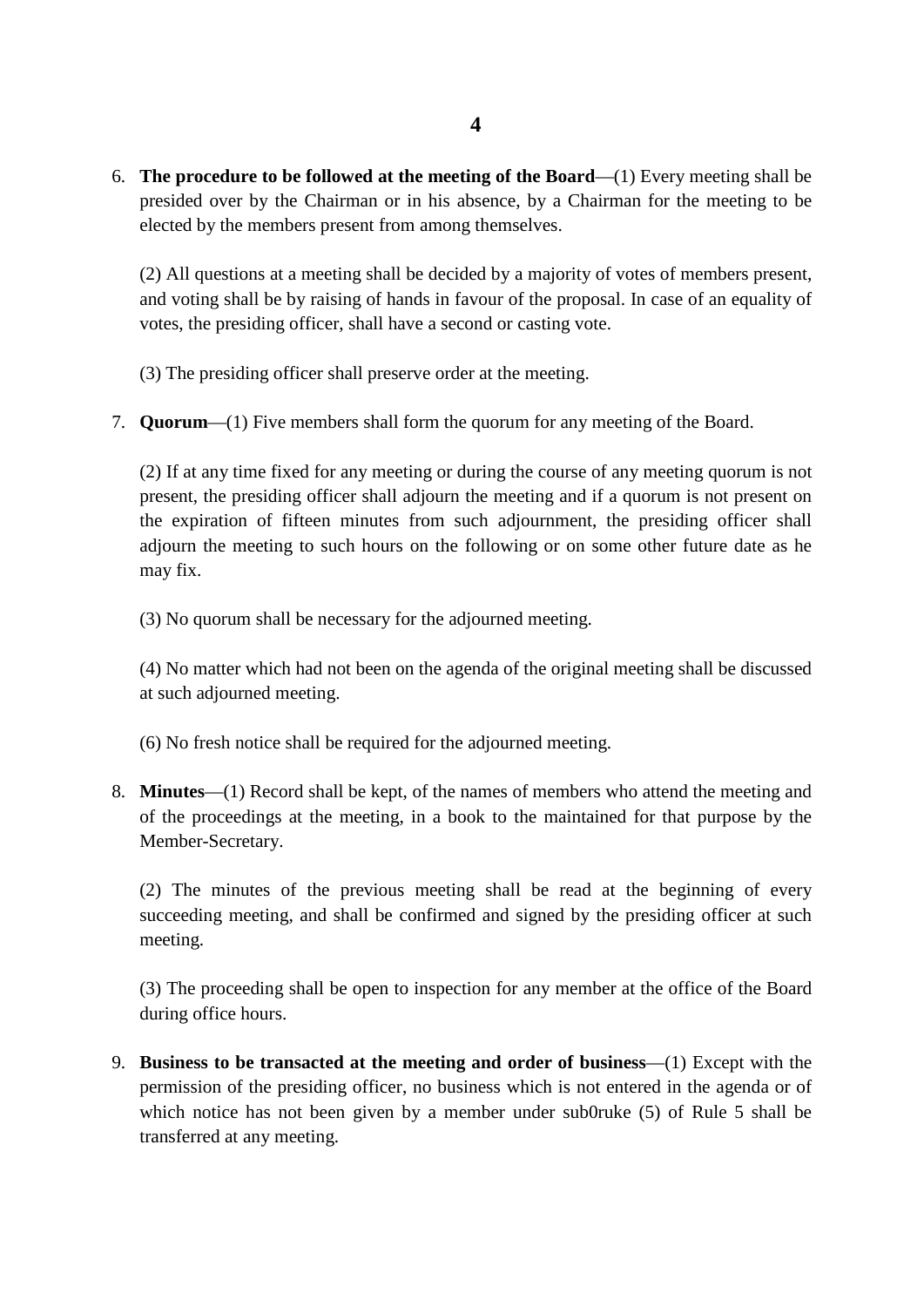(2) At any meeting business shall be transacted in the order in which it is entered in the agenda.

 the meeting the presiding officer or a member may suggest a change in the order of business (3) Either at the beginning of the meeting or after conclusion of the debate on an item during as entered in the agenda and if the meeting agenda agrees, such a change shall take place.

10. **Procedure for transaction of business of committee constituted under sub-section (1) of Section 11**—(1) The time and place of meetings of the committee shall be as specified by the Chairman.

(2) The quorum for a meeting of the committee shall be one half of the total number of members of the committee.

(3) Subject to sub-rule (1) and sub-rule (2), the meetings of the committee shall, as far as may be, governed by the rules applicable to the meetings of the Board.

# **CHAPTER IV RULE UNDER SUB-SECTION (3) OF SECTION 11**

 the Board, travelling allowance, daily allowance and sitting fee if he is a non-official, at 11. **Fees and allowances to be paid to the members of a committee of a Committee of the Board, not being members of the Board**—A member of a committee of the Board shall be paid in respect of the meetings of the committee and for attending any other work of the rates specified in Rule 4 as if he were a member of a Board, and, if he is a Government servant, at the rates admissible under the relevant rules of the Government application to him.

# **CHAPTER V RULE UNDER SUB-SECTION (1) OF SECTION 12**

12. **The manner in which and the purposes for which persons may be associated with the Board—**(1) The Board may invite any person, whose assistance or advice it considers useful to obtain in performing any of its functions, to participate in the deliberation of its meetings.

(2) Persons associated with the Board as per sub-rule (1) above shall be paid travelling and daily allowances if he is non-official at the rates specified in Rule 4 as if he were a member of the Board and if he is a Government servant, at the rates admissible under the relevant rules of Government applicable to him.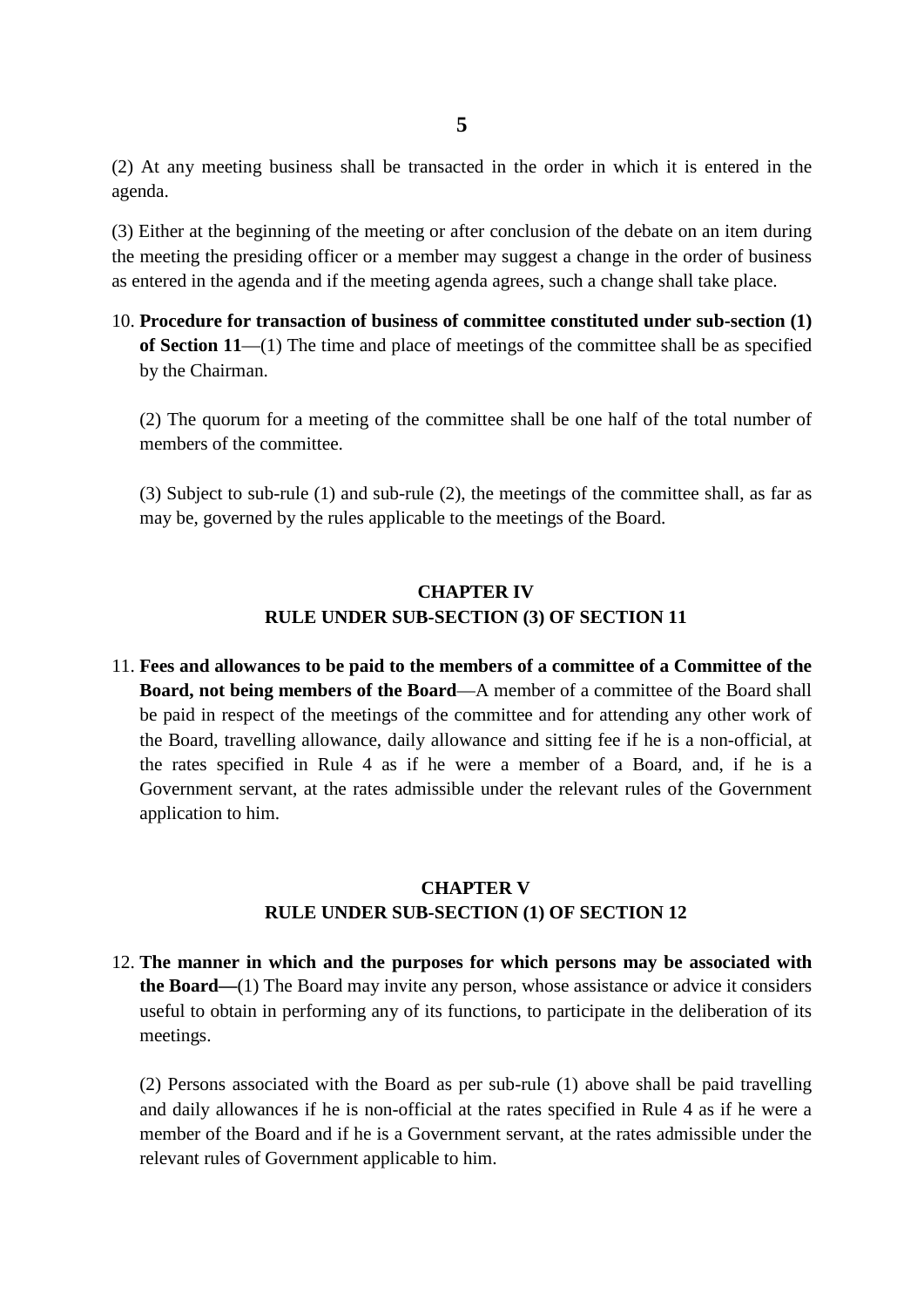#### **CHAPTER VI**

#### **RULE UNDER SUB-SECTION (1) OF SECTION 14**

13. **The terms and conditions of service of the Member-Secretary—**(1) The Member-Secretary shall be paid a monthly pay in the scale of pay approved by the Government on the recommendation of the Board.

 (2) In addition to the pay the Member-Secretary shall also be paid allowances including travelling allowances as are applicable to an officer of the corresponding status in the Government. He shall also be paid any other allowances additionally as the Board may, with the prior approval of the Government decider:

Provided that a person in the service of Government appointed as Member-Secretary, shall be paid the pay and allowances attached to the post from which he is appointed plus deputation allowances admissible under the State Government rules.

#### **CHAPTER VII**

#### **RULES UNDER SUB-SECTION (2) OF SECTION 14**

- 14. **Powers and duties of the Member-Secretary**—The Member-Secretary shall be subordinate to the Chairman and shall, subject to the control of Chairman, exercise the powers and perform the duties as mentioned below:
	- (1) The Member-Secretary may undertake tours within India for the performance of duties entrusted to him by the Board, provided that he shall keep the Chairman informed of his tours and obtained the previous for his tours outside the State.
	- (2) The Member-Secretary shall be in-charge of all the confidential papers of the Board and shall be responsible for preventing them.
	- Chairman or by the Board. (3) The Member-Secretary shall produce such papers whenever so directed by the
	- (4) The Member-Secretary shall make available to any member of the Board, for his perusal, any record of the Board.
	- (5) The Member-Secretary shall be paid entitled to call for the service of any officer or employee of the Board and files, papers and documents from any department of the Board at any time including accounts vouchers, bills and other records and stores pertaining to the Board or officers there under.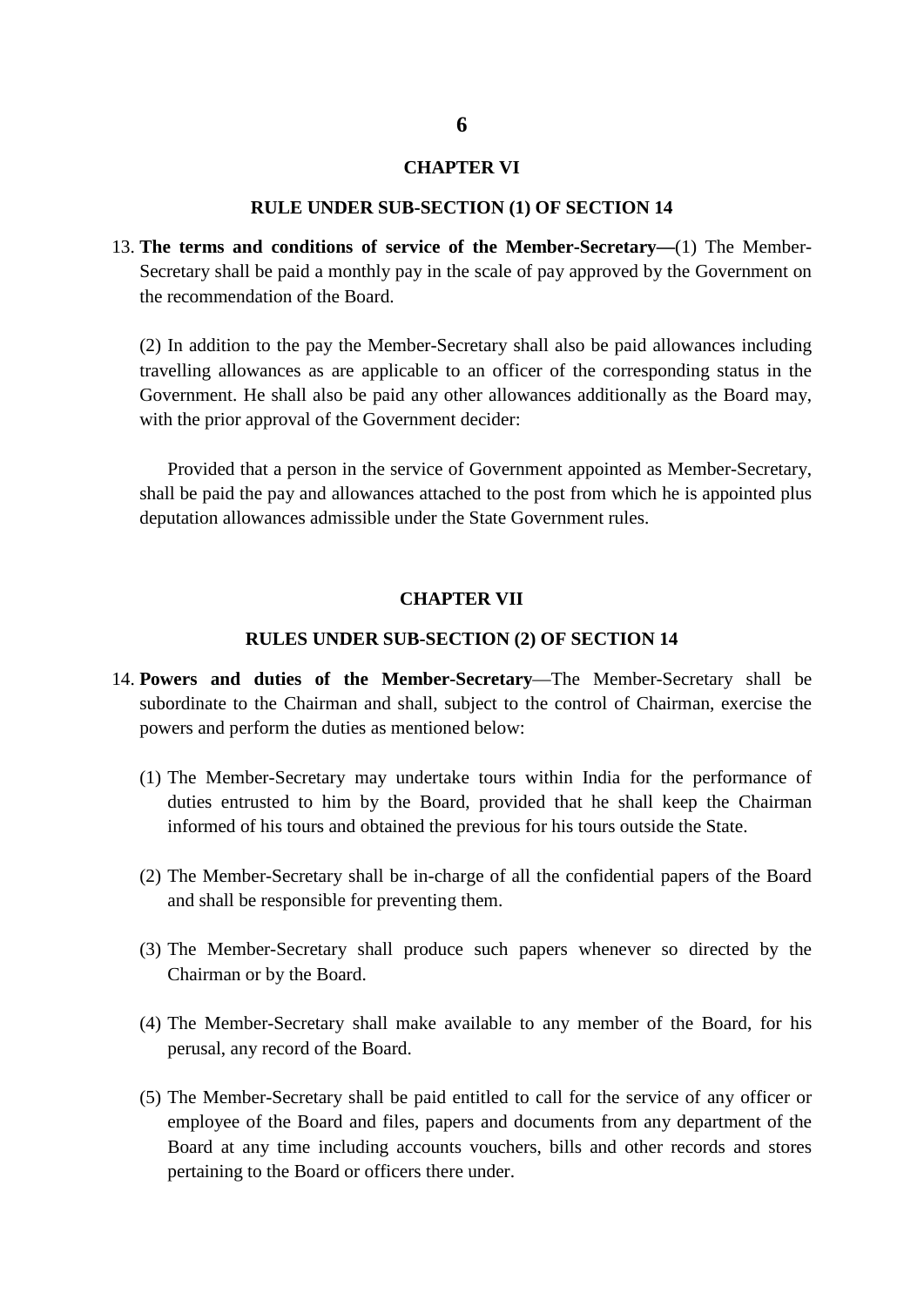- (6) The Member-Secretary may withhold any payment; provided that as soon as may be after such withholding of payment the matter shall be placed before the Board for its approval.
- (7) The Member-Secretary shall make all arrangements for holding meetings of the Board and meetings of the committees constituted by the Board.
- (8) All order or instructions to be issued by the Board shall be over the signature of the Member-Secretary or of any other officer authorised in this behalf by the Chairman.
- (9) The Member-Secretary shall authorise, sanction or pass and make all payments against estimates sanctioned within the allocations made for such purposes in the budget of the Board.
- subordinate officers of the Board and shall het those countersigned by the Chairman. (10) The Member-Secretary shall write and maintain confidential reports of all
- (11) The Member-Secretary shall sanction the annual increments of the officers of the Board subordinate to him.
- to all estimates. (12) The Member-Secretary shall have full powers for according technical sanction
- (d) assurances required by law or otherwise. (13) The Member-Secretary shall have power to execute contracts, deeds or instruments and assurances of property and in particular (a) all service agreements; (b) security bonds; (c) conveyance, lease of houses, land / other immovable property; and
- (14) Subject to approval of the Board, the Member-Secretary shall have power to engage legal advisers, advocates and attorneys for protecting or assisting the business of the Board on terms and conditions to be approved by the Board.
- other discharge for claims and demands on the Board. . (15) The Member-Secretary shall have power to make and receipts, release and
- (Rupees five thousand) only per years. (16) The Member-Secretary shall have power to sanction advertisement charges up to rs. 2,000 (Rupees two thousand) only in such case subject to a limit of Rs. 5,000
- (17) The Member-Secretary shall have power to hire private building on rent; provided hat in case of hiring building having a rental charge exceeding Rs. 1,000 (Rupees one thousand) per month, the approval of the Board shall be obtained.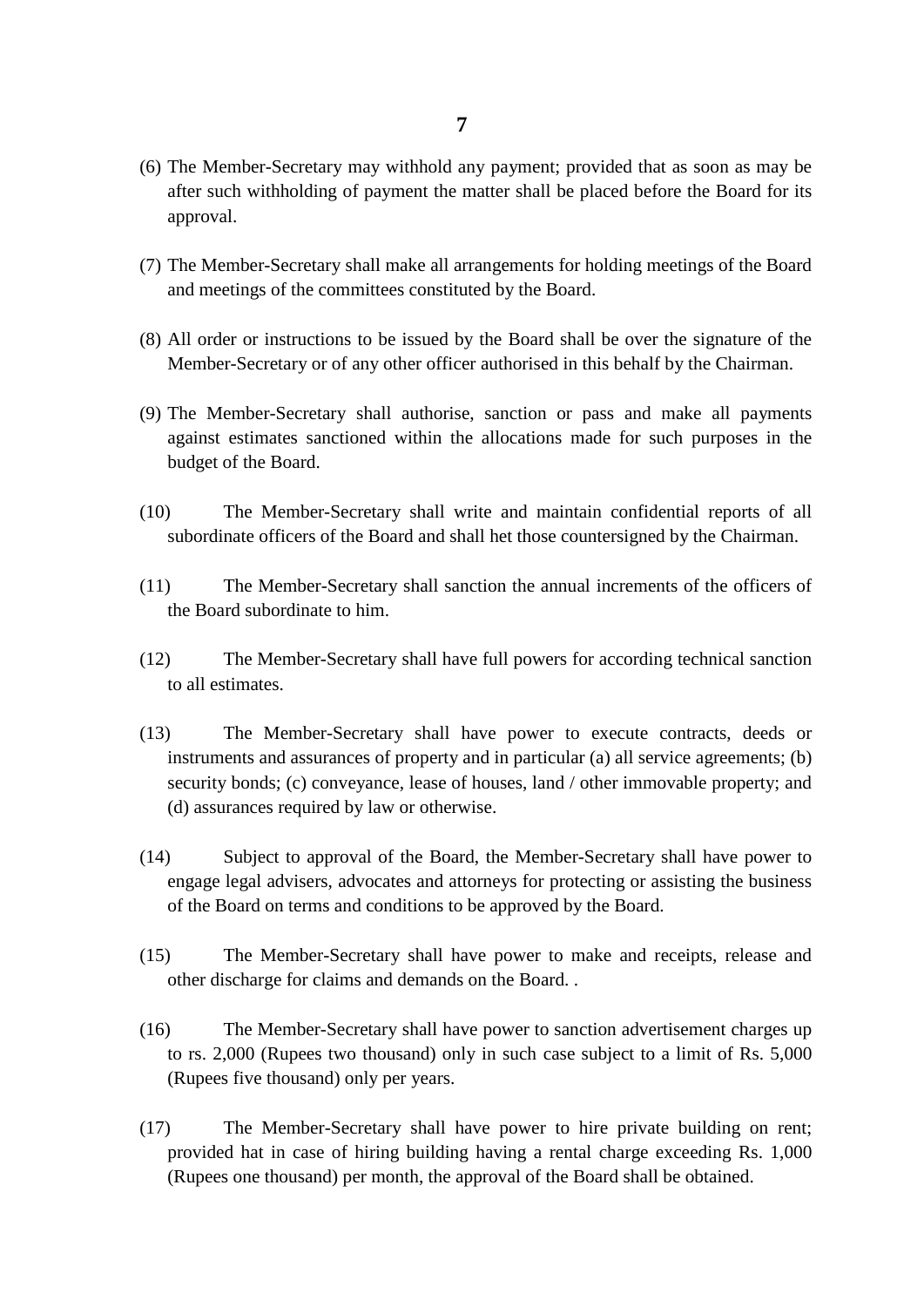- (18) The Member-Secretary shall have power to sanction purchase of books and periodicals subject to a monetary limit of Rs. 5,000 (Rupees five thousand) only per annum.
- (19) The Member-Secretary shall have power to purchase office furniture and equipments subject to a maximum of Rs. 20,000 (Rupees twenty thousand) only at a time up to a total limit of Rs. 50,000 (Rupees fifty thousand) per annum.
- engineering equipments to a maximum of Rs. 50,000 (Rupees fifty thousand) only at (20) The Member-Secretary shall have power to purchase scientific and a time up a total limit of Rs. 2, 00,000 (Rupees two lakhs) only per annum.
- (21) The Member-Secretary shall have power to purchase materials and equipments for execution of construction works up to the limits of the allotments made from time to time.
- (22) The Member-Secretary shall have power to sanction installations of telephones in the offices of the Board.
- (23) (i) In respect of contracts to be let out by the Board, the Member-Secretary shall have power up to a financial limit of Rs. 2 lakhs (Rupees two lakhs) only.

 to accept quotation / tender up to Rs. 2,00,000 (Rupees two lakhs) only at a (ii) In respect of works and supplies the Member-Secretary shall have power time.

#### **CHAPTER VIII**

#### **RULES UNDER SUB-SECTIONS (3) AND (4) OF SECTION 14**

15. **Appointment conditions of service and scales of pay of officers and other employees of the Board**—(1) The Board may create such of posts as it considers for the efficient performance of its functions, make appointments to such posts and may abolish any post so created; provided that for the creation of a post, the maximum of the scale of which is above Rs. 1,500 (Rupees one thousand only) per month, The Board shall obtain prior sanction of the Government.

 (2) The general conditions of services of the staff appointed by the Board will be governed by the Meghalaya Service Rules unless otherwise specified.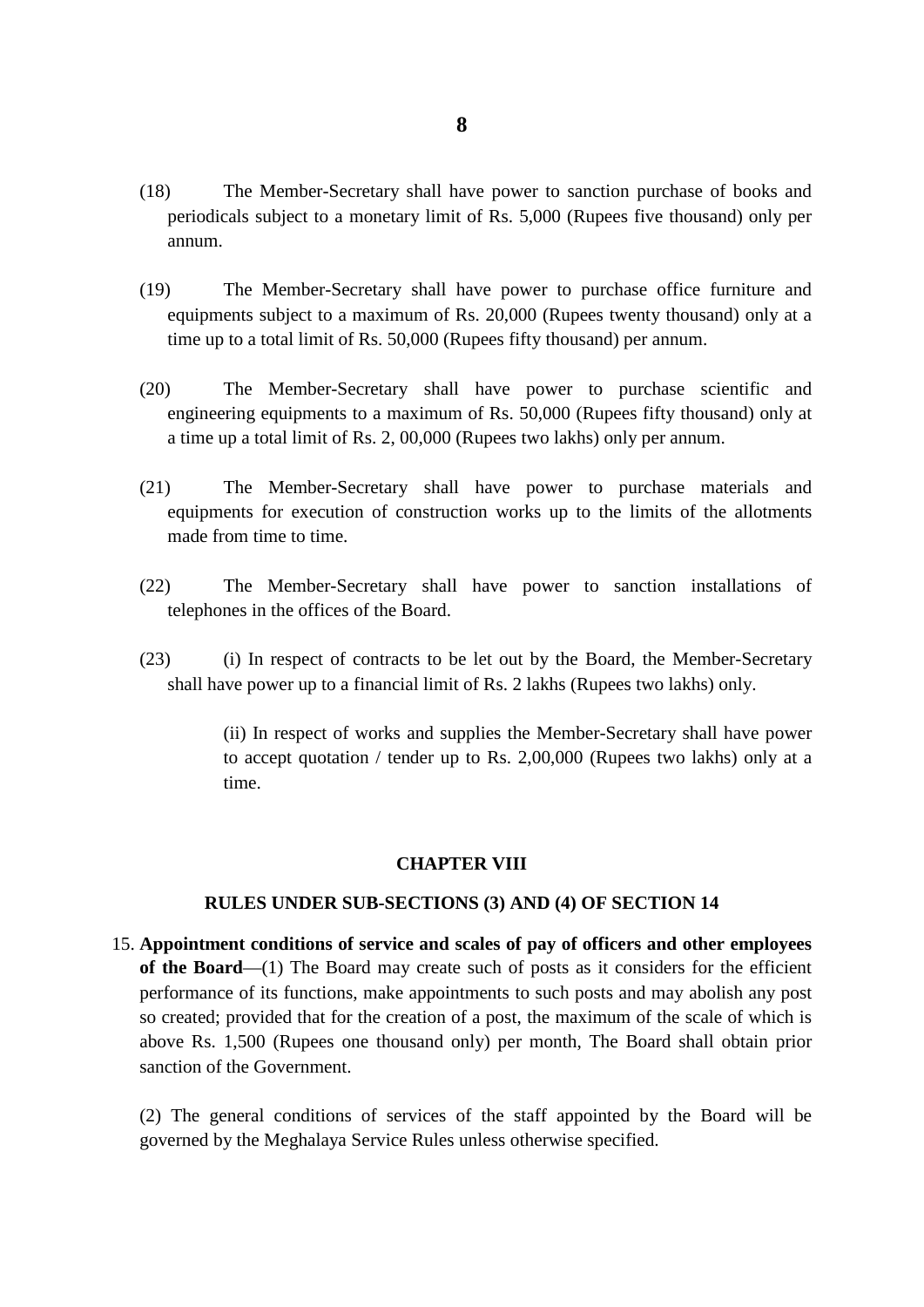#### **CHAPTER IX**

#### **RULES AND SUB-SECTIONS (5) OF SECTION 14**

16. **Appointment of consultant**—For the purpose of assisting the Board in the performance of its functions, the Board may appoint consultant to the Board for a specified period not exceeding six months;

 period of the appointment from time to time up to one year; Provided that the Board may, with the prior approval of the Government, extend the

 months, the Board shall not make the appointment without the prior approval of the Provided further that if at the time of the initial appointment the Board had reason to below that the services of the consultant would be required for a period of more than six Government.

- the services of the consultant before the expiry of the specified period, if in the opinion of 17. **Power to terminate appointment of consultant**—Notwithstanding the appointment of a consultant for a specified period under Rule 16, the Board shall have right to terminate the Board he is not discharging his duties properly or to the satisfaction of the Board or if such a course of action is necessary in the public interest.
- 18. **Emoluments of consultant**—The Board may the consultant suitable emoluments of fess depending upon the nature of work and the qualifications and experience of the consultant;

Provided that the Board shall not appoint any person as consultant without the prior approval of the Government if the emoluments of fess payable to the consultant exceeds Rs. 2,000 (rupees two thousand) only per month.

- 19. **Tours by consultant**—The consultant may, with the prior approval of the Chairman, Board and in respect of such tours he shall be entitled to travelling and daily allowances undertake tours within the State for the performance of the duties entrusted to him by the to Class I Offices of the Government.
- 20. **Consultant not to disclose information**—The consultant shall not disclose any information either given by the Board or obtained during the performance of the duties assigned to him, either from the Board or otherwise, to any person other than the Board without the written permission of the Board.
- 21. **Duties and function of consultant**-- The consultant shall discharge such duties and perform such functions as are assigned to him by the Board or the Chairman and it shall be his duty to advise them on all matters referred to him.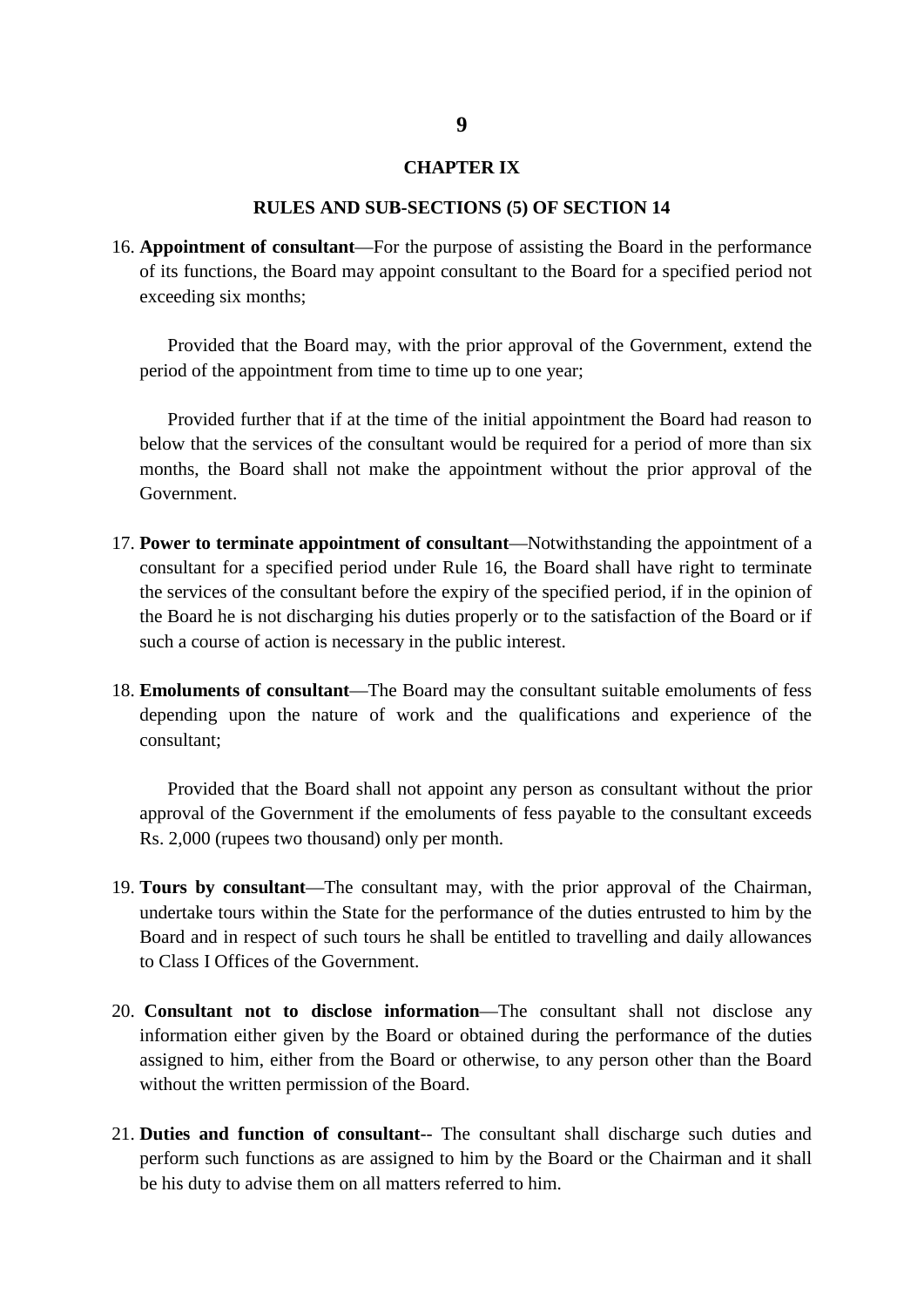#### **CHAPTER X**

#### **RULES AND CLAUSE (1) OF SUB-SECTION (1) OF SECTION 17**

- 22. In addition to functions of the Board mentioned under Section 17 of the Act and without prejudice to the performance of its functions under the Water (Prevention and Control of Pollution) Act, 1974, it shall also be the functions of the Board—
	- (1) to advise the industrial licensing authorities concerned including the Central Government and local bodies about the suitability of proposals including selection of site and process for setting up new industries or expanding existing industries within the State (and near the State boundaries that are likely to pollute the air or water within the State), such advise being with respect to abatement of air and water pollution;
	- applications made in forms specified by the Board in this behalf and the Member-(2) to issue or deny 'No Objection Certificates' for the purposes of setting up new industries and expansion of existing industries within the State, considering the Secretary of the Board shall issue or deny such 'No Objection Certificates' within three months from the date of making an application and the procedure specified by the Board shall be followed in respect of such applications;
	- (3) to assess the nature and extent of pollution from any source;
	- (4) to set up a Research and Development service in the field of pollution control;
	- (5) to carry out Environmental Impact Studies and air quality surveys as directed by the Government or Central Board from time to time in collaboration with other agencies wherever necessary;
	- (6) to institute fellowships for carrying out fundamental or applied research in the field of environmental engineering of science; provided that the findings of such research will be useful to the Board carrying out its functions, the terms and conditions of such fellowship being as specified by the Board;
	- (7) to give award in cash or otherwise, industries, institutions or societies for outstanding service in the field of environmental protection.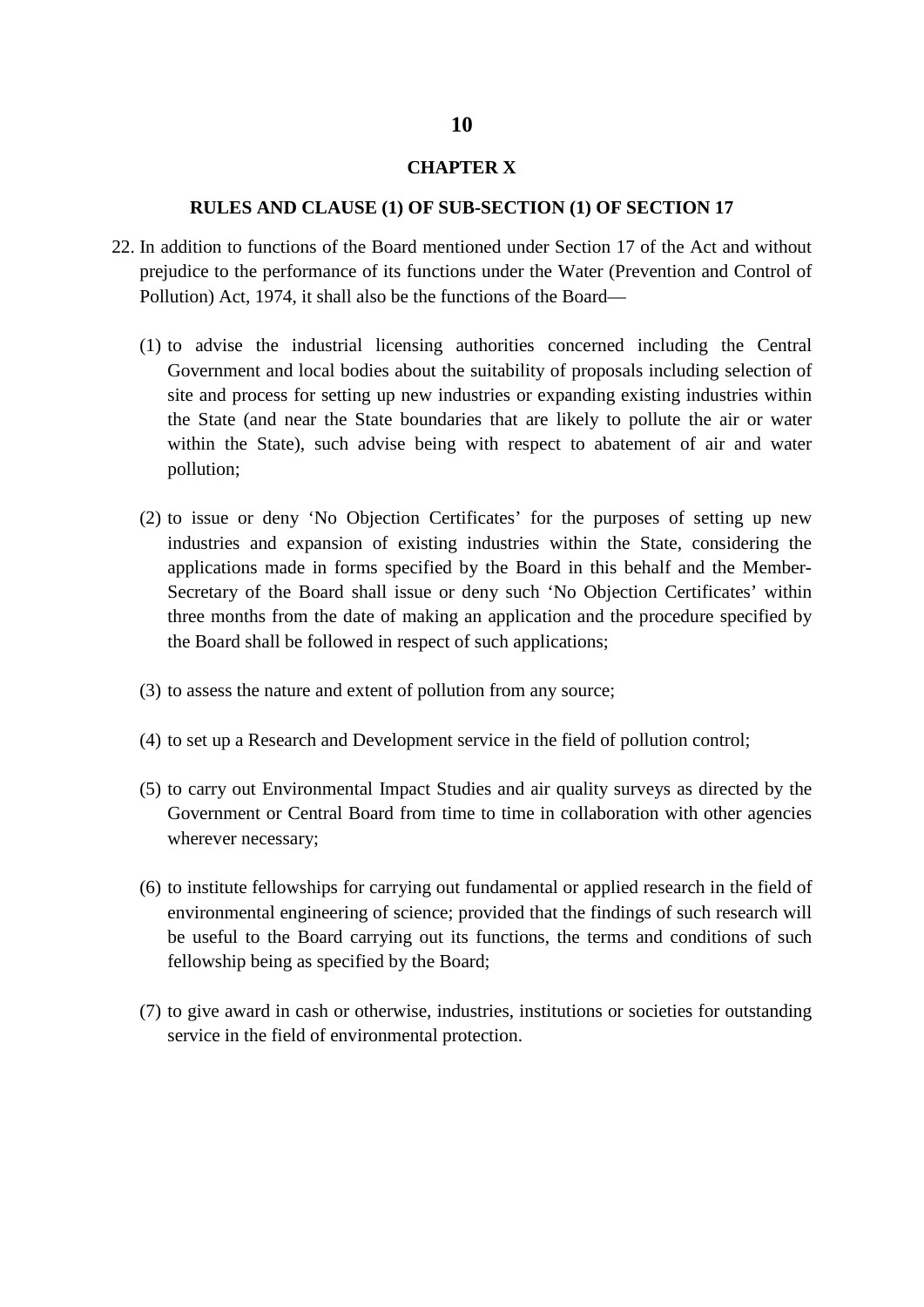#### **CHAPTER XI**

#### **RULES MADE SUB-SECTION (1) OF SECTION 19**

- 23. **Manner of declaration of air pollution control areas—**(1) The Government may, after consultation with the Board, by notification in the Gazette, declare any area with reference to a map or of any area coming under any one or more of the following as air pollution control area—
	- (1) Village
	- (2) Taluk
	- (3) Panchayat
	- (4) Municipality
	- (5) Municipal corporation.

(2) The air pollution control areas declared under sub-rule (1) be known by such name or number as may be specified in the notification under the said sub-rule.

## **CHAPTER XII**

#### **RULES UNDER SUB-SECTION (2) OF SECTION 21**

 Schedule of the Act in any air pollution control area under Section 21 of the Act shall be 24. **The form of application for the consent of the State Board, the fees payable and period within which application is to be made**—(1) An application for the consent of the Board to operate any industrial plane for the purpose of any industry specified in the made to the member-Secretary of the Board in Form I in triplicate by the occupier of the industrial plant.

(2) The consent fees payable for making such application shall be as specified in Appendix II.

 (3) The application for consent shall contain the particulars specified in Form I and the Annexure thereto. The application for consent shall also be accompanied by the required consent fees, plans, drawings and such other details specified in Form i and the Annexure thereto.

(4) An application not accompanied by the required consent fees or not containing the name, address or signature of the occupier of the industry and other particulars shall not be entertained and it will be returned by the Member-Secretary to the applicant.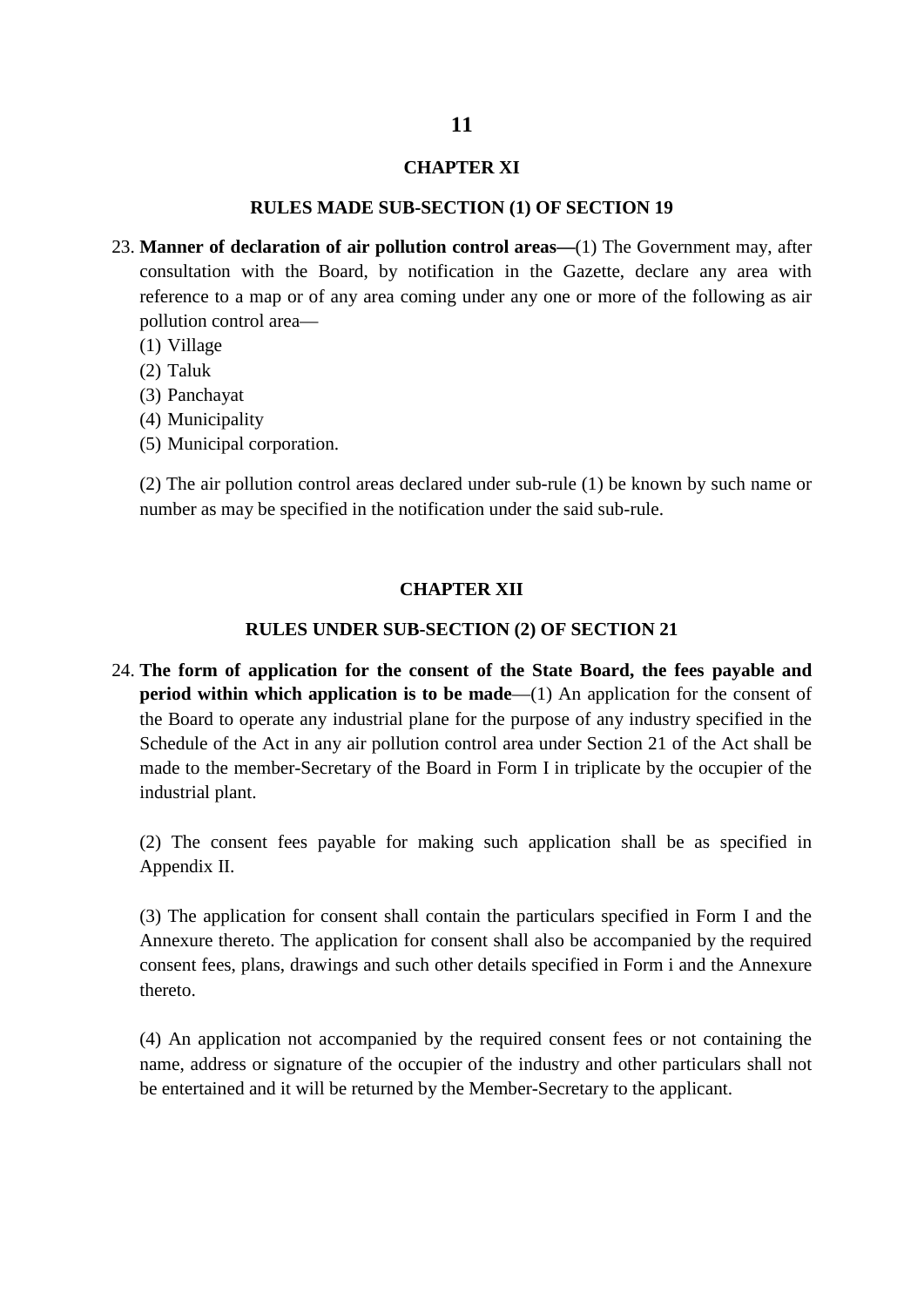(5) Where any person, immediately before the declaration of an area as air pollution control area, operates in such area any industrial plant for the purpose of any industry specified in the Schedule of the Act, such person shall make the application for consent within six months from the date of the Notification declaring such area as an air pollution control area.

#### **CHAPTER XIII**

#### **RULES UNDER SUB-SECTION (3) OF SECTION 21**

 receipt of an application for consent under Section 21 in the proper form accompanied by behalf (hereinafter referred to as the Inquiry Officer). 25. **Procedure to be followed in respect of inquiry on application for consent**—(1) On the required consent fees and containing the required particulars the member-Secretary shall forward one copy of the application to an officer of the Board empowered in this

(2) The Industry Officer shall, accompanied by as many assistants as may be necessary, inspect or cause to be inspected the premises to which such applications relate for the purposes of verifying the correctness or otherwise of the particulars furnished in the application and for obtaining such further particulars or information as he may consider necessary. The officer conducting the inspection may, for that purpose, inspect any part of the industrial plant and premises and may require the occupier to furnish to him any information or records pertaining to the industrial establishment.

(3) The Inquiry Officer shall, before carrying out or causing to be carried out the inspection under sub-rule (2) give notice to the occupier of the intention to do so in Form II.

 under sub-rule (2), serve notice to the occupier in Form II to furnish to him within such summon the occupier or his agents to an office of the Board. The Inquiry Officer may, if (4) The Inquiry Officer may, after carrying out or causing to be carried out an inspection time as specified in the notice such additional information or clarification on the application for consent for any plans, drawings or reports pertaining to the industrial establishment or to produce before him such documents, licences, certificates, etc. as he may consider necessary for the purpose of investigation of the application and may necessary, again call for further information or clarification, following the same procedure as above.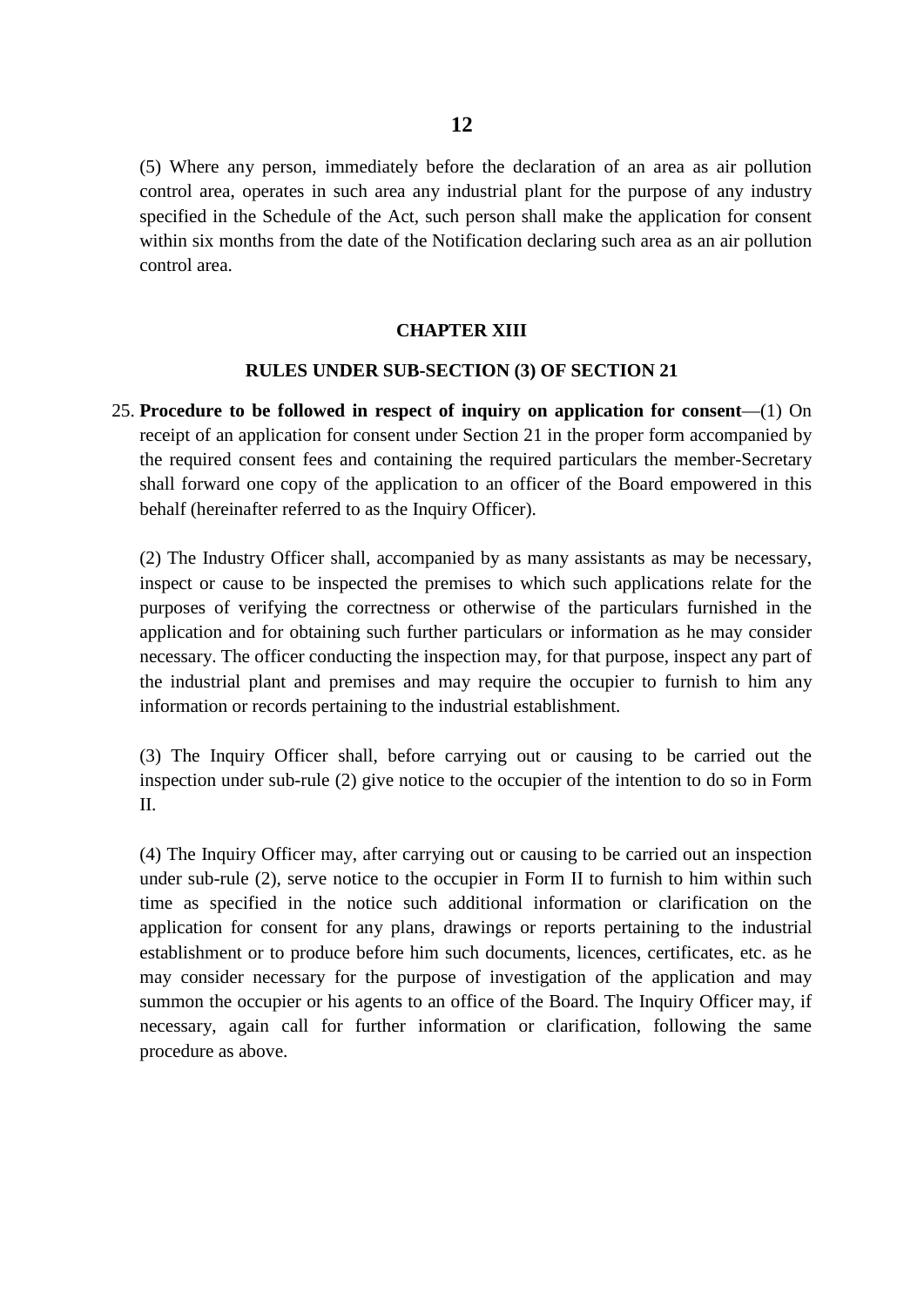satisfactorily complied with by the occupier within period as specified in the notice or any Secretary to the occupier where after it shall be deemed that no application for consent (5) Where the directives given in the notice under sub-section (5) have not been extension of period give thereto, the application may be returned by the Member-Section 21 has been made. The consent fees remitted with the application will, in that case, be notified by the occupier.

#### **CHAPTER XIV**

#### **RULES UNDER SUB-SECTION (1) OF SECTION 23**

 Force, Police Authority and Local Body having jurisdiction over the premises in which 26. **The authorities and agents to whom information under sub-section (1) of Section 23 was to be furnished—The authorities or agencies to whom information under sub-S (1)** of Section 23 has to be furnished shall be District Collector, District Medical Officer, Fire the emission occurs or is apprehended to occur.

#### **CHAPTER XV**

#### **RULES UNDER SUB-SECTIONS (1) AND (3) OF SECTION 26**

27. **The manner in which samples of air or emission may be taken**—(1) Any officer empowered by the Board in this behalf shall take for, purpose of analyses, samples of air or emission from any chimney, flue or duct, plant or vessel or any other source and outlet, stationery or mobile under sub-section (1) of Section 26. All necessary facilities for access to the place to the place or sampling and for conducting the sampling as required by such officer shall be provided by the occupier or his agent.

(2) The procedure for sampling air or emission from any chimney, flue of duct, plant or vessel or from any other source and outlet, stationery or mobile, the instrument used for sampling and the method of measuring air pollutants shall be such as may be specified by the Board to suit the situation.

 shall be in Form IV. (3) The notice to be served to the occupier or his agent for taking samples for analysis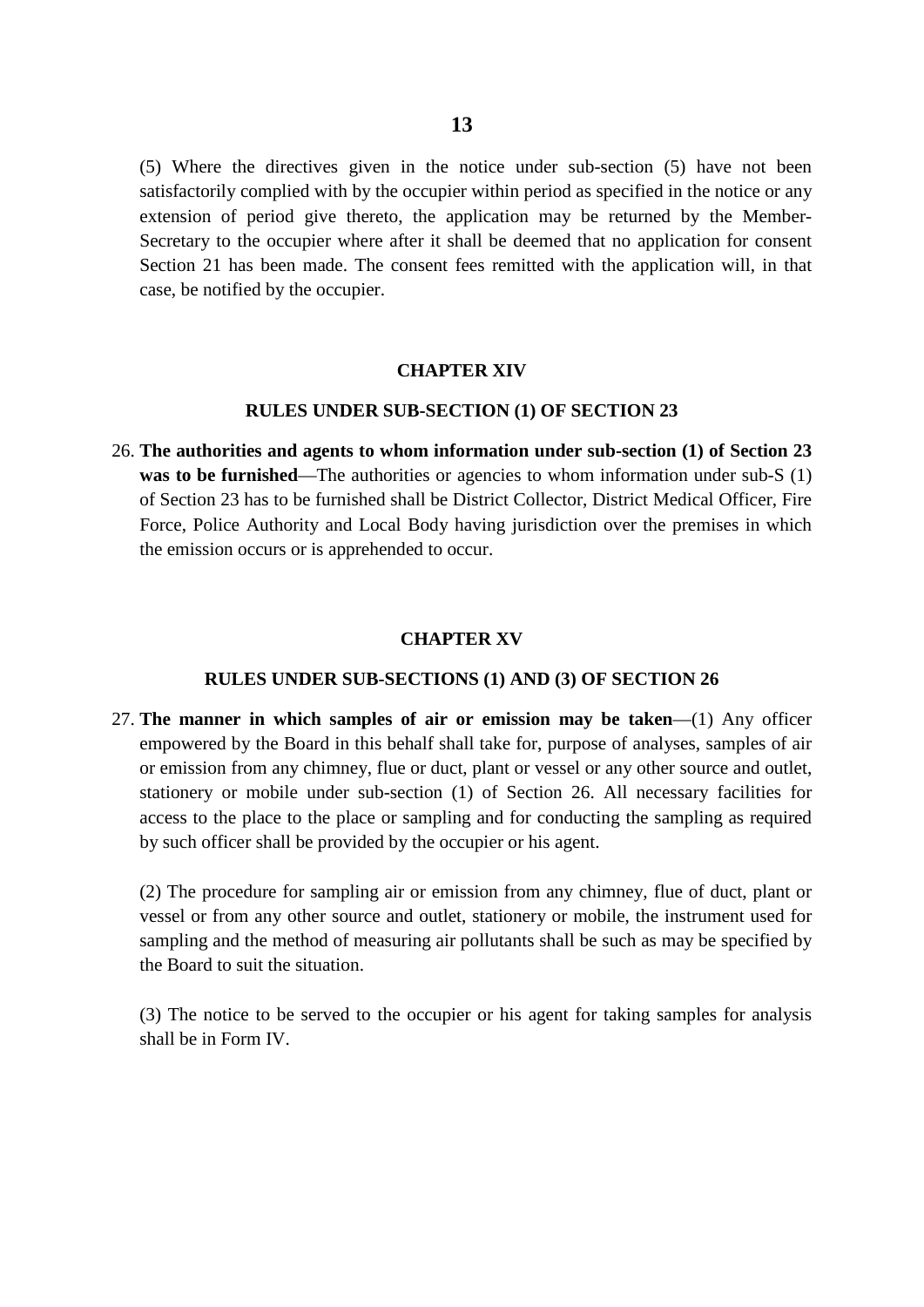#### **CHAPTER XVI**

#### **RULES UNDER SUB-SECTION (1) OF SECTION 27**

- 28. **The form of report of State Board Laboratory**—When a sample of emission has been sent for analysis to a State Board Laboratory, the Board Analyst appointed under subsection (2) of Section 29 shall analyse or cause to be analysed the sample and submit a report of the result of such analysis in Form V in triplicate to the member-Secretary.
- The functions of the State Air Laboratory is to analyse or test samples of air or emission 29. Procedure for submission of samples **The functions of the State Air Laboratory**—(1) sent by any officer empowered by the Board in this behalf and to communicate to the Member-Secretary or such officer, as the case may be, the result of such analysis or test.

(2) Any addition to or change in the function of the State Air laboratory shall be as notified by the Government after consulting the Board from time to time.

- State Air Laboratory. 30. **Procedure for submission of samples for report of State Air Laboratory**—The Procedure for submission of samples of air or emission for analysis or test to the State Air Laboratory shall be as specified by Government in consultation with the Board and the
- for analysis to a State Air Laboratory, the Government Analyst appointed under sub- report to the result of such analysis in Form VI in triplicate to the Member-Secretary. 31. **Form of report of State Air Laboratory and fees**—(1) When a sample has been sent section (1) of Section 29 shall analyse or cause to be analysed the sample and submit a

(2) The fees for each such report shall be such as may be notified by the Government from time to time in consultation with the Board.

#### **CHAPTER XVIII**

#### **RULE UNDER SUB-SECTION (1) OF SECTION 29**

- a Government Analyst shall be— 32. **The qualification required for a Government Analyst**—The qualification required for
	- 1. M.Sc. in Chemistry of a recognised University; or

 B.Sc. (Hons) In Chemistry or Bio-Chemistry of a recognised University with at least second class; or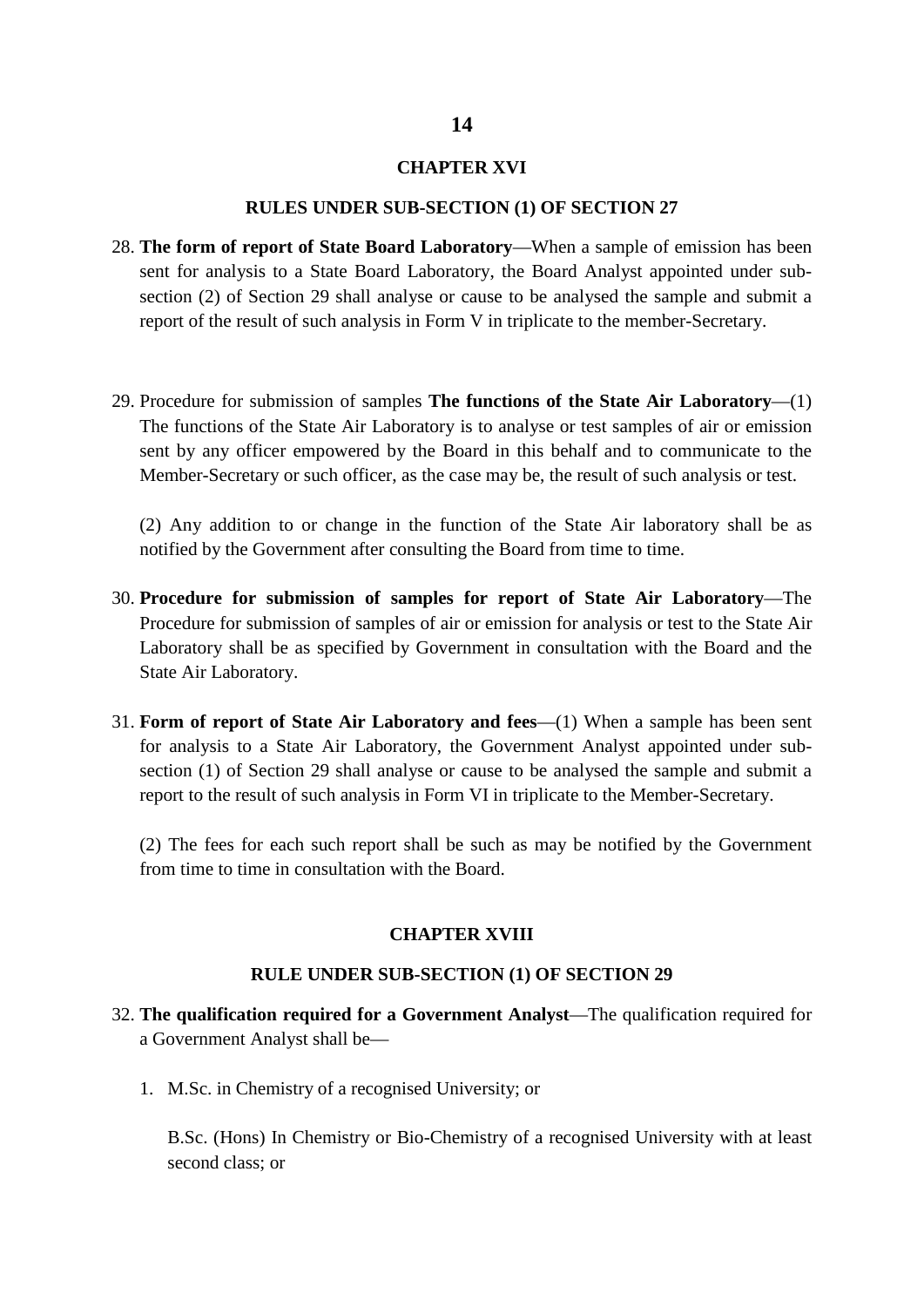Associate diploma of the Institution of Chemists (India) with at least 50 per cent marks.

 state for a period of not less than 3 years of which not less than one year should be in 2. Experience in analysis of water / air in the Government Analyst's Laboratory in the the cadre of Deputy Government Analyst".

#### **CHAPTER XIX**

#### **RULE UNDER SUB-SECTION (2) OF SECTION 29**

 33. **The qualifications required for Board Analyst--** The qualifications of the Board Analyst shall be in accordance with the regulation made under the Water n(Prevention and Control of Pollution) Act, 1974 (Central Act 6 of 1974).

## **CHAPTER XX**

#### **RULE UNDER SUB-SECTION (3) OF SECTION 31**

34. **The form and the manner in which appeal may be preferred, the fees payable and the procedure to be followed by the Appellate Authority**—(1) Every appeal against an order made by the Board under the Act shall be in Form VII.

(2) The fee payable for an appeal shall be Rs. 500 (Rupees five hundred) only.

(3) Every appeal shall be filed in quadruplicate and shall be accompanied by—

- i) authenticated copy of the order appealed against, and
- ii) a challan receipt for Rs. 500 (Rupees five hundred) only evidencing payment of fee for the appeal.

(4) The appeal shall be presented either personally or by duty authorised agent or by registered post to the Appellate Authority.

 presentation or receipt by post and the name of the appellate or his duly authorised agent (5) On receipt of the appeal, the Appellate Authority shall endorse thereon the date of its presenting it, as the case may be.

 (6) The Appellate Authority shall, as soon as may be after the appeal is filed before it, fix a date for hearing of the appeal and give notice of the same to the appellant and to the member-Secretary in Form VIII. Along with the notice copies of the appeal and its enclosures shall be forwarded to the Member-Secretary.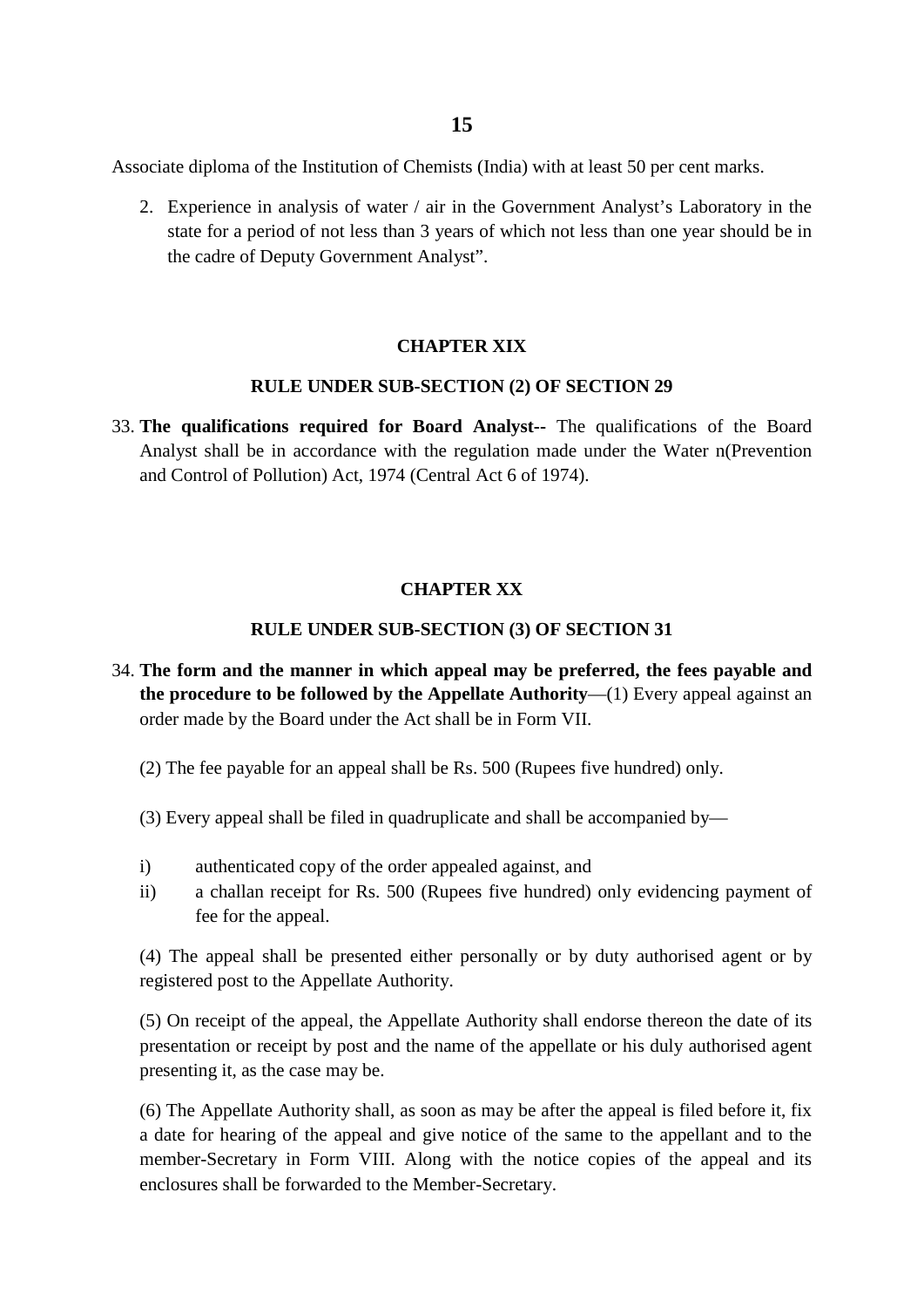(7) Where the material on record is insufficient to enable the Appellate Authority to come to a decision on the appeal, the Appellate Authority may call for such further materials as may be necessary to take a decision in the matter from the persons concerned.

(8) Where on the date fixed for hearing or any date to which the hearing of the appeal may be adjourned, the appellant or his duly authorised agent does not appeal when the appeal is called for hearing, the appeal shall be liable to be dismissed.

(9) Where as appeal in dismissed under sub-rule (6), the appellate may within 30 days from the dismissal of the appeal, apply to the Appellate Authority for the restoration of the appeal and if it is shown to the satisfaction of the Appellate Authority that the appellant had not received intimation of the date of hearing of the appeal or was prevented by any came sufficient in the opinion of the Appellate Authority from appearing when the appeal was called for bearing the Appellate Authority may restore appeal to file and proceed with the appeal.

 clearly the points before it for determination, the decision thereon, and reasons for arriving at (10) The order passed by the Appellate Authority on the appeal shall be in writing and shall such decision.

 (11) A copy of the order passed in appeal shall be supplied by the Appellate Authority to the appellant and to Member-Secretary free of cost.

#### **CHAPTER XX**

#### **RULES UNDER SECTIONS 34 AND 35**

 35. **Form of budget estimate**—(1) The budget in respect of the year ensuing showing the model. Form IX following the pattern of budgeting of the Government in general. estimated receipts and expenditure of the Board shall, as far as may be, be based on the

(2) The estimated receipts and expenditures shall be accompanied by the revised budget estimates for the current year.

(3) The budget shall, as far as may be, be based on model structure of accounting classification given in Appendix III, following the classification of account heads in Government budgeting.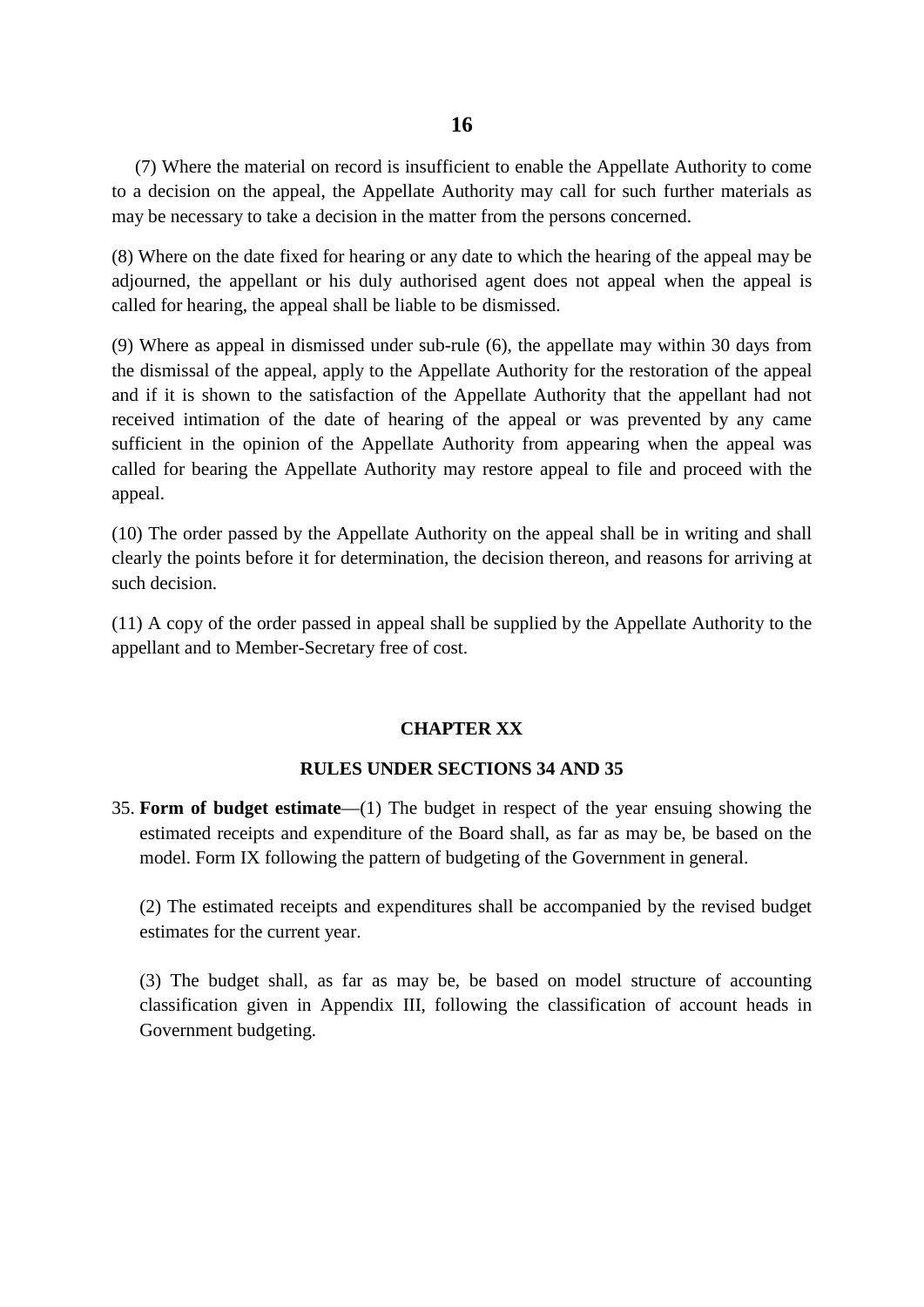Board by the 5<sup>th</sup> October each year for approval. 36. **Submission of budget estimate to the Board and to the Government**—(1) The budget complied in accordance with Rule 35 shall be placed by the Member-Secretary before the

(2) After approval of the budget estimates by the Board, four copies of final budget proposals incorporating therein such modifications as have been decided upon by the Board, shall be submitted to the Government by the  $15<sup>th</sup>$  October each year.

 charges on account of rent, allowances, etc., shall provide for the gross amount without 37. **Estimates of establishment, expenditure and fixed recurring charges**—(1) The estimates of expenditure on fixed establishment as well as fixed monthly recurring deduction of any kind.

(2) To the estimates referred to in sub-rule (1) shall be added a suitable provision for leave salary based on past experience with due regard to the intention of the members of staff in regard to leave as far as the same can be ascertained.

- 38. **Re-appropriation and emergent expenditure**—No expenditure, which is not covered by a provision in the sanctioned budget estimate or which is likely to be in excess over the amount provided under any head shall be incurred by the Board without provision being made by re-appropriation from some other head under which savings are firmly established and available.
- 39. **Power to incur expenditure**—The Member-Secretary or for such other officers empowered by him shall have powers to incur expenditure against allotments made in the budget estimates sanctioned by the Board and against sanctioned estimates from out of the funds of the Board subject to observance of the general financial rules of the Government.
- 40. **Operation of funds of the Board**—the funds of the Board shall be operated by the Member-Secretary and in his absence by an officer of the Board empowered by the Board in this behalf, subject to the approval of the State Government.
- and full account of the activities of the Board during the previous financial year shall 41. **Form of annual report**—The annual report in respect of the year last ended giving a true contain the particulars specified in Appendix IV and shall be submitted to the State Government by the  $15<sup>th</sup>$  of May each year.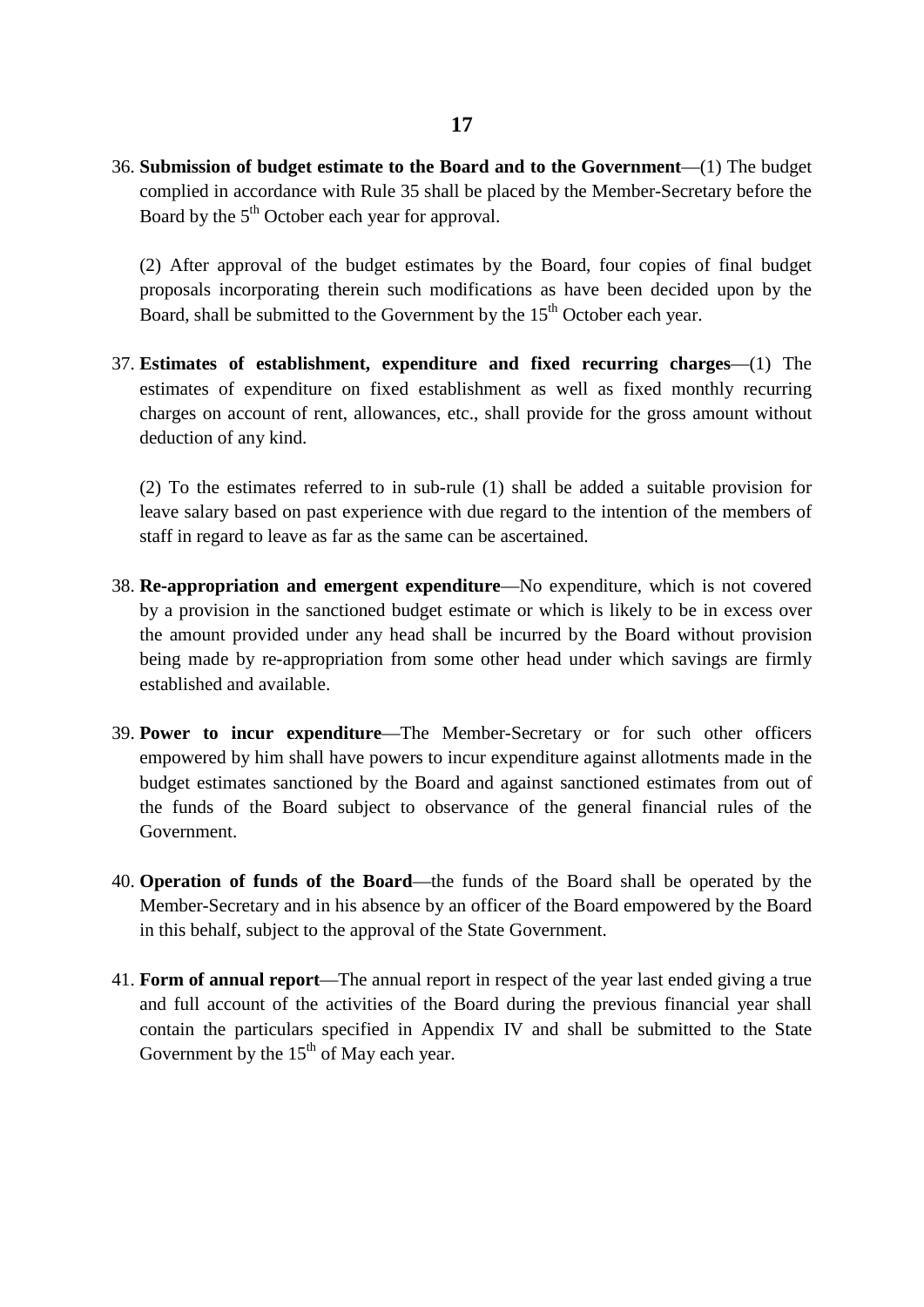#### **CHAPTER XXII**

#### **RULES UNDER SUB-SECTION (1) OF SECTION 36**

 of the Board shall be in Forms X, XI, XII, XIII and XIV. 42. **Form of annual statement of accounts of the Board—**The annual statement of accounts

#### **CHAPTER XXIII**

#### **RULES UNDER SECTION 51**

43. **The particulars which the register maintained under Section 51 may contain**-- The register to be maintained by the Board under Section 51 of the Act shall be in Form XV and shall contain the particulars as specified therein.

#### **APPENDIX I**

#### **\*FORM I**

[See Rule 24]

(To be submitted in triplicate)

From Date.................................

..........................

..........................

To

From

The Member-Secretary

Meghalaya State Pollution Control Board, Shillong.

Sir,

 hereby apply for consent under Section 21 of the Air (Prevention and Control of 1. .................................................. occupier of the industrial plant .............................. Pollution) Act, 1981 for a period up to ................................. (not exceeding three years) to operate the above mentioned industrial plant, detail pertaining to it being given in the Annexure and the accompaniments submitted in triplicate as part of this application.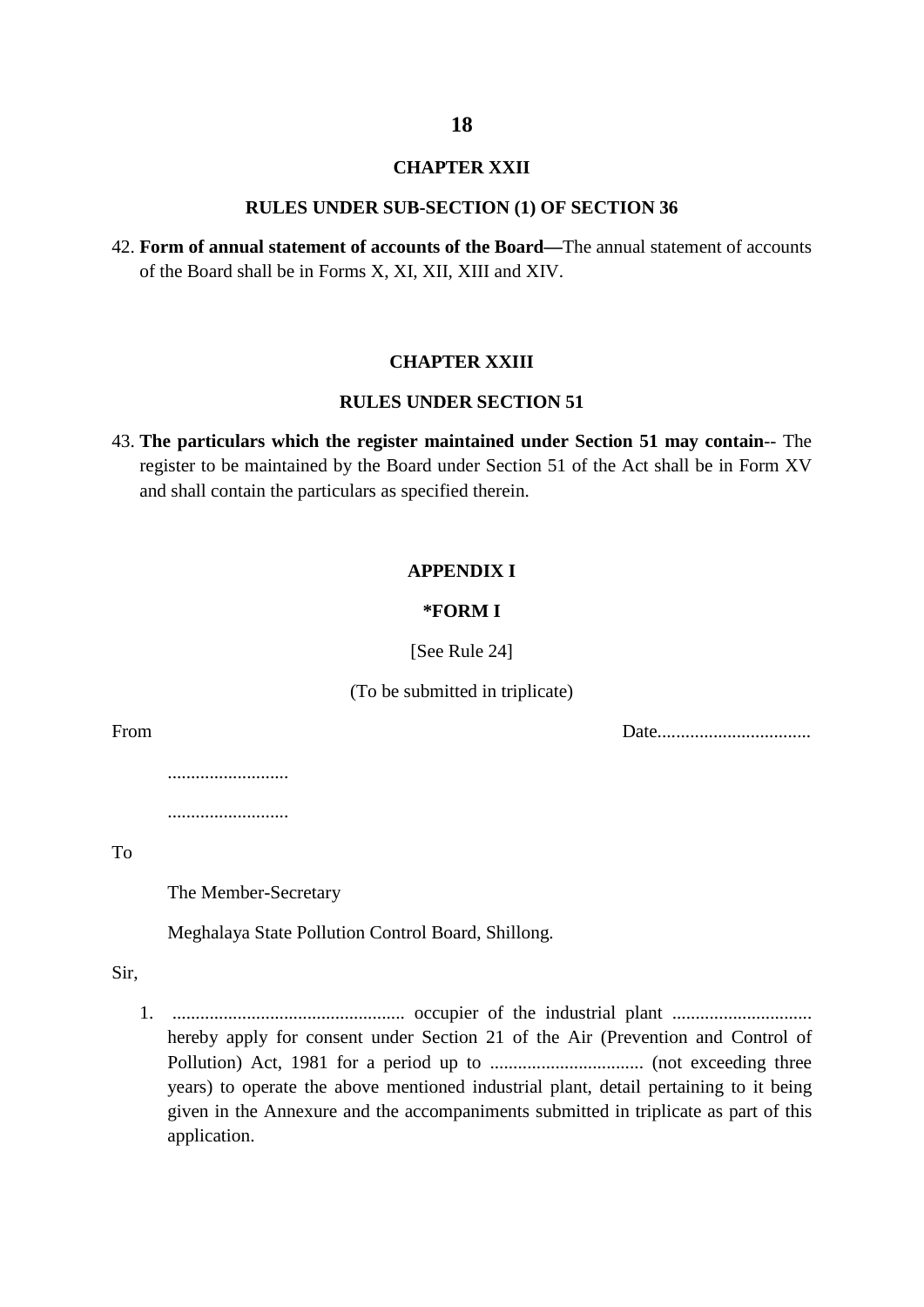- 2. I declare that the information furnished in this application, annexure accompaniments and appendices, if any, are correct and true to the best of my knowledge and belief.
- 3. I hereby agree to inform the Board within 15 days of any change in the particulars in respect of he occupier and / or authorised agent.
- 4. I hereby submit that in case of a change either of the point or the quantity of emission or of its quality, a fresh application for consent shall be made or until such consent is granted, no change shall be made.
- advance of the date of expiry of the consented period if the operation of the industrial 5. I hereby agree to submit to the Board application for renewal of consent six months in plant is to be continued there under.
- ............... dated ............................... as authenticated copy of the which is attached as 6. An amount of Rs................................ (Rupees ..................................... as consent fee for this application has been remitted in the office of the Board vide Receipt No. proof of payment.
- 7. I undertake to furnish any other information called for by the Board within such time as specified by the Board.

Yours faithfully, Occupier's Signature.............................. Name...................................................... Address.................................................. ...............................................................

**Note** \* Read the explanatory note at the end of the application from carefully before filling the form.

 Control Board, Trival on payment of Rs. 50 (Rupees fifty only) in cash or by Money Order. Form I in set of five is obtainable from the office of the Meghalaya State Pollution

Here enter the name and address of the industrial plant.

 Here enter the name and address of the occupier who, in relation to any factory or premises, is the person whom has control over the affairs of the factory or the premises and where the said affairs are entrusted to a managing agent, such agent shall be deemed to be occupier of the factory or premises.

Accompaniments:

i) Index / Site plan.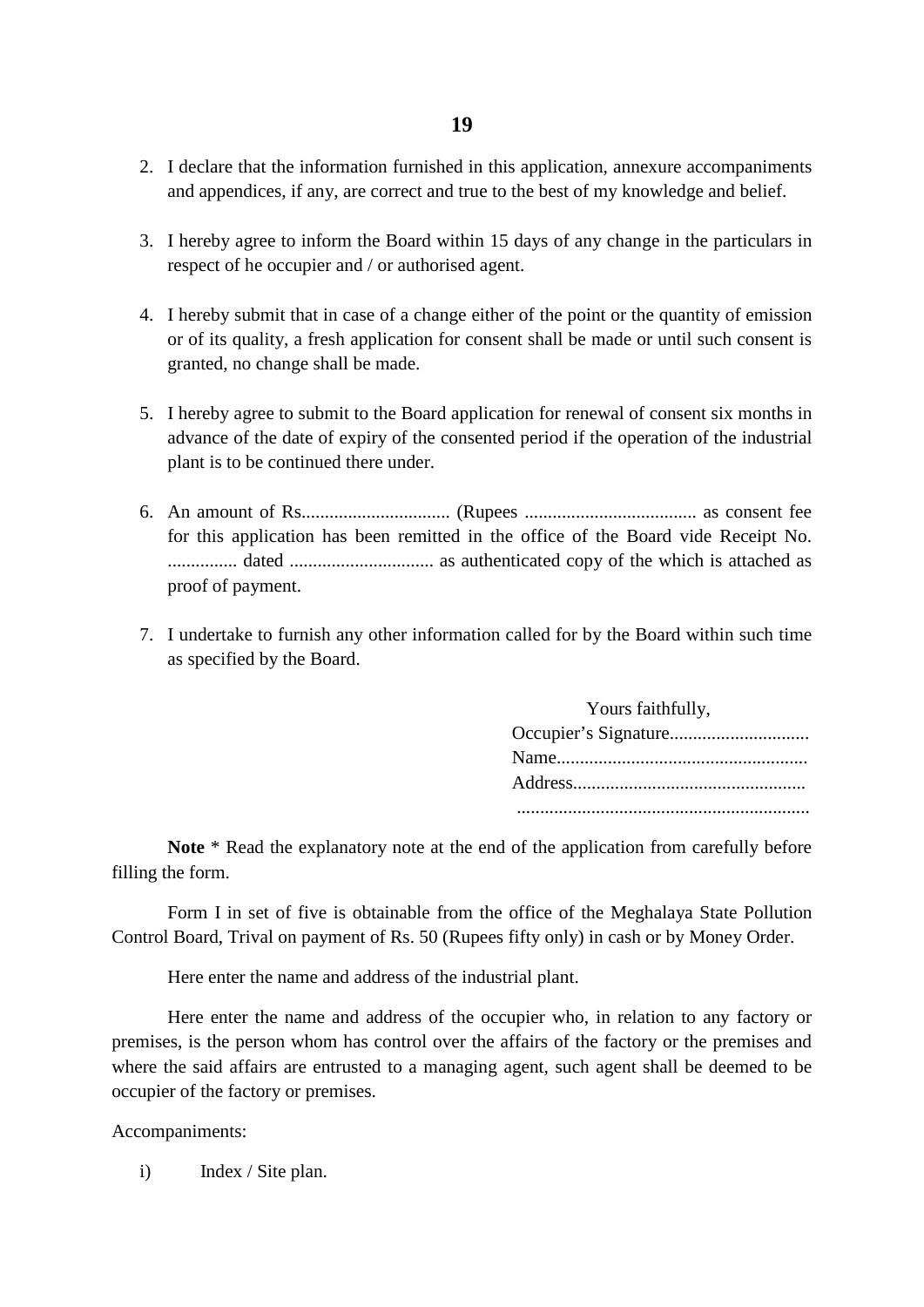- ii) Topographical map.
- iii) Detailed lay out plan of different process and point sources of the............ and position of chimneys.
- iv) Process flow sleet.
- v) Emission analysis report.
- vi) Ambient are quality report, if available.
- vii) Details of air pollution control devices provided or proposed to be provided.
- viii) Copy of the receipt of the consent fee.

#### **ANNEXURE TO FORM I**

Existing New Chimney Altered

**Note**—While filling this Annexure, the applicant (occupier) shall state "Not applicable" against items which are not pertaining to his industrial plant and no space shall be left bank.

(ii) Any applicant knowingly giving interest information or surprising any information pertaining thereto shall be liable to be punished under the Act.

- 1. (a) Full name of the occupier.
	- (b) Designation
	- (c) Postal address
	- (d) Telegraphic address
	- (e) Telex
	- (f) Telephone No.
- 2. Full name and address of the Industry and its registered office.
- 3. Name  $\frac{1}{s}$  s designation  $\frac{1}{s}$  s and postal address of authorised agent  $\frac{1}{s}$  agents.
- 4. (a) Type of Industry (with reference to the Schedule of the Act)
	- (b) Category of Industry; Small shall / Medium scale / Large scale
	- (c) Capital investment (with year of investment)
- 5. Month and year in which the plant was actually put into commission or is proposed to be put into commission.
- 6. Location of the industrial plant:
	- (a) Revenue Survey No.
	- (b) Area in Hectares
	- (c) Village
	- (d) Taluk
	- (e) District
	- (f) Panchayat / Municipality / Corporation
- 7. (a) State whether the industry premises has been declared a prohibited area. Yes / No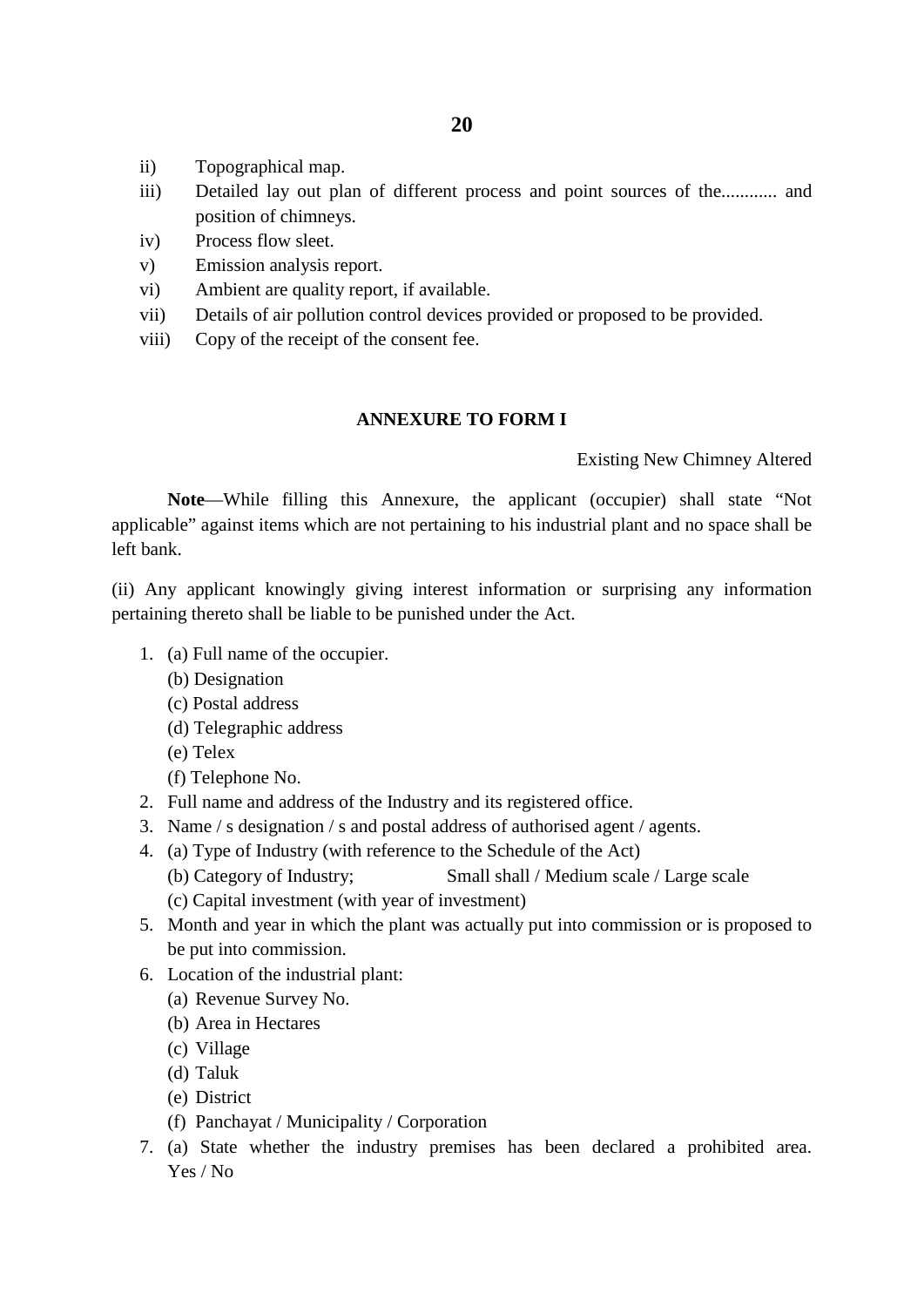# (b) If yes, state the name of authority making the declaration and furnish a certified copy of the declaration order.

- 8. (a) State whether the industry is working round the year or seasonal.
	- (b) It seasonal, state the period From..............To..................
- 9. Number of persons attending in the premises.
- 10. List of individual plants in the industry.
- 11. List of materials used in process (other than fuels):

| <b>SL</b> No. |  | Name of material   Process where used   Consumption in tonnes/day |
|---------------|--|-------------------------------------------------------------------|
|               |  |                                                                   |
|               |  |                                                                   |
|               |  |                                                                   |

A process flow diagram must be attached showing the entry and exit points of all raw materials, intermediate products, by-products and products label process and control equipments and give process description.

(b) Details of fuel consumption:

Fuel Identification / Commercial name

Coal Oil Wood Gas Others

- (a) Daily consumption in tonnes (b) Where used
- 
- (c) Calorific value
- (d) Ash content percent
- (e) Sulphur content per cent
- (f) Others (specify)

List of products and by-products:

| No. | Name | Quantity is tonnes/day |
|-----|------|------------------------|
|     |      |                        |
|     |      |                        |
|     |      |                        |

12. (a) Indicate the present use of the land within 5 km. radius:

- i) Human settlements of more than 1, 000 population (specify population and distance from the plants).....
- ii) Commercial.........
- iii) Industrial.............
- iv) Fisheries.............
- v) Sanctuary / National parks/hills/mountains...........
- vi) Ancient monuments..
- vii) Worship centres.....
- viii) Others.....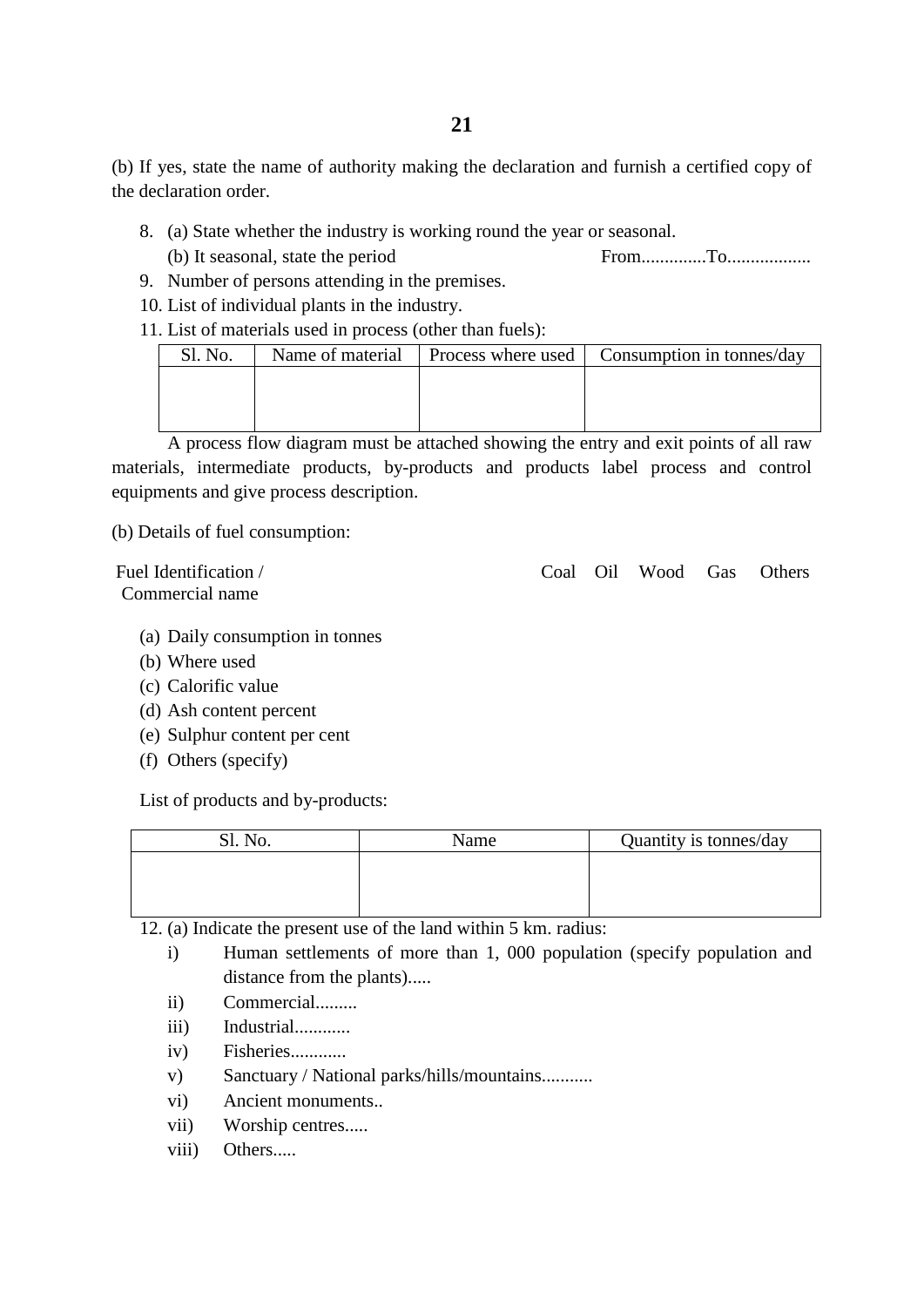- (b) Climatological and meteriological details (if available),:
	- i) Climate condition and the site (e.g., arid, sem-arid etc)...
	- ii) rainfall, yearly average range......
	- iii) Temperature, seasonal changes.......
	- iv) Speed and direction of wind..........
	- v) Humidity, solar radiation..........
- 13. Details of furnaces:

| Ref. No. of chimney in layout plan | Type of | Fuel | Quantity of    | Operation   |
|------------------------------------|---------|------|----------------|-------------|
| through which emissions take place | Furnace | used | fuel tonne/day | and leading |
|                                    |         |      |                |             |
|                                    |         |      |                |             |
|                                    |         |      |                |             |
|                                    |         |      |                |             |
|                                    |         |      |                |             |

14. Details of boilers:

| Ref. No. of Chimney in    | Type of | Quantity   | Steam    | Capacity | Operation   |
|---------------------------|---------|------------|----------|----------|-------------|
| layout plan through which | fuel in | of fuel    | pressure |          | and leading |
| emissions take place      | boiler  | tonnes/day |          |          |             |
|                           | used    |            |          |          |             |
|                           |         |            |          |          |             |
|                           |         |            |          |          |             |
|                           |         |            |          |          |             |
|                           |         |            |          |          |             |
|                           |         |            |          |          |             |

14 (a) Details of Chimney:

| Ref.   | Notion   |         | Height in m. | Inside | Inside    |             | Exit gas        |          |
|--------|----------|---------|--------------|--------|-----------|-------------|-----------------|----------|
| No. of | of       |         |              | shape- | dimensi   |             |                 |          |
| chimne | construc | Above   | Above        | circul | on in m-  | Quantity    | Temper          | Velocity |
| y in   | tion     | general | root         | ar,    | diameter  | $m^3/h$ our | ature ${}^{0}c$ | m/sec.   |
| layout |          | level   | level        | square | , size    |             |                 |          |
| plan   |          |         |              | etc.   | etc.,     |             |                 |          |
| m/sec  |          |         |              |        | (specify) |             |                 |          |
|        |          |         |              |        |           |             |                 |          |
|        |          |         |              |        |           |             |                 |          |
|        |          |         |              |        |           |             |                 |          |
|        |          |         |              |        |           |             |                 |          |

# (b) Chimney emission:

| Ref. No. of     | Source of |                         | Others |  |             |  |
|-----------------|-----------|-------------------------|--------|--|-------------|--|
| chimney in lay- | emission  | Oxides of hydro-Carbons |        |  | Particulars |  |
| out-plan        |           |                         |        |  |             |  |
|                 |           |                         |        |  |             |  |
|                 |           |                         |        |  |             |  |
|                 |           |                         |        |  |             |  |
|                 |           |                         |        |  |             |  |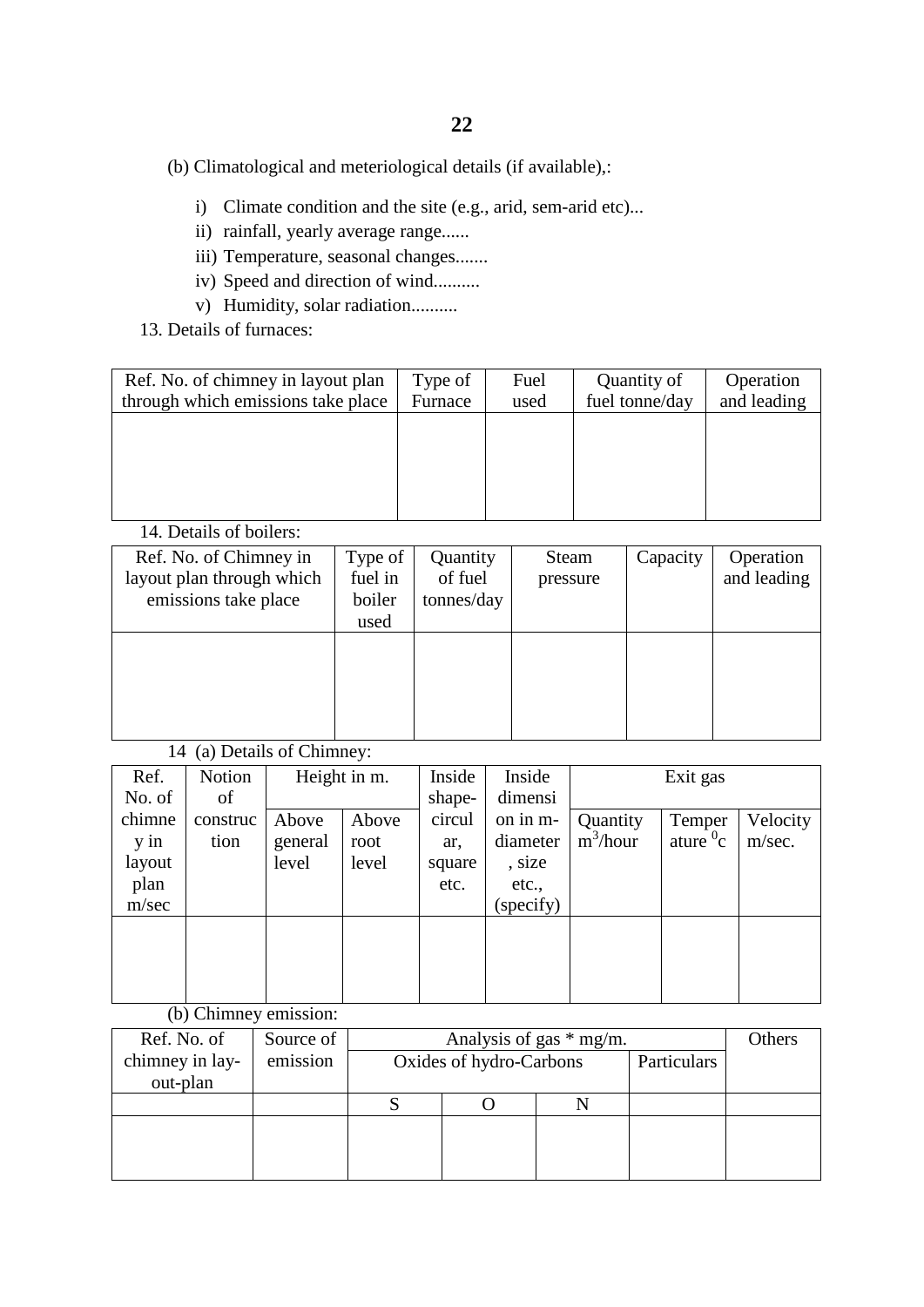(c) Any other emissions:

| Source/Outlet | Quantity<br>m/hr. | Temperature<br>${}^0C$ | Analysis of gas */mg.m  |  |   | Others      |  |
|---------------|-------------------|------------------------|-------------------------|--|---|-------------|--|
|               |                   |                        | Oxides of hydro-Carbons |  |   | Particulars |  |
|               |                   |                        |                         |  | N |             |  |
|               |                   |                        |                         |  |   |             |  |

(d) Particulars analysis (if available):

| Identification referring to Size distribution %<br>[item $14$ (b) (c)] | Chemical composition |
|------------------------------------------------------------------------|----------------------|
| 50/m/10/m/5/m/3/m/1/m                                                  |                      |
|                                                                        |                      |
|                                                                        |                      |

i) Attach copy of laboratory report

ii) Specify the parameters

15. Laboratory facilities for air / emission analysis

Existing Proposed

16. Quantity of air handed by ventilation equipments, specifying the number and size of equipments installed or to be installed:

17. Details of emission sampling facilities available:

| Identification of emission | Sampling, points, ladder platforms | Remarks |
|----------------------------|------------------------------------|---------|
|                            | etc, available                     |         |
|                            |                                    |         |
|                            |                                    |         |
|                            |                                    |         |

18. Details of air pollution control system with specifications and drawings:

- (a) Existing
- (b) Proposed
- 19. (a) Capital investment for air pollution control and year of investment;

Existing

Proposed

(c) Annual recurring expenditure for air pollution control.

Existing

Proposed

20. Number and date of consent, if any, under the Water (Prevention and Control of Pollution) Act, 1974 (Central Act 6 of 1974).....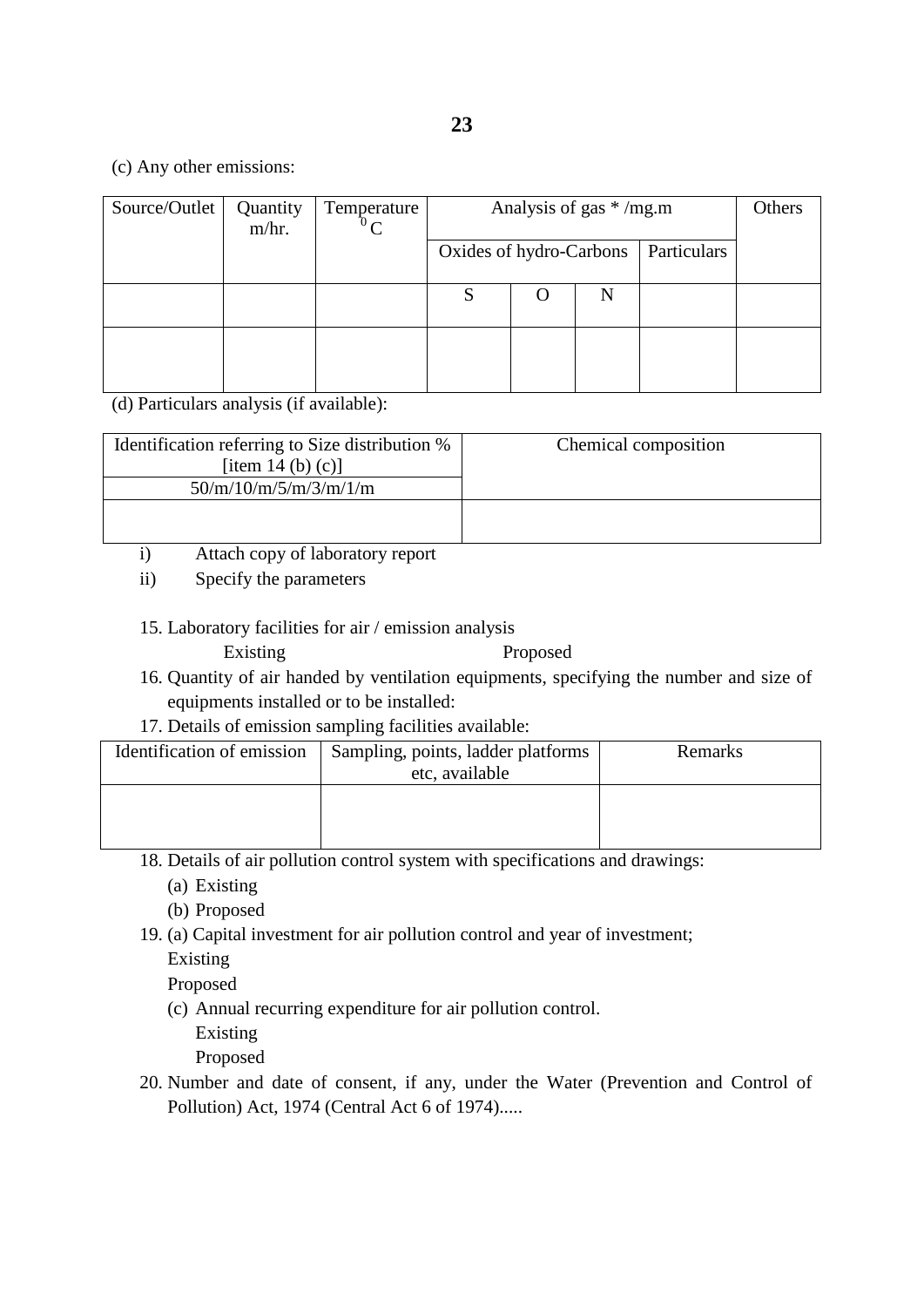21. Other relevant information, if any

*Explanatory Note for filling in Form I and the Annexure* 

 The notes are given only for those items for which explanation is considered desirable. If the space is not sufficient for filling in any item, the details may be given separate sheets of paper.

Item No. 7. The amount payable as consent fee is specified in Appendix II of the Air (Prevention and Control of Pollution) Rules, 1981. The amount may be remitted in cash or as demand draft drawn in favour of the Member-Secretary payable at......

#### **ANNEXURE TO FORM**

'Chimney' includes any structure with as opening or outlet through which any air pollutant may be emitted.

'Existing' means that which is an operation at the time of applying for the consent.

'New' means that which will be brought into operation in future.

 'Altered' means that which has been modified due to change in quantity and / or quality of emission, arrangement and / or point of emission, etc.

Item No. 3. Here give the name / s, designation / s and address / es of the person / s authorised to receive, on behalf of the occupier the 'notice of intention to have sample analysed' served as per Section 26 of the Act.

Item No. 4(a). Here state the type of industry, with reference to the Schedule of the Act.

Item No. 4(b). The industries are categorised on the basis of the capital investment as follows:

Large scale industry—More than 3 crore rupees; Medium scale industry—20 lakhs to 2 crore rupees; Small scale industry—Less than 20 lakh rupees.

Item No. 14. Analysis of the flue gas emission, process emission and particulars should be done for each stack emission. Whenever stacks are not provided, the stop floor specific pollutant concentration should be reported. Chemical analysis of the particulate mattering the emission is to be done for organic contents, metals, non-metal contents, silicates, radioactive substances, etc.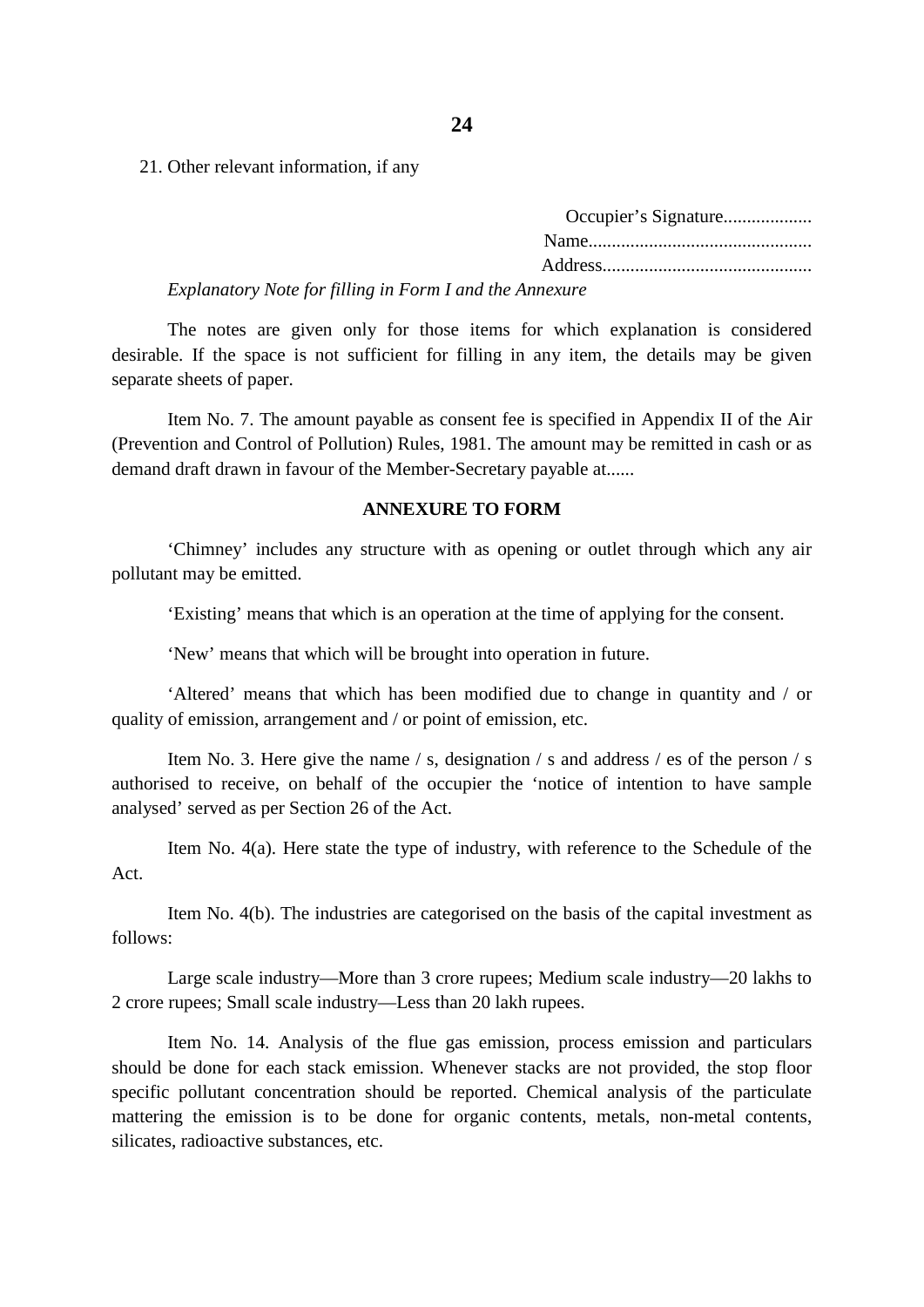Item No. 16. Here state the total quantity of ventilation air handled by equipments such as roof extractors, evaporative coolers, etc.

 Item No. 18. Here give the detailed specifications (including efficiency) of the air pollution control system used or proposed to be used. Also furnish the lay out of the contrl systems with dimensions.

#### **FORM II**

[See sub-Rule (3) of Rule 25]

*Meghalaya State Pollution Control Board* 

#### **Notice of Inspection**

No...................... Date...........................

To

.....................

Take notice for the purpose of inquiry under Section 21 of the Air (Prevention and Control of Pollution) Act, 1981 (Central Act No. 14 of 1981) the following officers of the Board namely:

1.

2.

3.

and persons required to assist them shall inspect—

Any persons of your Industrial Plant.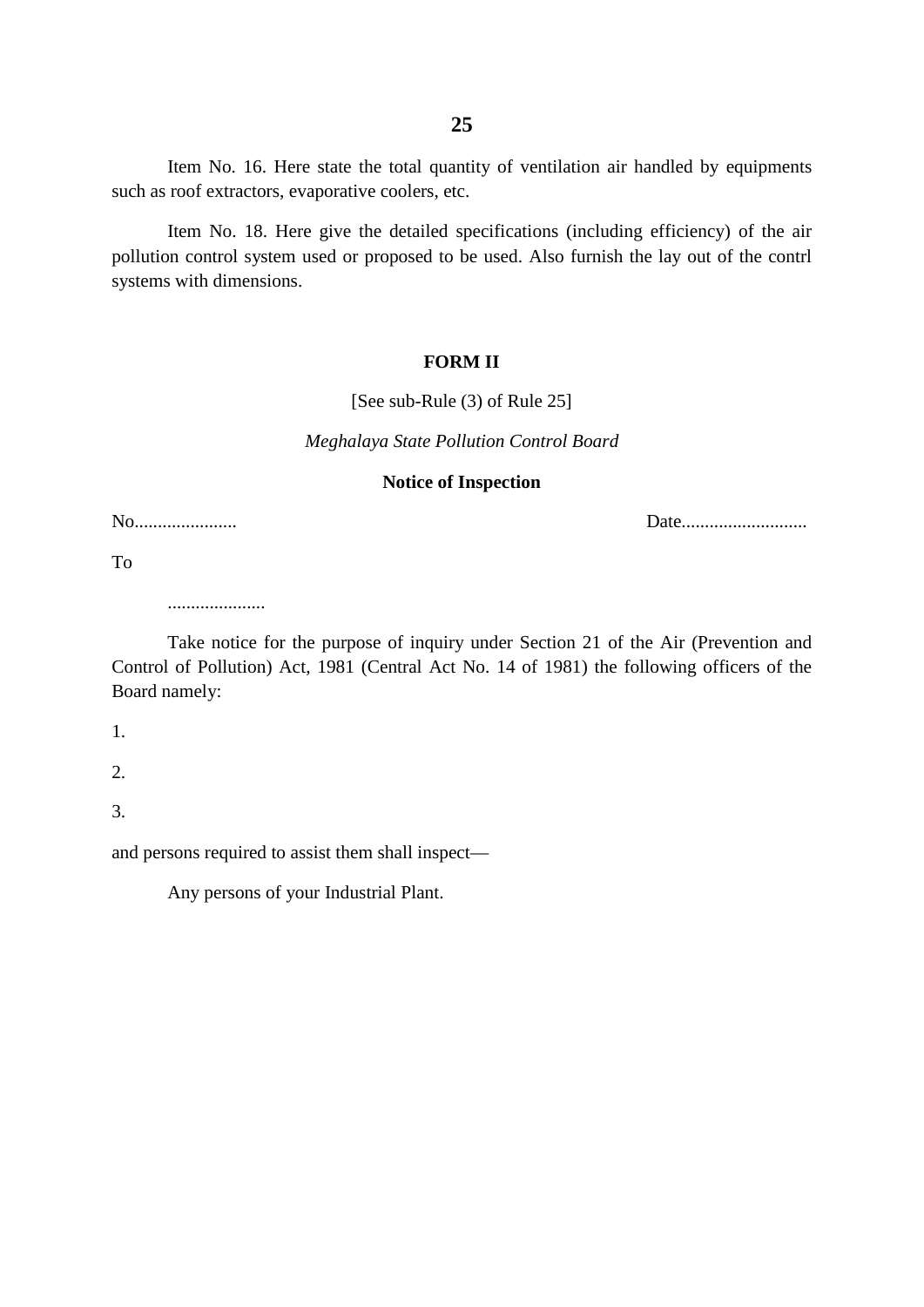Any other parts thereof or pertaining thereto............ and the premises under your management/control on the date/s between ...................... hours when all assistance for carrying out the inspection be made available to them on the site. Any information of records pertaining to your industrial establishment should be made available to them if so required by them. Take notice that refusal or denial of the above stated demands made for performing the function of the Board shall be violation of the provisions of the Air (Prevention and Control of Pollution) Act, 1981 (Central Act No. 14 of 1981) and the rules made there under and shall be punishable.

(Office Seal) Signature Name and address of the Inquiry Officer

#### **FORM III**

#### [See sub-Rule (4) of Rule 25]

#### *Meghalaya State Pollution Control Board*

No...................... Date...........................

To.......................

Ref. 1. Your application for consent under Section 21 of the Air (Prevention and Control of Pollution) Act, 1981, dated................................

2. Inspection under Rule 25 conducted on..................

Sir,

With reference to the above you are hereby directed—

- hefore--1. furnish the following classifications/additional information in duplicate on or before--  $1.$  2.
- 2. furnish the following plans/drawings/reports in triplicate on or before— 1.
	- 2.
- 3. Provided before me the following documents/licence/certificates along with two copies each thereof at..................a.m./p.m. on
	- 1.  $2^{\circ}$
- 4. attend the office of the Board at............ in person or by your agent at........................a.m./p.m......................on.......................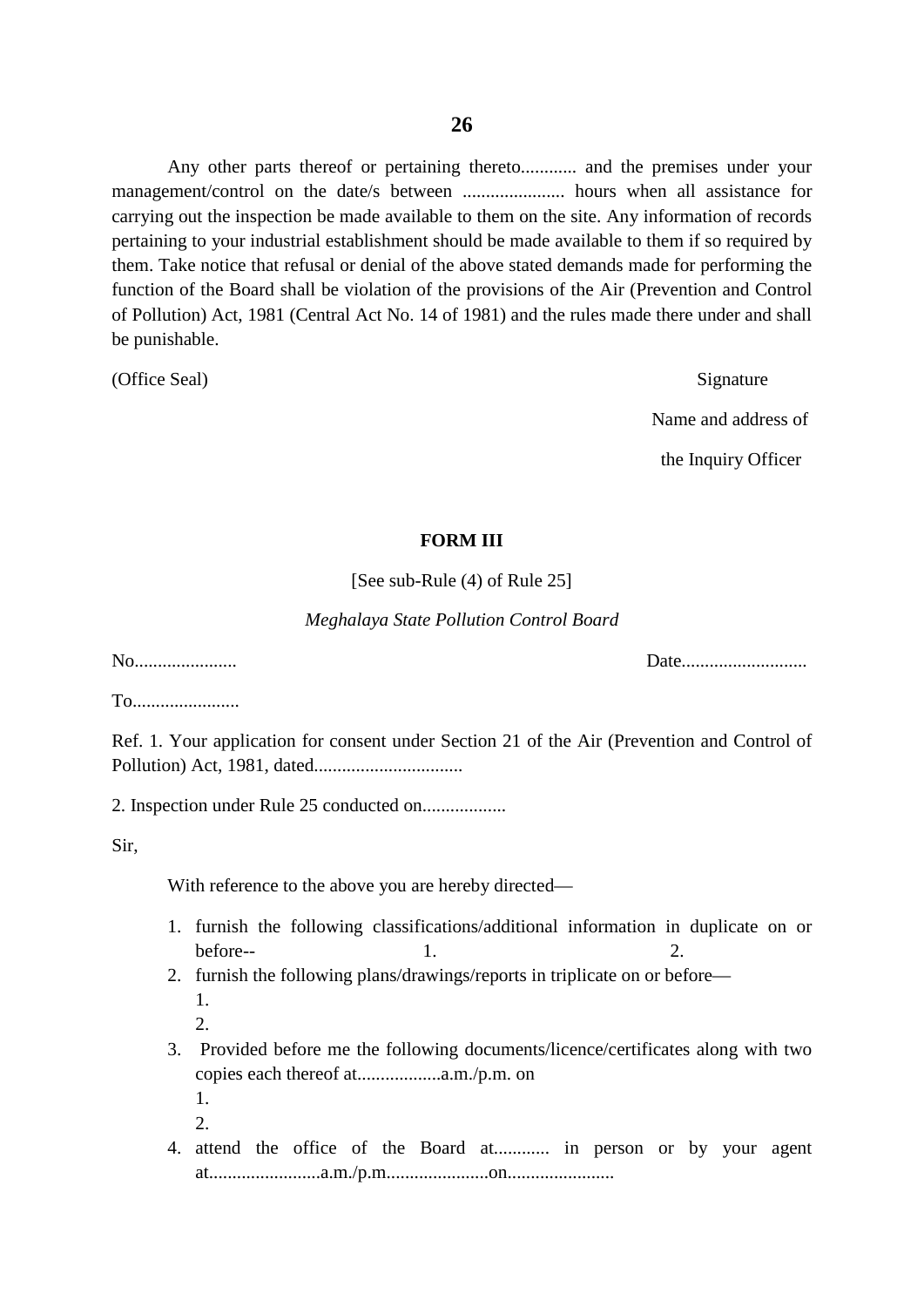for by this notice is an offence under the Air (Prevention and Control of Pollution) Act, 1981 Please take notice that if the directions given in this notice are not complied with, within the time specified, your application for consent is liable to be returned to you where after it will be deemed that no application for consent under Section 21 has been made and you will forfeit the consent fees paid by you. Further, failure to furnish the information called (Central) Act 14 of 1981 and the rules made there under and shall be punishable.

Signature...........................

Name and address of the Inquiry Officer

## **FORM IV**

[See sub-Rule (3) of Rule 27]

*Meghalaya State Pollution Control Board* 

#### **Notice of Intention to have Sample Analysed**

No...................... Date...........................

To.......................

|       |       | Take notice that it is intended to have analysed the sample of emission which is being |     |
|-------|-------|----------------------------------------------------------------------------------------|-----|
| taken | today |                                                                                        | dav |
| of    |       |                                                                                        |     |

Signature...........................

Name and designation of the

person who take the sample

(Officer Seal)

\*Here enter the name and designation and address of the person to whom the notice is served.

\*\* Here specify the sampling point.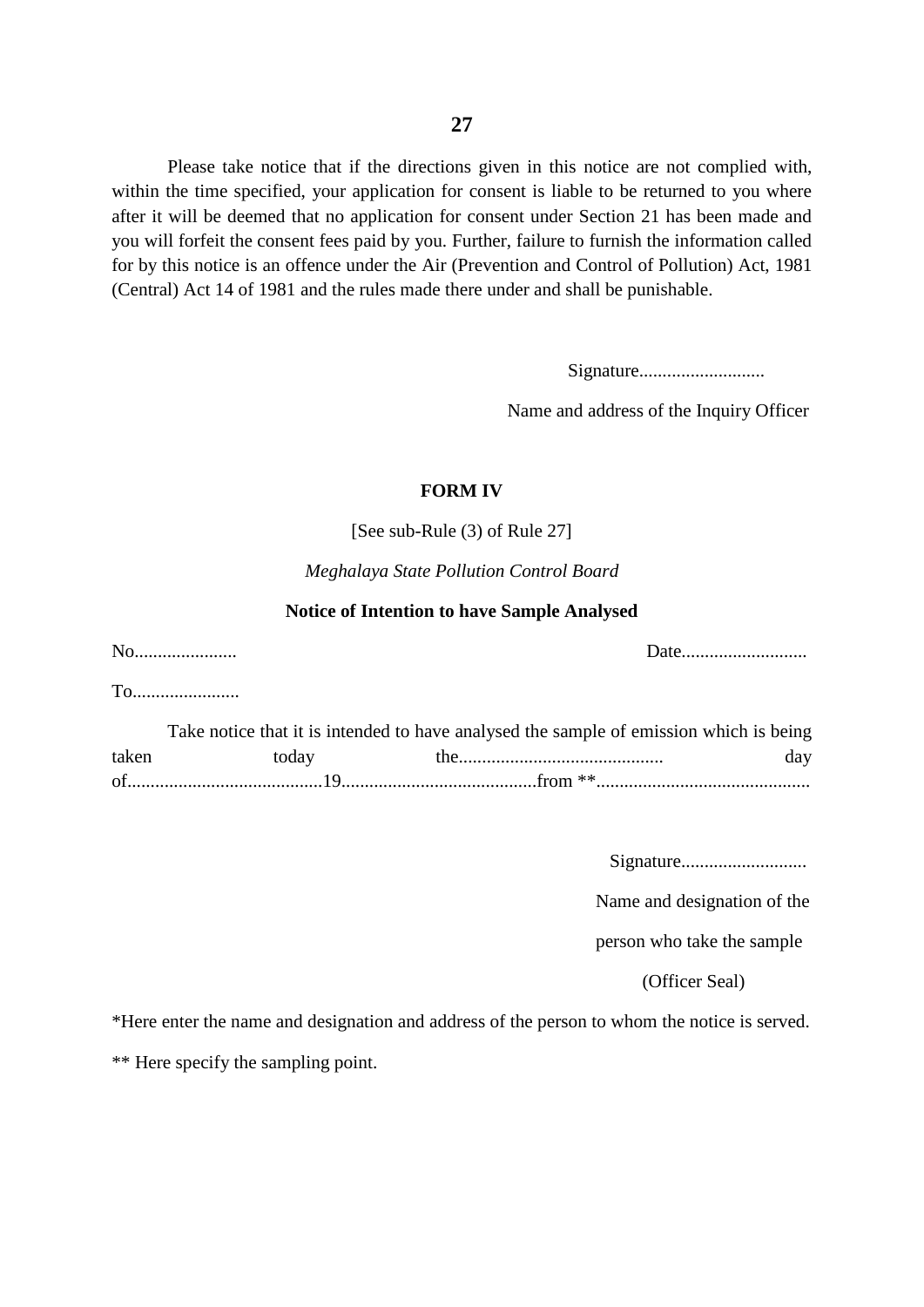#### **FORM V**

#### [See Rule 28]

#### **Report by the Board Analyst**

 I hereby certify that I...............................Board Analyst duly appointed under sub- I further certify that I have analysed/caused to be analysed the aforementioned sample No.................... Date........................... section (2) of Section 29 of the Air (Prevention and Control of Pollution) Act, 1981 received on the \*\*......................................day of..........................19.........................from..........................sample of............................for analysis. The sample was in a condition fit for analysis reported below: from..........................to............................and declare the result of the analysis to be as follows: ........................................................... The condition of the seal, fastening and container on receipt was as follows: ........................................................... Signed this the...........................................day of................................19......................... Signature of the Board Analyst..................... Address........................................................... To The Member-Secretary, Meghalaya State Pollution Control Board, Shillong \*Here write the full name of the Board Analyst. \*Here write the date and receipt of the sample. +Here write the name of the Board or Officer thereof from whom the sample was received. ++Here write the dates of analysis. +++Here write the details of analysis and refer to the method of analysis.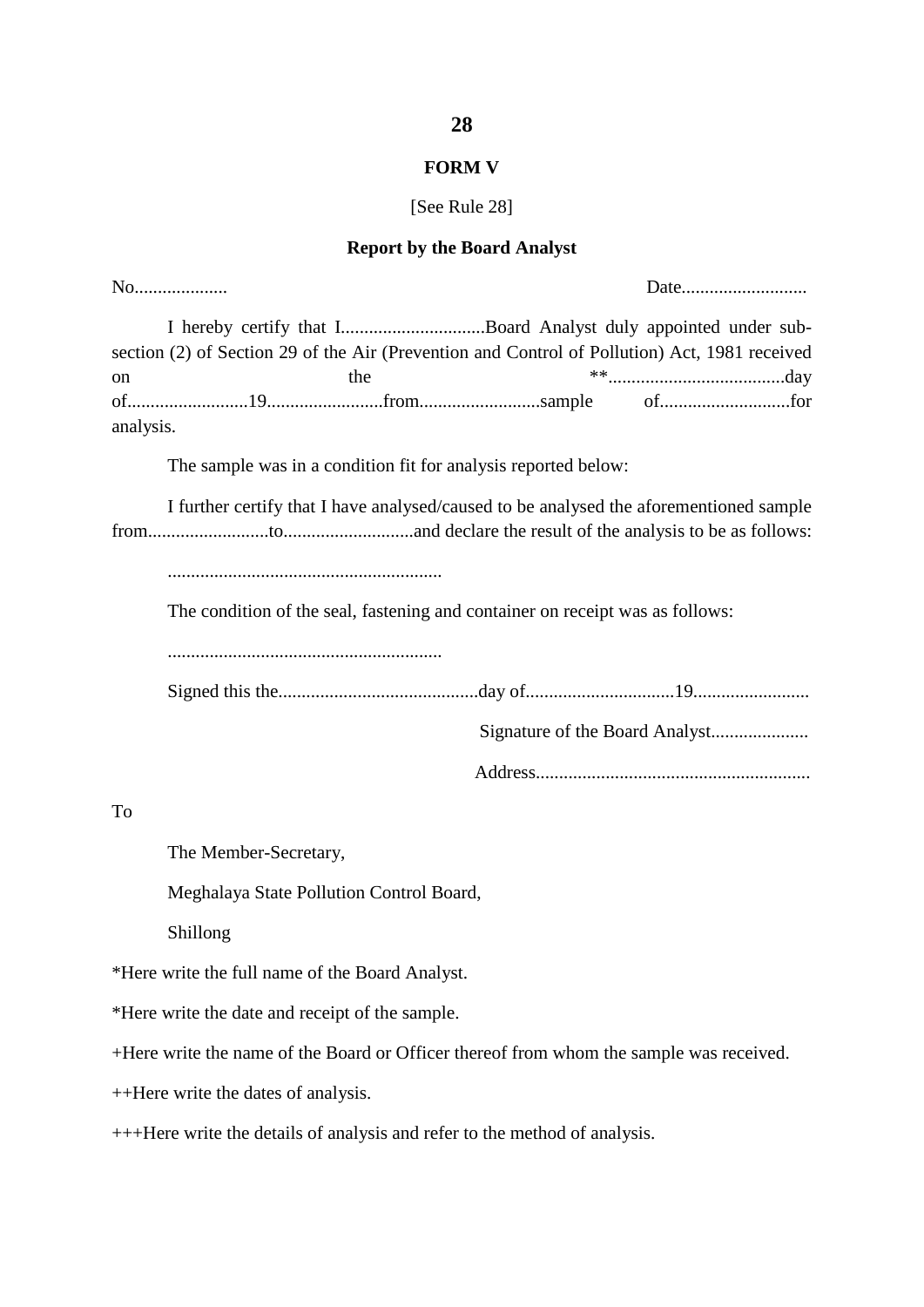#### **FORM VI**

#### [See Rule 31]

#### **Report by the Government Analyst**

No.........................

I hereby certify that I...............................Government Analyst duly appointed under sub-section (2) of Section 29 of the Air (Prevention and Control of Pollution) Act, 1981 (Central act 14 of 1981) received on the \*\*......................................day of..........................19.........................from..........................sample of............................for analysis. The sample was in a condition fit for analysis reported below:

...................................................

 I further certify that I have analysed/caused to be analysed the aforementioned sample from..........................to............................and declare the result of the analysis to be as follows:

...........................................................

The conditions of the seal, fastening and container on receipt was as follows:

...........................................................

Signed this the...........................................day of................................19.........................

Signature of the Board Analyst.....................

Address...........................................................

To

The Member-Secretary,

Meghalaya State Pollution Control Board,

Shillong

\*Here write the full name of the Government Analyst.

\*Here write the date and receipt of the sample.

+Here write the name of the Officer thereof from whom the sample was received.

++Here write the dates of analysis.

+++Here write the details of analysis and refer to the method of analysis.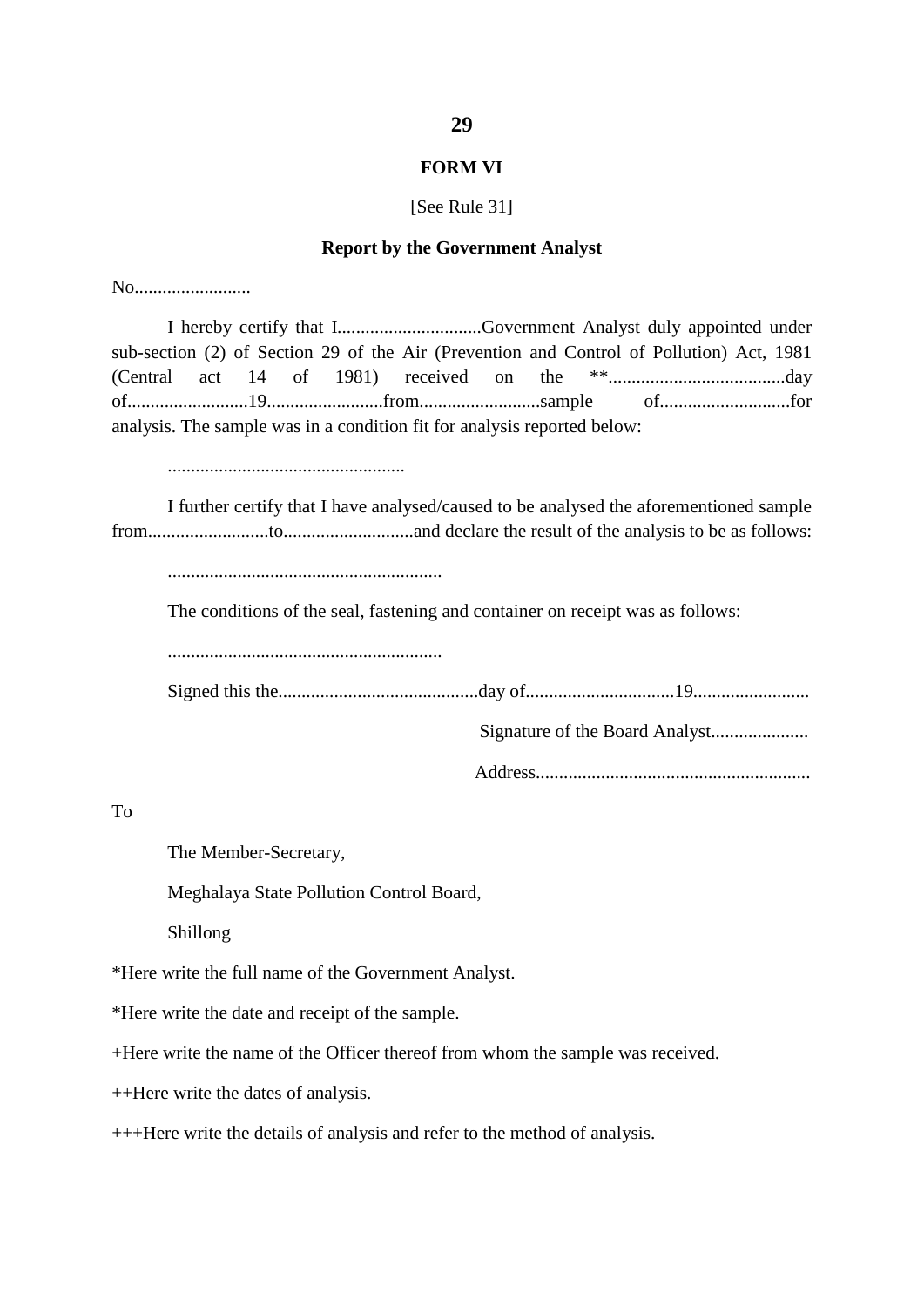#### **FORM VII**

#### [See Rule 34 (1)]

#### **Memorandum of Appeal**

Before the \*............................Appellate Authority constituted under the Air (Prevention and Control of Pollution) Act, 1981 (Central Act) 14 of 1981).

Appeal No................................of............................ Name and Address of Appellant

Meghalaya State Pollution Control Board, Shillong represented by its Member-Secretary...................................Respondent.

1. (a) Date of order of the Board

- (b) Date of service of the order.
- (c) Address on which the appellant undertakes to receive notices

A copy of the order in question is attached hereto.

- 2. The facts of the case are as under: (*Here briefly mention the facts of the case*).
- 3. The grounds of appeal are as under: .........................................................
- 4. The reliefs claimed are as under: ....................................................
- hundred only) evidencing payment of fee for appeal). 5. Challan Receipt No.................................dated...............................for Rs. 500 (Rupees five

#### **DECLARATION**

 I declare that the particulars given above are true to the best of my knowledge, information and belief.

Date.........................

Signature of the Appellant

\*Here mention the name of the Appellant Authority.

#### **FORM VIII**

[See Rule  $54(5)$ ]

................................... Appellant Authority constituted under the Air (Prevention and Control of Pollution) Act, 1981 (Central Act) 14 of 1981).

#### **30**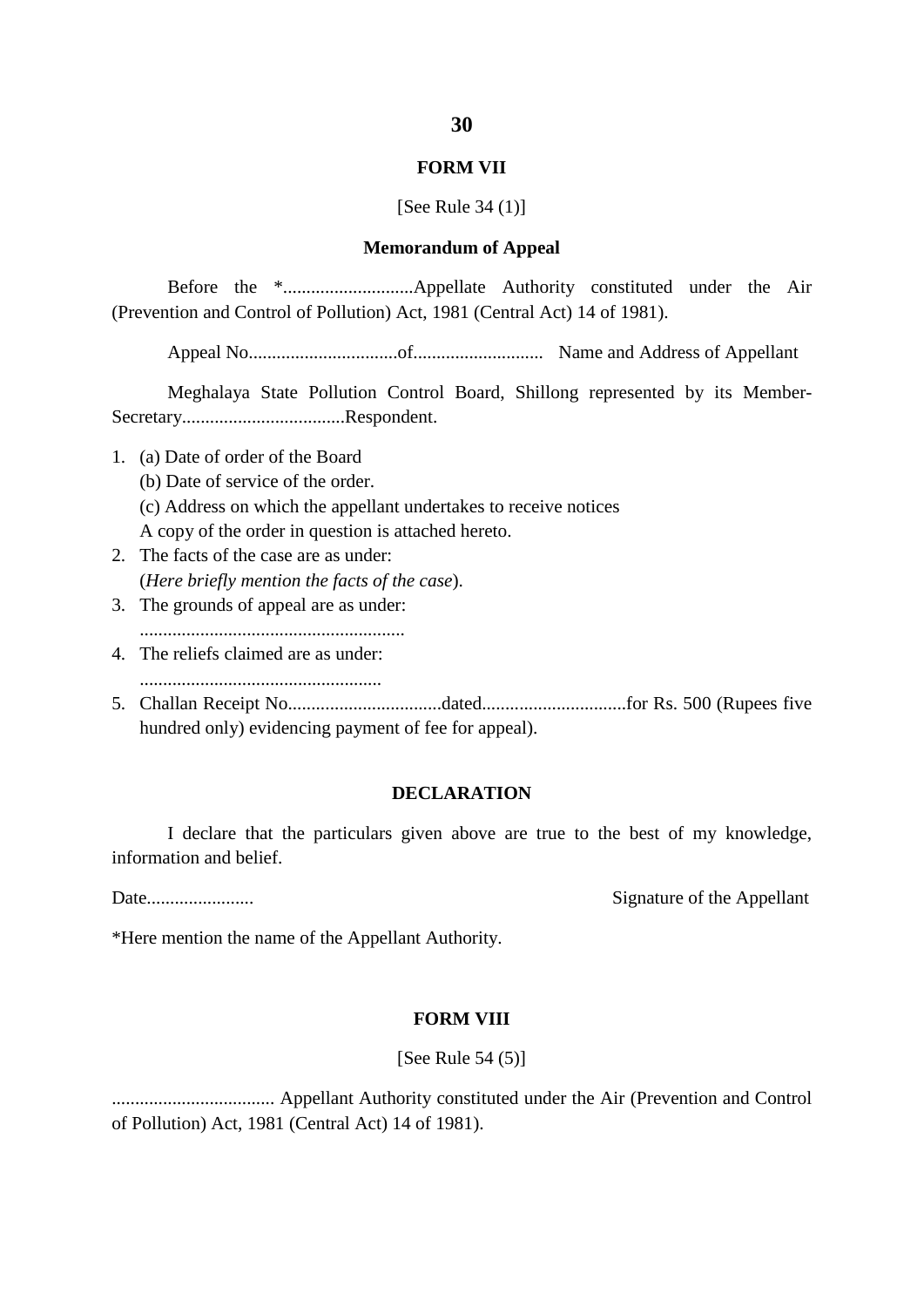#### **Notice**

Appeal No................................of...................................Appellant

Meghalaya State Pollution Control Board, Shillong represented by its Member-Secretary................................Respondent.

Whereas a memorandum of appeal has been filed before this Authority under Section 31 of the Air (Prevention and Control of Pollution) Act, 1981 (Central Act) 14 of 1981) against the Order No.................dated..................made by the Meghalaya State Pollution Board;

And whereas under sub-section (4) of Section 31 of the Act, this Authority is required to give to the parties an opportunity of being heard;

Now, therefore, please take notice at this Authority has fixed......................as the date of hearing of the aforesaid appeal. The hearing shall take place at.................. a.m. /p.m. on that date at.............................

You are hereby called upon to appear before this Authority at the appointed time, date and place either in person or through a duly authorised agent, and explain your case. Please take notice that failure on your part to appear on the day of hearing without showing sufficient cause to the satisfaction of the authority will make the appeal liable to be dismissed or decided ex parte.

Given under the hand and seal of the Appellate Authority at...............this the.....................day of.............................19.....................

Signature.........................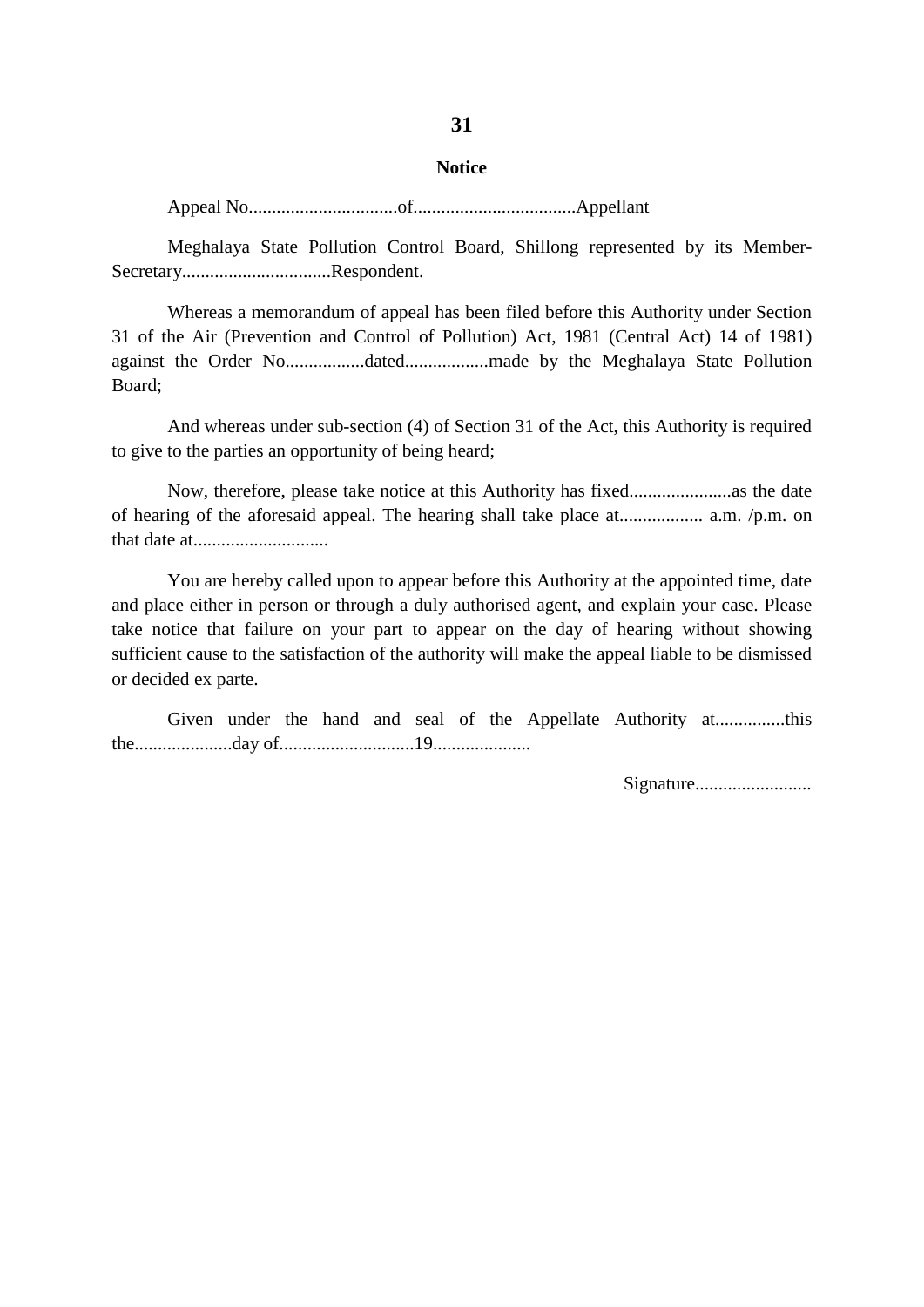# **FORM IX**

# [See Rule 35]

# *Meghalaya State Pollution Control Board*

# **Detailed Budget Estimates for the year..............**

|                 |                |           | receipis                                     |               |
|-----------------|----------------|-----------|----------------------------------------------|---------------|
| Major           | Pollution      | Revised   | Minor Heads 19                               | <b>Budget</b> |
| Head of         | Control        | Estimate  |                                              | Estimate      |
| <b>Accounts</b> | <b>Budget</b>  | $19$      |                                              | $19$          |
| 19              | Estimate       |           |                                              |               |
|                 | 19             |           |                                              |               |
| Plan            | Plan Non-      | Plan Non- |                                              | Plan Non-     |
| Non-plan        | plan           | plan      |                                              | plan          |
| 1               | $\overline{2}$ | 3         | 4                                            |               |
|                 |                |           | contribution<br>1.<br>(a)<br>Statutory<br>by | Plan          |
|                 |                |           | Government for control of pollution          |               |
|                 |                |           | Statutory<br>contribution<br>(b)<br>by       | Non-plan      |
|                 |                |           | Government for control of pollution          |               |
|                 |                |           | (c) Share of water cess collection           | Non-plan      |
|                 |                |           | from Government of India Appellate           |               |
|                 |                |           | 2.<br>Fees:                                  |               |
|                 |                |           | (a) Testing charges                          |               |
|                 |                |           | (b) Cess appeal fee                          |               |
|                 |                |           | (c) consent fee                              |               |
|                 |                |           | Other Receipt:<br>3.                         |               |
|                 |                |           | (a) Cost of consent application              |               |
|                 |                |           | (b) Personal Trunk call charges              |               |
|                 |                |           | (c) Cost of tender forms                     |               |
|                 |                |           | (d) Interest of bank deposits                |               |
|                 |                |           | (e) Miscellaneous receipts                   |               |
|                 |                |           | 4. Recoveries of loans and advances:         |               |
|                 |                |           | (a) Festivals advance                        |               |
|                 |                |           | (b) House building advance                   |               |
|                 |                |           | (c) Advance for purchase of motor            |               |
|                 |                |           | conveyance                                   |               |
|                 |                |           | <b>Total Gross</b>                           |               |
|                 |                |           | 5. Less:                                     |               |
|                 |                |           | 6. Amount transferred to Sinking Fund        |               |
|                 |                |           | Amount transferred to Revolving              |               |
|                 |                |           | Fund                                         |               |
|                 |                |           | <b>Total Net</b>                             |               |
|                 |                |           | II. Expenditure                              |               |
|                 |                |           | A. Direction and administration:             |               |

1. Pension/Gratuities

2. Interest

1. Receipts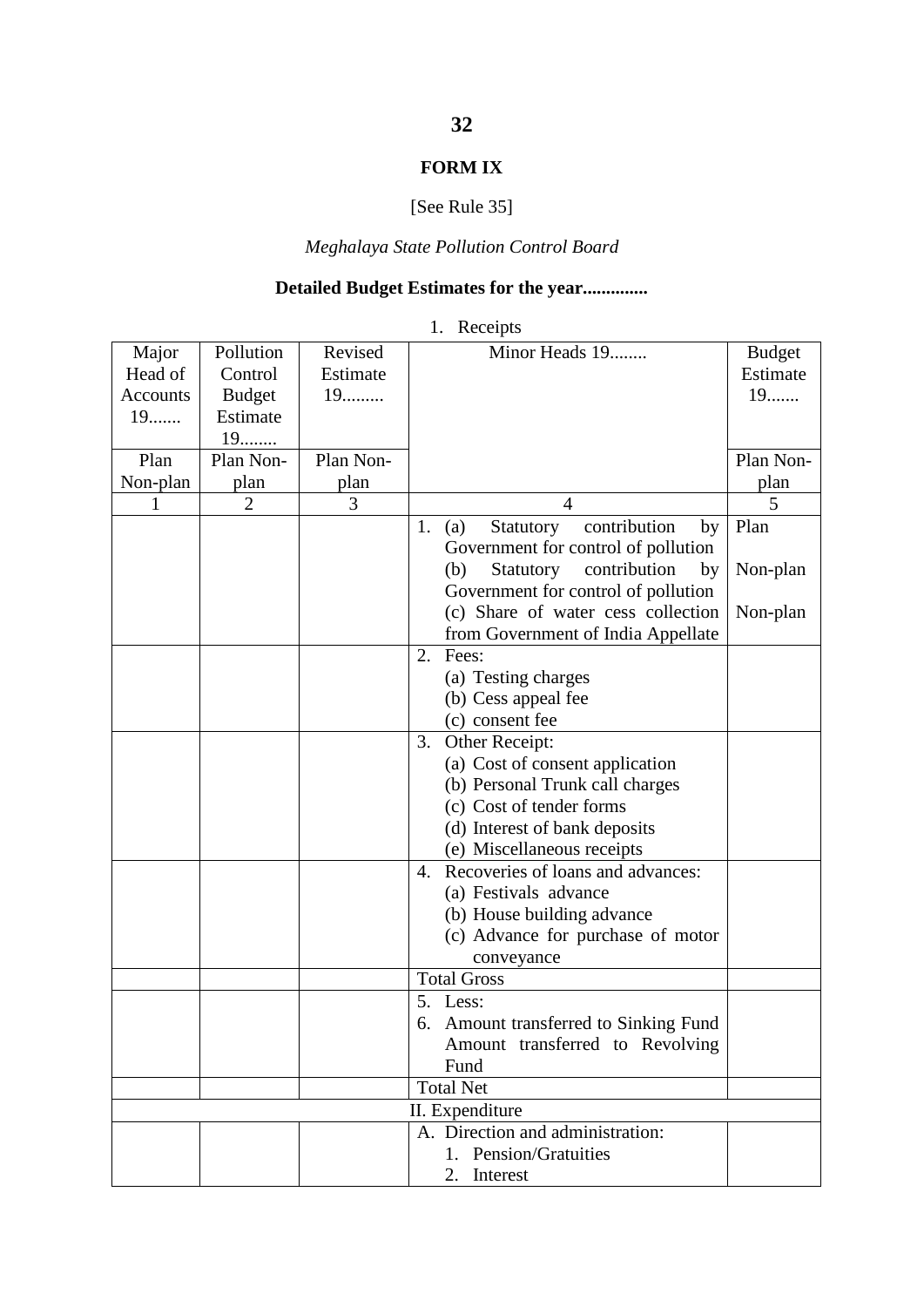| $\overline{2}$ | 3 | 4                                                          | 5 |
|----------------|---|------------------------------------------------------------|---|
|                |   | 3. Loans to Board employees-                               |   |
|                |   | Festival advance<br>i.                                     |   |
|                |   | ii.<br>House building advance                              |   |
|                |   | iii.<br>Advance for purchase of                            |   |
|                |   | motor conveyance                                           |   |
|                |   | Advance for purchase of<br>iv.                             |   |
|                |   | other conveyance                                           |   |
|                |   | Fixed Assets-<br>$\mathbf{4}$ .                            |   |
|                |   | a. Regional Offices                                        |   |
|                |   | laboratories<br>$\mathbf{b}$ .                             |   |
|                |   | c. monitoring Research<br>and                              |   |
|                |   | Development;                                               |   |
|                |   | $\mathbf{i}$ .                                             |   |
|                |   | 11.                                                        |   |
|                |   | d. Projects-                                               |   |
|                |   | <b>Studies</b><br>$\mathbf{i}$ .<br>water<br><sub>on</sub> |   |
|                |   | pollution                                                  |   |
|                |   | ii.<br><b>Studies</b><br>air<br><sub>on</sub>              |   |
|                |   | pollution                                                  |   |
|                |   | III. Funds                                                 |   |
|                |   | 1. Pollution Control Board Provident                       |   |
|                |   | Fund.                                                      |   |
|                |   | 2.<br><b>Sinking Fund</b>                                  |   |
|                |   | 3.<br><b>Revolving Fund</b>                                |   |

# **FORM X**

[See Rule 35]

#### Meghalaya State Pollution Control Board

# **Receipt and payments for the year ended 31st March, 19........**

|    |                          | Previo           | Receip |       |                       | Previou | Pay  |
|----|--------------------------|------------------|--------|-------|-----------------------|---------|------|
|    |                          | us year          |        |       |                       | s year  | ment |
|    |                          |                  |        |       |                       |         | S    |
|    |                          | $\left(1\right)$ | (2)    |       |                       | (3)     | (4)  |
| I. | <b>Opening Balance:</b>  |                  |        |       | 1. Capita expenditure |         |      |
|    | (a) from<br><b>State</b> |                  |        | (i)   | Works                 |         |      |
|    | Government               |                  |        | (ii)  | Fixed                 |         |      |
|    | (b) from                 |                  |        | (iii) | Other                 |         |      |
|    | Government of            |                  |        |       | Assets-               |         |      |
|    | India                    |                  |        |       | (a) Machinery         |         |      |
| П. | Fees:                    |                  |        |       | and                   |         |      |
|    | (a) Testing charges      |                  |        |       | Equipment/To          |         |      |
|    | (b) Cess appeal fee      |                  |        |       | ols and Plants        |         |      |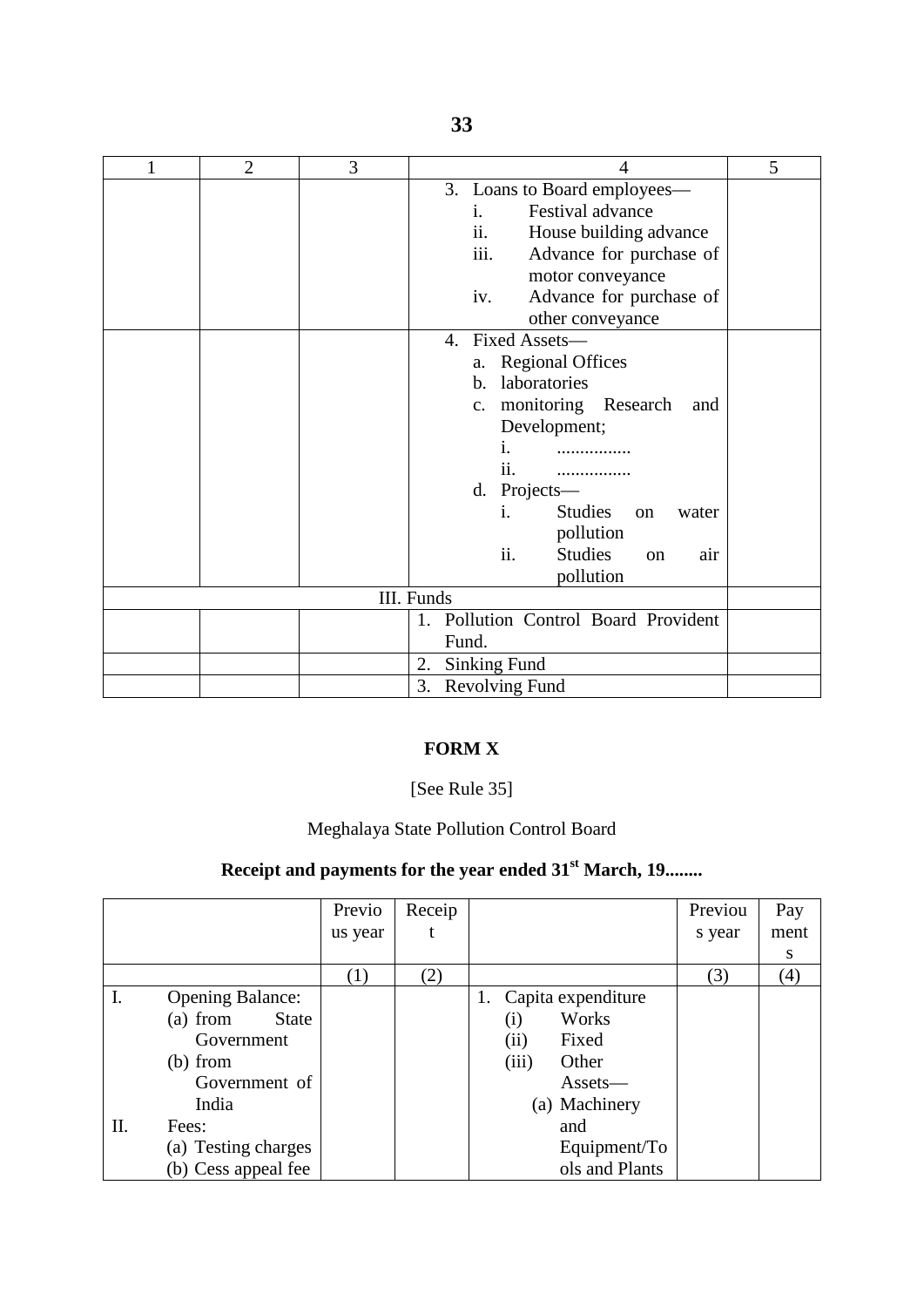|       |                              | (1) | (2) |                  |                        |                             | (3) | (4) |
|-------|------------------------------|-----|-----|------------------|------------------------|-----------------------------|-----|-----|
|       | (c) Consent fee              |     |     |                  |                        | (b) Scientific Equipments   |     |     |
| III.  | Other Receipts:              |     |     |                  |                        | (c) Vehicles                |     |     |
|       | (a) Cost<br>of<br>consent    |     |     |                  |                        | (d) Furniture and fixture   |     |     |
|       | application from             |     |     | 2.               |                        | Revenue Expenditure:        |     |     |
|       | (b) Personal trunk call      |     |     |                  |                        | A. Administrative-          |     |     |
|       | charges                      |     |     |                  | (i)                    | <b>Salaries</b>             |     |     |
|       | (c) Cost of tender forms     |     |     |                  | (ii)                   | Wages                       |     |     |
|       | (d) Interest<br>Bank<br>on   |     |     |                  | (iii)                  | Travelling expenses         |     |     |
|       | Deposits                     |     |     |                  | (iv)                   | Office expenses             |     |     |
|       | (e) Miscellaneous            |     |     |                  | (v)                    | Rent,<br>rates<br>and       |     |     |
|       | receipts                     |     |     |                  |                        | taxes                       |     |     |
| IV.   | Recoveries of loans and      |     |     |                  | (vi)                   | <b>Supplies</b><br>and      |     |     |
|       | advances                     |     |     |                  |                        | materials                   |     |     |
|       | (a) Festival advance         |     |     |                  | (vii)                  | Maintenance<br>of           |     |     |
|       | (b) House<br><b>Building</b> |     |     |                  |                        | laboratories                |     |     |
|       | Advance                      |     |     |                  | (viii)                 | Running<br>and              |     |     |
|       | (c) Advance for purchase     |     |     |                  |                        | maintenance<br>οf           |     |     |
|       | of motor conveyance          |     |     |                  |                        | vehicles                    |     |     |
|       | (d) Advance for purchase     |     |     |                  | (ix)                   | Refund of cess              |     |     |
|       | of other conveyance          |     |     |                  | (x)                    | Fees for audit              |     |     |
| V.    | Deposits                     |     |     |                  | (xi)                   | Other charges               |     |     |
|       |                              |     |     |                  | (xii)                  | Suspenses                   |     |     |
|       |                              |     |     |                  |                        | B. Maintenance and repairs: |     |     |
|       |                              |     |     |                  | (i)                    | <b>Buildings</b>            |     |     |
|       |                              |     |     |                  | (ii)                   | Machinery<br>and            |     |     |
|       |                              |     |     |                  |                        | equipment/tools and         |     |     |
|       |                              |     |     |                  |                        | plants                      |     |     |
|       |                              |     |     |                  | (iii)                  | Scientific                  |     |     |
|       |                              |     |     |                  |                        | equipments                  |     |     |
|       |                              |     |     |                  | (iv)                   | Furniture<br>and            |     |     |
|       |                              |     |     |                  |                        | fixtures                    |     |     |
|       |                              |     |     | 3.               | Purchase               |                             |     |     |
|       |                              |     |     | $\overline{4}$ . | Advances               |                             |     |     |
|       |                              |     |     | 5.               | Deposits               |                             |     |     |
|       |                              |     |     |                  | <b>Closing Balance</b> |                             |     |     |
| Total |                              |     |     | Total            |                        |                             |     |     |

Accounts Officer

Member-Secretary Chairman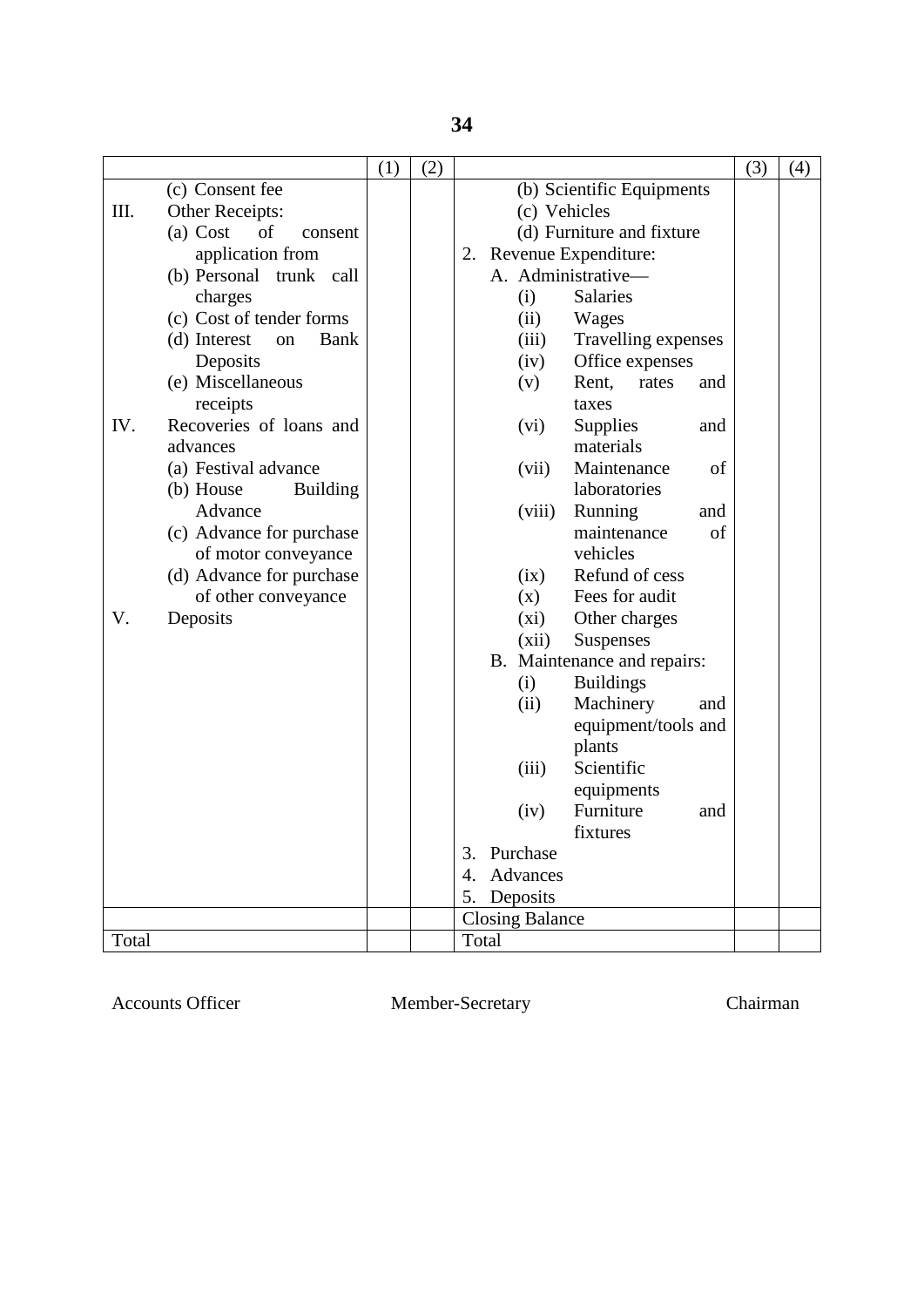#### **FORM XI**

# [See Rule 42]

# *Meghalaya State Pollution Control Board*

# **Annual Statement of Accounts**

Income and Expenditure Account for the year ended 31<sup>st</sup> March, 19........

# Expenditure Income

|                           | Pre          | Det            | Tot            | Tot            |                          | Pre       | Det  | <b>Tot</b>     | Tot       |
|---------------------------|--------------|----------------|----------------|----------------|--------------------------|-----------|------|----------------|-----------|
|                           | vio          | ails           | al             | al             |                          | vio       | ails | al             | al        |
|                           | <b>us</b>    |                | of             | of             |                          | <b>us</b> |      | of             | of        |
|                           | yea          |                | sub            | ma             |                          | yea       |      | sub            | maj       |
|                           | $\bf r$      |                | $\overline{a}$ | jor            |                          | r         |      |                | <b>or</b> |
|                           |              |                | hea            | hea            |                          |           |      | hea            | hea       |
|                           |              |                | d              | d              |                          |           |      | d              | d         |
|                           | $\mathbf{1}$ | $\overline{2}$ | 3              | $\overline{4}$ |                          | 5         | 6    | $\overline{7}$ | 8         |
| To                        |              |                |                |                | <b>By</b>                |           |      |                |           |
| Revenue expenditure:      |              |                |                |                | Grant<br>I.              |           |      |                |           |
| A. Administrative-        |              |                |                |                | received:                |           |      |                |           |
| <b>Salaries</b><br>(i)    |              |                |                |                | (a) From<br><b>State</b> |           |      |                |           |
| (ii)<br>Wages             |              |                |                |                | Government               |           |      |                |           |
| Travelling<br>(iii)       |              |                |                |                | $(b)$ From               |           |      |                |           |
| expenses                  |              |                |                |                | Government of            |           |      |                |           |
| Office expenses<br>(iv)   |              |                |                |                | India                    |           |      |                |           |
| Rent, rates and<br>(v)    |              |                |                |                | Total                    |           |      |                |           |
| taxes                     |              |                |                |                | Less:<br>Amount          |           |      |                |           |
| (vi)<br>Supplies<br>and   |              |                |                |                | utilised for capital     |           |      |                |           |
| materials                 |              |                |                |                | expenditure              |           |      |                |           |
| (vii)<br>Running<br>and   |              |                |                |                |                          |           |      |                |           |
| maintenance of            |              |                |                |                | Net grant utilised       |           |      |                |           |
| vehicles                  |              |                |                |                | for<br>revenue           |           |      |                |           |
| (viii)<br>Maintenance of  |              |                |                |                | expenditure              |           |      |                |           |
| laboratories              |              |                |                |                |                          |           |      |                |           |
| Refund of cess<br>(ix)    |              |                |                |                | II.<br>Fees:             |           |      |                |           |
| Fees for audit<br>(x)     |              |                |                |                | (a) Testing charges      |           |      |                |           |
| $(x_i)$<br>Other charges  |              |                |                |                | (b) Cess-appeal fee      |           |      |                |           |
| (xii)<br><b>Suspenses</b> |              |                |                |                | (c) Consent fee          |           |      |                |           |
|                           |              |                |                |                |                          |           |      |                |           |
|                           |              |                |                |                | III.<br>Other            |           |      |                |           |
|                           |              |                |                |                | Receipts:                |           |      |                |           |
|                           |              |                |                |                | (a) Cost of consent      |           |      |                |           |
|                           |              |                |                |                | application              |           |      |                |           |
|                           |              |                |                |                | form                     |           |      |                |           |
|                           |              |                |                |                | (b) personal<br>trunk    |           |      |                |           |
|                           |              |                |                |                | call charges             |           |      |                |           |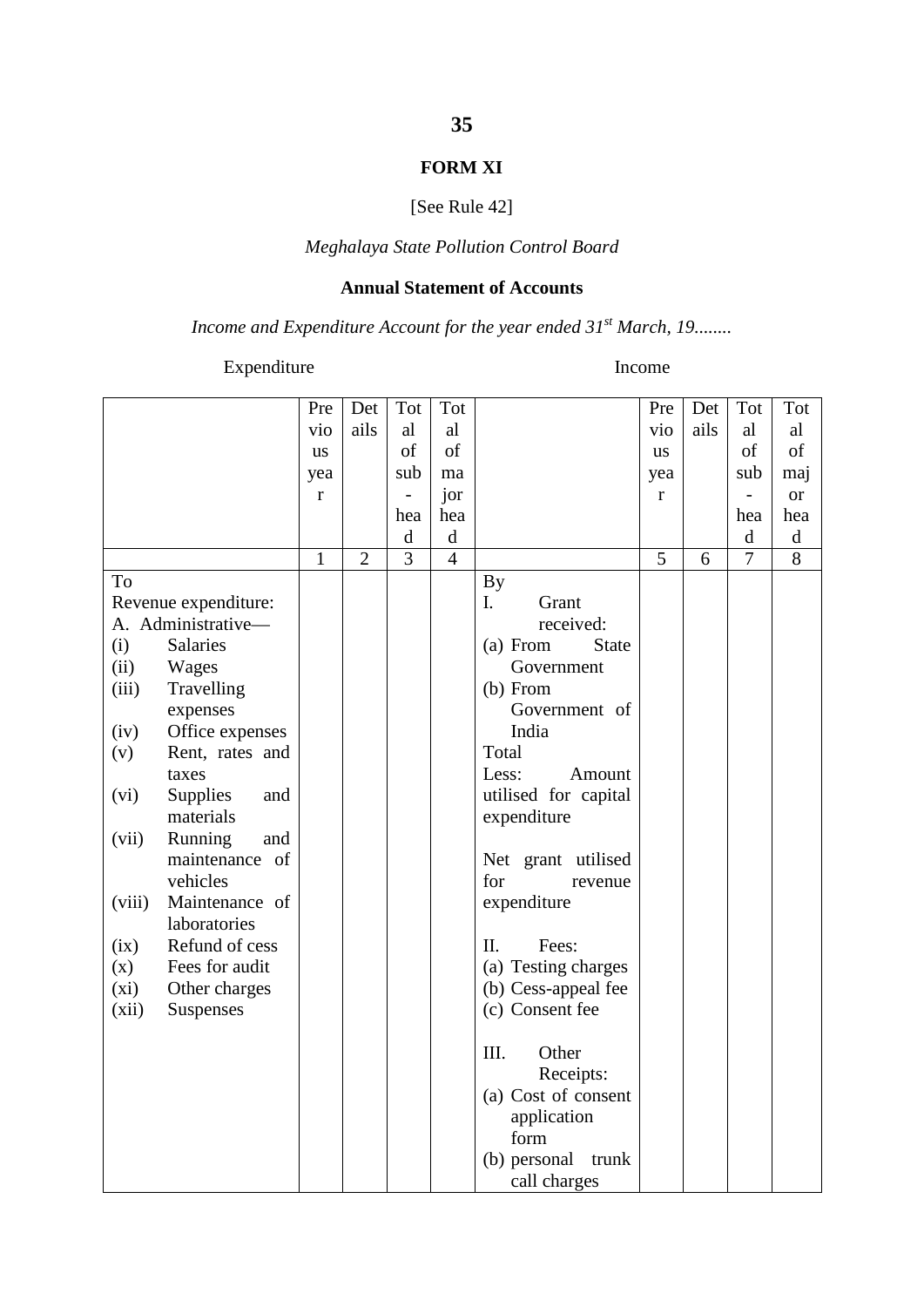|       |                              | $\mathbf{1}$ | $\overline{2}$ | 3 | $\overline{4}$ |                               | 5 | 6 | 7 | 8 |
|-------|------------------------------|--------------|----------------|---|----------------|-------------------------------|---|---|---|---|
|       | <b>B.</b> Maintenance<br>and |              |                |   |                | (c) Cost of tender            |   |   |   |   |
|       | Repairs-                     |              |                |   |                | forms                         |   |   |   |   |
| (i)   | <b>Buildings</b><br>and      |              |                |   |                | (d) Interest<br><sub>on</sub> |   |   |   |   |
|       | land                         |              |                |   |                | Bank deposits                 |   |   |   |   |
|       |                              |              |                |   |                | (e) Miscellaneous             |   |   |   |   |
| (ii)  | Machinery and                |              |                |   |                | receipts                      |   |   |   |   |
|       | equipment/tools              |              |                |   |                |                               |   |   |   |   |
|       | and plants                   |              |                |   |                | IV.<br>Recovery of            |   |   |   |   |
| (iii) | Scientific                   |              |                |   |                | loans<br>and                  |   |   |   |   |
|       | equipments                   |              |                |   |                | advances;                     |   |   |   |   |
| (iv)  | Furniture<br>and             |              |                |   |                | (a) Festival                  |   |   |   |   |
|       | fixtures                     |              |                |   |                | advance                       |   |   |   |   |
|       | C. Depreciation-             |              |                |   |                | (b) House building            |   |   |   |   |
| (i)   | <b>Buildings</b>             |              |                |   |                | advances                      |   |   |   |   |
| (ii)  | Machinery and                |              |                |   |                | (c) Advance<br>for            |   |   |   |   |
|       | equipment/tools              |              |                |   |                | of<br>purchase                |   |   |   |   |
|       | and plants                   |              |                |   |                | motor                         |   |   |   |   |
| (iii) | Scientific                   |              |                |   |                | conveyance                    |   |   |   |   |
|       | equipments                   |              |                |   |                | (d) Advance<br>for            |   |   |   |   |
| (iv)  | Vehicles                     |              |                |   |                | purchase<br>of                |   |   |   |   |
| (v)   | Furniture<br>and             |              |                |   |                | other                         |   |   |   |   |
|       | fixtures                     |              |                |   |                | conveyance                    |   |   |   |   |
|       | D. Miscellaneous-            |              |                |   |                |                               |   |   |   |   |
| (i)   | Write                        |              |                |   |                | of<br>V.<br>Excess            |   |   |   |   |
|       | off/losses                   |              |                |   |                | expenditure                   |   |   |   |   |
| (ii)  | Other                        |              |                |   |                | over                          |   |   |   |   |
|       | miscellaneo                  |              |                |   |                | income.                       |   |   |   |   |
|       | <b>us</b>                    |              |                |   |                |                               |   |   |   |   |
|       | expenditure                  |              |                |   |                |                               |   |   |   |   |
|       | E. Excess of income          |              |                |   |                |                               |   |   |   |   |
|       | over expenditure             |              |                |   |                |                               |   |   |   |   |
|       | Total                        |              |                |   |                |                               |   |   |   |   |

**Accounts Officer** 

Member-Secretary Chairman

**36**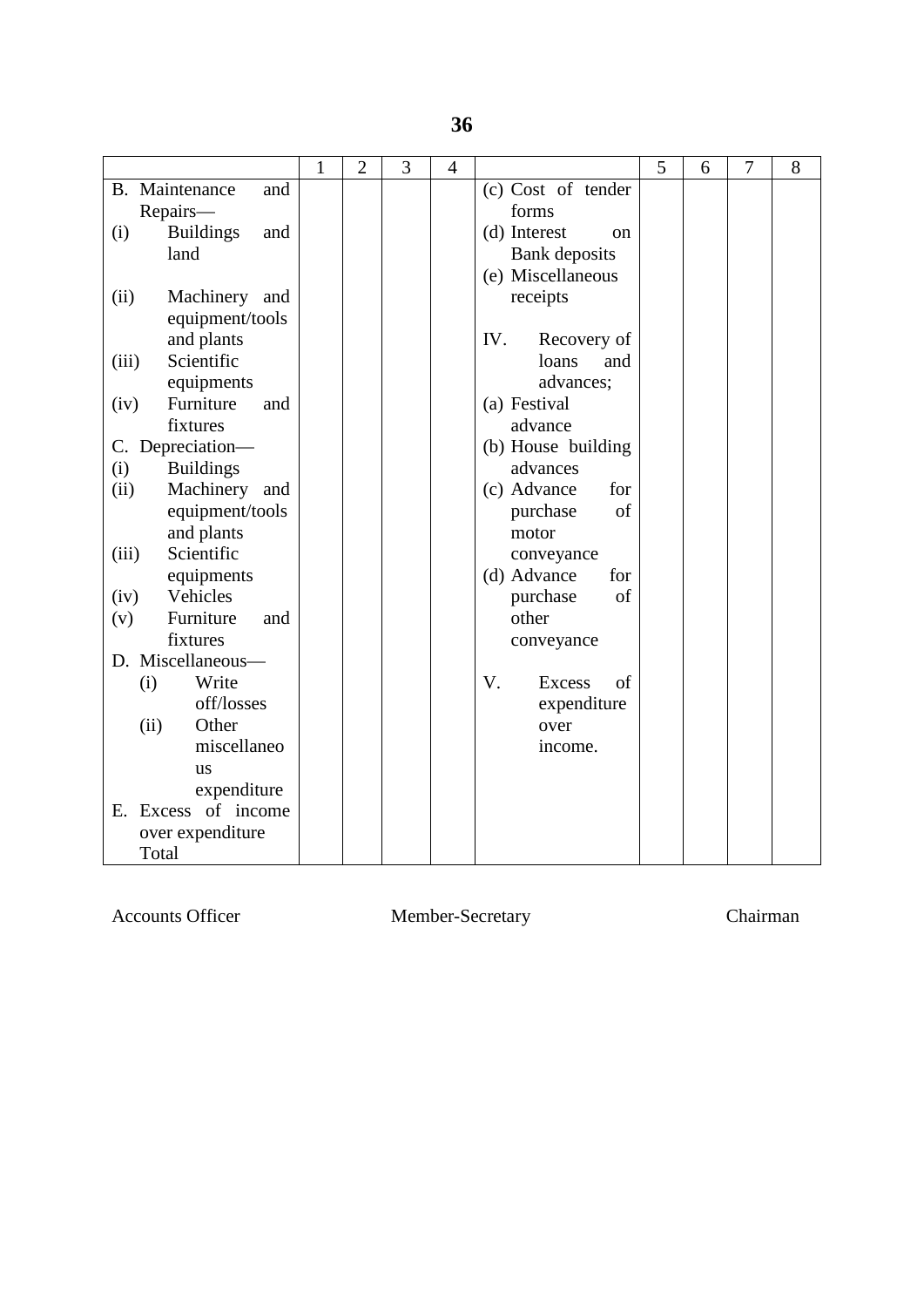#### **FORM XII**

# [See Rule 42]

# *Meghalaya State Pollution Control Board*

# **Annual Statement of Accounts**

 *Balance Sheet as at 31st March, 19........*

| Capital and liabilities       |              |                |      |                | Property and assets     |              |                |     |                |
|-------------------------------|--------------|----------------|------|----------------|-------------------------|--------------|----------------|-----|----------------|
|                               | Pre          | Det            | To   | Tot            |                         | Pre          | Det            | Tot | Tot            |
|                               | vio          | ails           | tal  | al             |                         | vio          | ails           | al  | al             |
|                               | us           |                | of   | of             |                         | <b>us</b>    |                | of  | of             |
|                               | yea          |                | su   | ma             |                         | yea          |                | sub | maj            |
|                               | $\mathbf{r}$ |                | $b-$ | jor            |                         | $\mathbf{r}$ |                |     | <b>or</b>      |
|                               |              |                | he   | hea            |                         |              |                | hea | hea            |
|                               |              |                | ad   | d              |                         |              |                | d   | d              |
|                               | $\mathbf{1}$ | $\overline{2}$ | 3    | $\overline{4}$ |                         | $\mathbf{1}$ | $\overline{2}$ | 3   | $\overline{4}$ |
| A. Capital Fund               |              |                |      |                | Works:<br>1.<br>(as per |              |                |     |                |
| <b>Grants</b><br>(i)          |              |                |      |                | From XIII)              |              |                |     |                |
| received from                 |              |                |      |                | 2. Fixed assets: (as    |              |                |     |                |
| Government                    |              |                |      |                | per Form XIV)           |              |                |     |                |
| for<br>capital                |              |                |      |                | (a) Value of land       |              |                |     |                |
| expenditure-                  |              |                |      |                | provided<br>by          |              |                |     |                |
| utilised<br>(a) Amount        |              |                |      |                | Government<br>(at       |              |                |     |                |
| up to $31st$ March            |              |                |      |                | cost)                   |              |                |     |                |
| (b) Unutilised balance        |              |                |      |                | (b) Buildings-          |              |                |     |                |
| 31 <sup>st</sup><br>to<br>up  |              |                |      |                | Balance as per          |              |                |     |                |
| March                         |              |                |      |                | balance<br>last         |              |                |     |                |
| Grants<br>(ii)                |              |                |      |                | sheets                  |              |                |     |                |
| received from                 |              |                |      |                | Additions during        |              |                |     |                |
| other agencies                |              |                |      |                | the year                |              |                |     |                |
| for<br>capital                |              |                |      |                | Total                   |              |                |     |                |
| expenditure-                  |              |                |      |                | Less:                   |              |                |     |                |
| utilised<br>(a) Amount        |              |                |      |                | Depreciation            |              |                |     |                |
| up to 31 <sup>st</sup> March  |              |                |      |                | during the year         |              |                |     |                |
| (b) Unutilised balance        |              |                |      |                | Total                   |              |                |     |                |
| up to 31 <sup>st</sup> March  |              |                |      |                | 3. Other assets: (as    |              |                |     |                |
| Value of land<br>(iii)        |              |                |      |                | per Form XIV)           |              |                |     |                |
| provided<br>by                |              |                |      |                | (a) Machinery<br>and    |              |                |     |                |
| Government                    |              |                |      |                | equipment/tools         |              |                |     |                |
| (per contra)                  |              |                |      |                | and plants as per       |              |                |     |                |
| <b>Capital Receipts</b><br>В. |              |                |      |                | <b>Balance</b><br>last  |              |                |     |                |
| C. Other Deposits             |              |                |      |                | sheet.                  |              |                |     |                |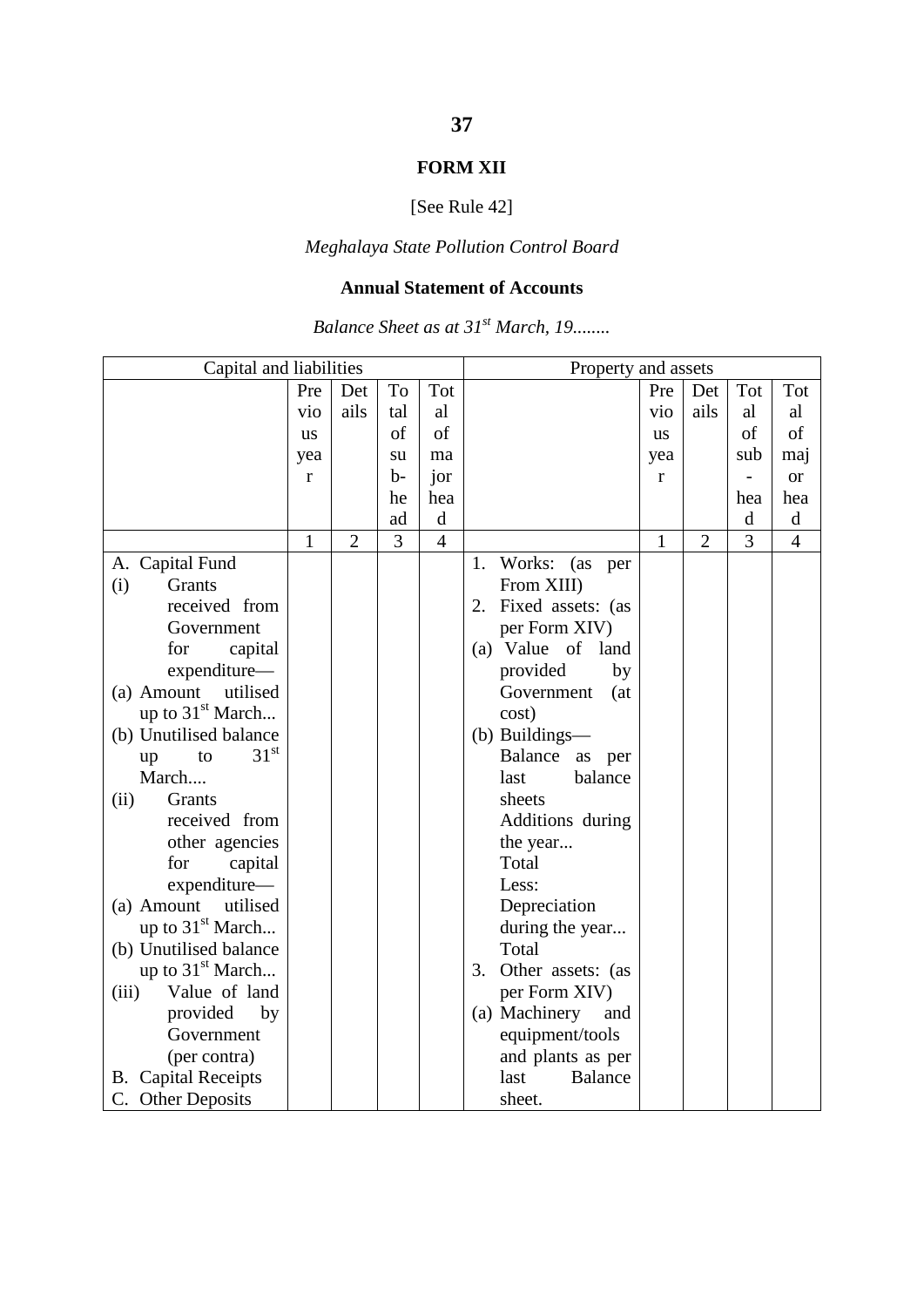| (a) Additions during<br>D. Amounts due:<br>Purchase<br>(i)<br>the year<br>Others<br>Total<br>(ii)<br>E. Excess of income<br>Less: Depreciation<br>during the year<br>over expenditure:<br>31 <sup>st</sup><br>$Up$ to<br>$(b)$<br>(i)<br>March<br>(c) Vehicles as per<br>Add for the<br>Balance<br>(ii)<br>last<br>sheet<br>year<br>Deduct-Excess<br>(iii)<br>Additions during the<br>of expenditure<br>year<br>Total<br>over income<br>Less: Depreciation<br>during the year<br>Total<br>(d) Furniture's<br>and<br>fixtures as<br>per<br>Balance<br>last<br>sheet<br>Additions during the<br>year<br>Total<br>Less: Depreciation<br>during the year<br>Total<br>4. Sundry debtors:<br>(i)<br>Amount<br>dur<br>from outside<br>bodies<br>for<br>expenditure<br>incurred<br>Less:<br>Amount<br>received<br>(ii)<br>Other Sundry<br>debtors<br>5. Advances<br>(a) Miscellaneous<br>advances<br>(b) Other<br>amounts<br>recoverable:<br>Cash at bank<br>(i)<br>Cash at hand<br>(ii)<br>Cash<br>(iii)<br>in | 1 | $\overline{2}$ | 3 | 4 |         | 5 | 6 | 7 | 8 |
|---------------------------------------------------------------------------------------------------------------------------------------------------------------------------------------------------------------------------------------------------------------------------------------------------------------------------------------------------------------------------------------------------------------------------------------------------------------------------------------------------------------------------------------------------------------------------------------------------------------------------------------------------------------------------------------------------------------------------------------------------------------------------------------------------------------------------------------------------------------------------------------------------------------------------------------------------------------------------------------------------------|---|----------------|---|---|---------|---|---|---|---|
|                                                                                                                                                                                                                                                                                                                                                                                                                                                                                                                                                                                                                                                                                                                                                                                                                                                                                                                                                                                                         |   |                |   |   |         |   |   |   |   |
|                                                                                                                                                                                                                                                                                                                                                                                                                                                                                                                                                                                                                                                                                                                                                                                                                                                                                                                                                                                                         |   |                |   |   |         |   |   |   |   |
|                                                                                                                                                                                                                                                                                                                                                                                                                                                                                                                                                                                                                                                                                                                                                                                                                                                                                                                                                                                                         |   |                |   |   |         |   |   |   |   |
|                                                                                                                                                                                                                                                                                                                                                                                                                                                                                                                                                                                                                                                                                                                                                                                                                                                                                                                                                                                                         |   |                |   |   |         |   |   |   |   |
|                                                                                                                                                                                                                                                                                                                                                                                                                                                                                                                                                                                                                                                                                                                                                                                                                                                                                                                                                                                                         |   |                |   |   |         |   |   |   |   |
|                                                                                                                                                                                                                                                                                                                                                                                                                                                                                                                                                                                                                                                                                                                                                                                                                                                                                                                                                                                                         |   |                |   |   |         |   |   |   |   |
|                                                                                                                                                                                                                                                                                                                                                                                                                                                                                                                                                                                                                                                                                                                                                                                                                                                                                                                                                                                                         |   |                |   |   |         |   |   |   |   |
|                                                                                                                                                                                                                                                                                                                                                                                                                                                                                                                                                                                                                                                                                                                                                                                                                                                                                                                                                                                                         |   |                |   |   |         |   |   |   |   |
|                                                                                                                                                                                                                                                                                                                                                                                                                                                                                                                                                                                                                                                                                                                                                                                                                                                                                                                                                                                                         |   |                |   |   |         |   |   |   |   |
|                                                                                                                                                                                                                                                                                                                                                                                                                                                                                                                                                                                                                                                                                                                                                                                                                                                                                                                                                                                                         |   |                |   |   |         |   |   |   |   |
|                                                                                                                                                                                                                                                                                                                                                                                                                                                                                                                                                                                                                                                                                                                                                                                                                                                                                                                                                                                                         |   |                |   |   |         |   |   |   |   |
|                                                                                                                                                                                                                                                                                                                                                                                                                                                                                                                                                                                                                                                                                                                                                                                                                                                                                                                                                                                                         |   |                |   |   |         |   |   |   |   |
|                                                                                                                                                                                                                                                                                                                                                                                                                                                                                                                                                                                                                                                                                                                                                                                                                                                                                                                                                                                                         |   |                |   |   |         |   |   |   |   |
|                                                                                                                                                                                                                                                                                                                                                                                                                                                                                                                                                                                                                                                                                                                                                                                                                                                                                                                                                                                                         |   |                |   |   |         |   |   |   |   |
|                                                                                                                                                                                                                                                                                                                                                                                                                                                                                                                                                                                                                                                                                                                                                                                                                                                                                                                                                                                                         |   |                |   |   |         |   |   |   |   |
|                                                                                                                                                                                                                                                                                                                                                                                                                                                                                                                                                                                                                                                                                                                                                                                                                                                                                                                                                                                                         |   |                |   |   |         |   |   |   |   |
|                                                                                                                                                                                                                                                                                                                                                                                                                                                                                                                                                                                                                                                                                                                                                                                                                                                                                                                                                                                                         |   |                |   |   |         |   |   |   |   |
|                                                                                                                                                                                                                                                                                                                                                                                                                                                                                                                                                                                                                                                                                                                                                                                                                                                                                                                                                                                                         |   |                |   |   |         |   |   |   |   |
|                                                                                                                                                                                                                                                                                                                                                                                                                                                                                                                                                                                                                                                                                                                                                                                                                                                                                                                                                                                                         |   |                |   |   |         |   |   |   |   |
|                                                                                                                                                                                                                                                                                                                                                                                                                                                                                                                                                                                                                                                                                                                                                                                                                                                                                                                                                                                                         |   |                |   |   |         |   |   |   |   |
|                                                                                                                                                                                                                                                                                                                                                                                                                                                                                                                                                                                                                                                                                                                                                                                                                                                                                                                                                                                                         |   |                |   |   |         |   |   |   |   |
|                                                                                                                                                                                                                                                                                                                                                                                                                                                                                                                                                                                                                                                                                                                                                                                                                                                                                                                                                                                                         |   |                |   |   |         |   |   |   |   |
|                                                                                                                                                                                                                                                                                                                                                                                                                                                                                                                                                                                                                                                                                                                                                                                                                                                                                                                                                                                                         |   |                |   |   |         |   |   |   |   |
|                                                                                                                                                                                                                                                                                                                                                                                                                                                                                                                                                                                                                                                                                                                                                                                                                                                                                                                                                                                                         |   |                |   |   |         |   |   |   |   |
|                                                                                                                                                                                                                                                                                                                                                                                                                                                                                                                                                                                                                                                                                                                                                                                                                                                                                                                                                                                                         |   |                |   |   |         |   |   |   |   |
|                                                                                                                                                                                                                                                                                                                                                                                                                                                                                                                                                                                                                                                                                                                                                                                                                                                                                                                                                                                                         |   |                |   |   |         |   |   |   |   |
|                                                                                                                                                                                                                                                                                                                                                                                                                                                                                                                                                                                                                                                                                                                                                                                                                                                                                                                                                                                                         |   |                |   |   |         |   |   |   |   |
|                                                                                                                                                                                                                                                                                                                                                                                                                                                                                                                                                                                                                                                                                                                                                                                                                                                                                                                                                                                                         |   |                |   |   |         |   |   |   |   |
|                                                                                                                                                                                                                                                                                                                                                                                                                                                                                                                                                                                                                                                                                                                                                                                                                                                                                                                                                                                                         |   |                |   |   |         |   |   |   |   |
|                                                                                                                                                                                                                                                                                                                                                                                                                                                                                                                                                                                                                                                                                                                                                                                                                                                                                                                                                                                                         |   |                |   |   |         |   |   |   |   |
|                                                                                                                                                                                                                                                                                                                                                                                                                                                                                                                                                                                                                                                                                                                                                                                                                                                                                                                                                                                                         |   |                |   |   |         |   |   |   |   |
|                                                                                                                                                                                                                                                                                                                                                                                                                                                                                                                                                                                                                                                                                                                                                                                                                                                                                                                                                                                                         |   |                |   |   |         |   |   |   |   |
|                                                                                                                                                                                                                                                                                                                                                                                                                                                                                                                                                                                                                                                                                                                                                                                                                                                                                                                                                                                                         |   |                |   |   |         |   |   |   |   |
|                                                                                                                                                                                                                                                                                                                                                                                                                                                                                                                                                                                                                                                                                                                                                                                                                                                                                                                                                                                                         |   |                |   |   |         |   |   |   |   |
|                                                                                                                                                                                                                                                                                                                                                                                                                                                                                                                                                                                                                                                                                                                                                                                                                                                                                                                                                                                                         |   |                |   |   |         |   |   |   |   |
|                                                                                                                                                                                                                                                                                                                                                                                                                                                                                                                                                                                                                                                                                                                                                                                                                                                                                                                                                                                                         |   |                |   |   |         |   |   |   |   |
|                                                                                                                                                                                                                                                                                                                                                                                                                                                                                                                                                                                                                                                                                                                                                                                                                                                                                                                                                                                                         |   |                |   |   |         |   |   |   |   |
|                                                                                                                                                                                                                                                                                                                                                                                                                                                                                                                                                                                                                                                                                                                                                                                                                                                                                                                                                                                                         |   |                |   |   |         |   |   |   |   |
|                                                                                                                                                                                                                                                                                                                                                                                                                                                                                                                                                                                                                                                                                                                                                                                                                                                                                                                                                                                                         |   |                |   |   |         |   |   |   |   |
|                                                                                                                                                                                                                                                                                                                                                                                                                                                                                                                                                                                                                                                                                                                                                                                                                                                                                                                                                                                                         |   |                |   |   |         |   |   |   |   |
|                                                                                                                                                                                                                                                                                                                                                                                                                                                                                                                                                                                                                                                                                                                                                                                                                                                                                                                                                                                                         |   |                |   |   |         |   |   |   |   |
|                                                                                                                                                                                                                                                                                                                                                                                                                                                                                                                                                                                                                                                                                                                                                                                                                                                                                                                                                                                                         |   |                |   |   |         |   |   |   |   |
|                                                                                                                                                                                                                                                                                                                                                                                                                                                                                                                                                                                                                                                                                                                                                                                                                                                                                                                                                                                                         |   |                |   |   |         |   |   |   |   |
|                                                                                                                                                                                                                                                                                                                                                                                                                                                                                                                                                                                                                                                                                                                                                                                                                                                                                                                                                                                                         |   |                |   |   | transit |   |   |   |   |
| Total                                                                                                                                                                                                                                                                                                                                                                                                                                                                                                                                                                                                                                                                                                                                                                                                                                                                                                                                                                                                   |   |                |   |   |         |   |   |   |   |
| Member-Secretary<br><b>Accounts Officer</b><br>Chairman                                                                                                                                                                                                                                                                                                                                                                                                                                                                                                                                                                                                                                                                                                                                                                                                                                                                                                                                                 |   |                |   |   |         |   |   |   |   |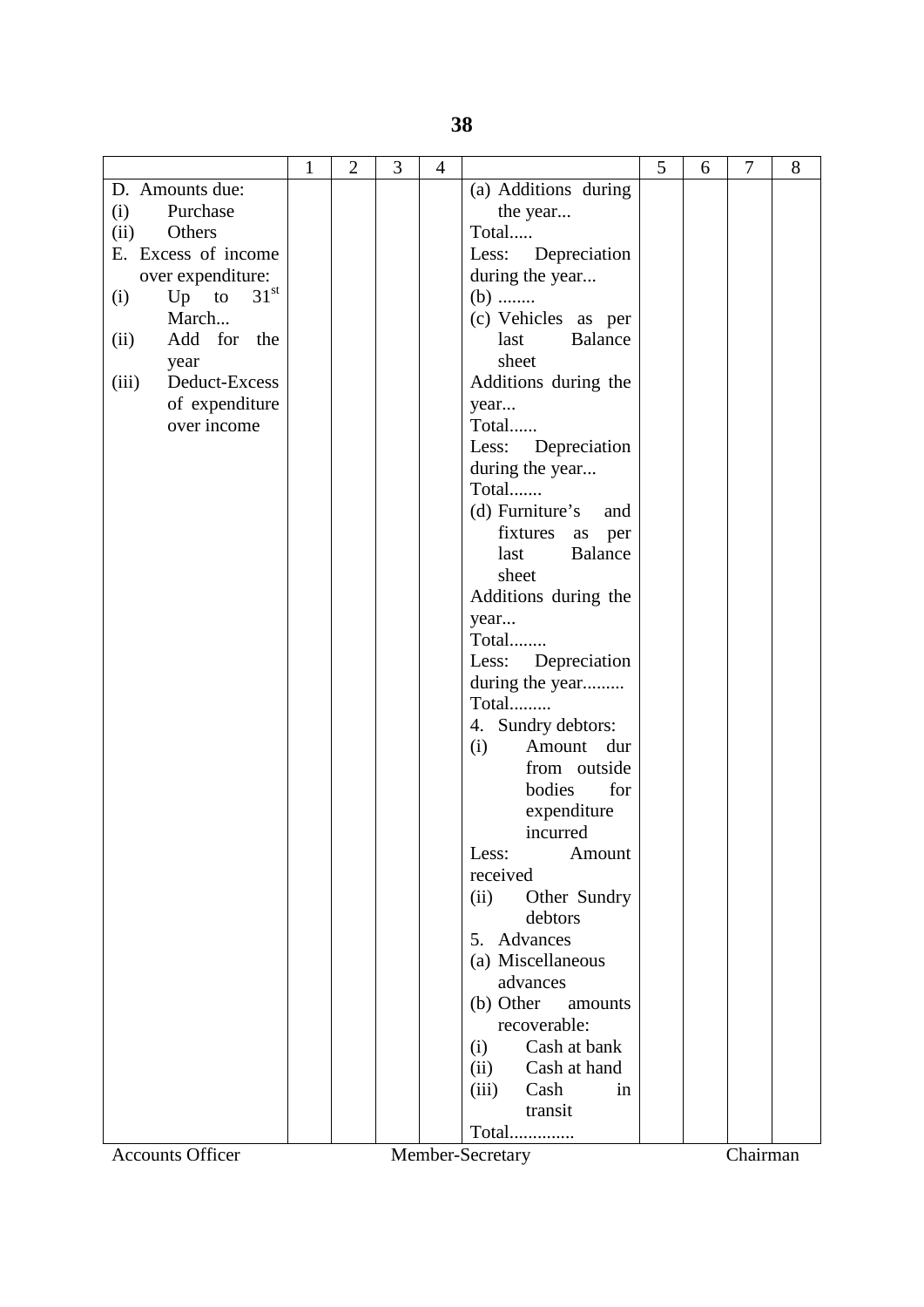#### **FORM XIII**

[See Rule 42]

## *Meghalaya State Pollution Control Board*

## **Annual Statement of Accounts**

*Expenditure on Works as on 31st March, 19....* 

*(Item: I Assets of the Balance-Sheet)* 

| Sl. No. | Name of Work |             | Up to $31st$ March, 19 |             |
|---------|--------------|-------------|------------------------|-------------|
|         |              | Direct      | Overhead               | Total       |
|         |              | expenditure | charges                | expenditure |
|         |              |             |                        |             |
|         |              |             |                        |             |

|             | During the year 19 |             | Up to $31st$ March, 19 |          |             |  |  |
|-------------|--------------------|-------------|------------------------|----------|-------------|--|--|
| Direct      | Overhead           | Total       | Direct                 | Overhead | Total       |  |  |
| expenditure | charges            | expenditure | expenditure            | charges  | expenditure |  |  |
|             |                    |             |                        |          |             |  |  |
|             |                    |             |                        |          |             |  |  |

Total

**Accounts Officer** 

Member-Secretary Chairman

## **FORM XIV**

#### [See Rule 42]

*Meghalaya State Pollution Control Board* 

## **Annual Statement of Accounts**

Fixed Assets as on 31<sup>st</sup> March, 19.... (Item 2 Assets of the Balance Sheet)

*Other Assets as on 31st March, 19.... (Item 3 Assets of the Balance Sheet)*

| Sl.                                         | Particul | Balance          | Additio  | Total | Depreciatio  | Sales or  | Balanc           | Cumulative     |
|---------------------------------------------|----------|------------------|----------|-------|--------------|-----------|------------------|----------------|
| N <sub>o</sub>                              | ars of   | as on            | ns       |       | n off during | write off | e as on          | depreciatio    |
|                                             | assets   | 31 <sup>st</sup> | during   |       | the year     | during    | 31 <sup>st</sup> | n as on $31st$ |
|                                             |          | march,           | the year |       |              | the year  | March,           | March,         |
|                                             |          | 19               |          |       |              |           | 19               | 19             |
|                                             |          | 3                |          |       |              |           |                  |                |
|                                             |          |                  |          |       |              |           |                  |                |
| <b>Accounts Officer</b><br>Member-Secretary |          |                  |          |       |              |           |                  | Chairman       |

#### **39**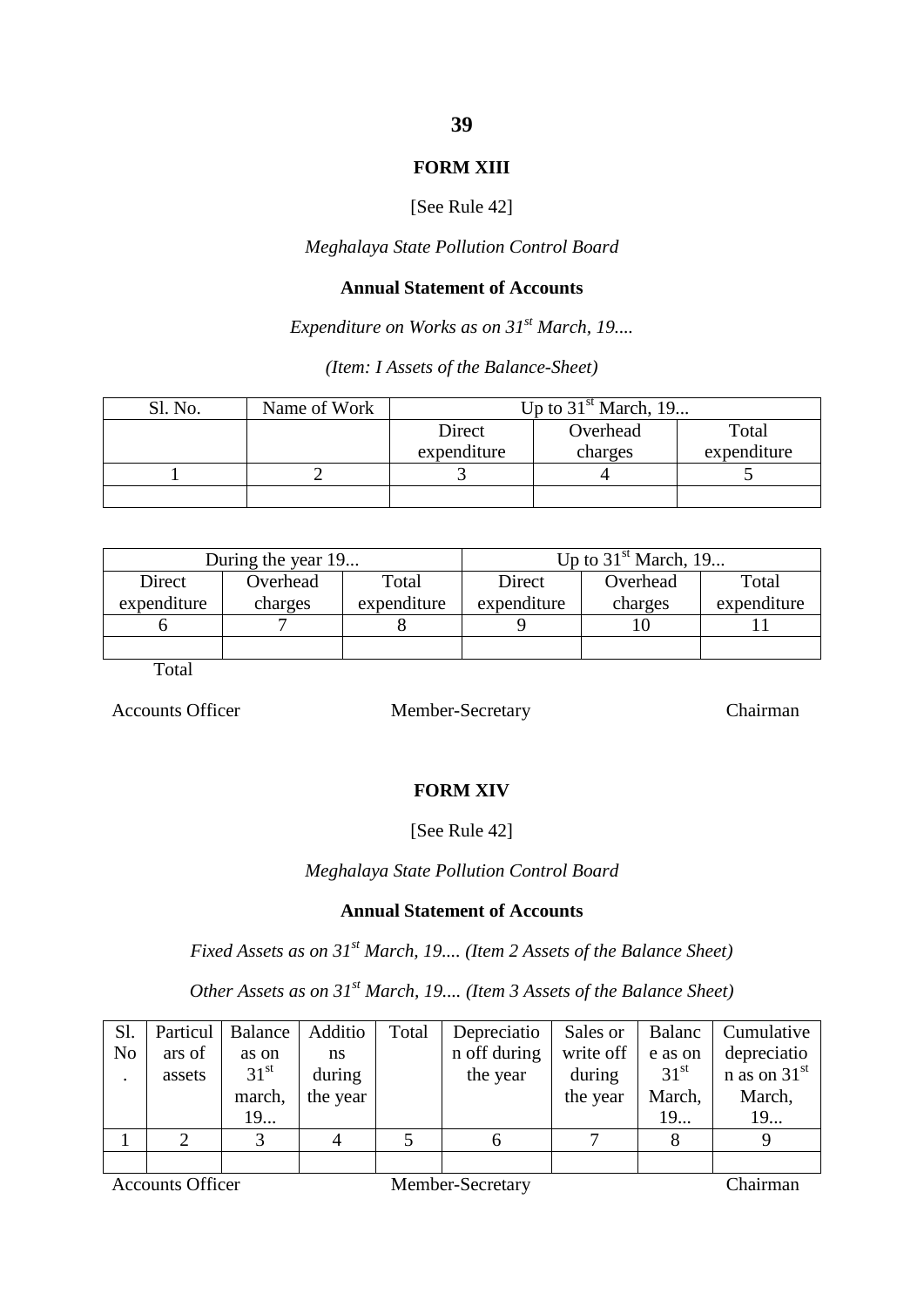#### **FORM XV**

#### [See Rule 43]

#### **Consent Register**

- 1. Consent No. and date
- 2. Receipt of Consent
- 3. Location of the Plant—
	- District
	- Taluk
	- Town
	- Village and Sy.No.
	- Local authority
- 4. Type of the Industrial plant as specified in the Schedule to the Act 5. All pollution control area
- 
- 6. Consent Classification:

| (a) Proposed                                 | Yes/No |
|----------------------------------------------|--------|
| (b) Operating                                | Yes/No |
| (c) Modification of existing emission source | Yes/No |
| (d) Location change                          | Yes/No |
| (e) Occupier change                          | Yes/No |
|                                              |        |

7. Emission standard

| Source No. | Pollutant | Emission rate Kg/hr or<br>standard/sec. |
|------------|-----------|-----------------------------------------|
|            |           |                                         |

- 8. Implementation dates:
	- (a) In the case of proposed industries date of expected commencement of operating
	- (b) Air pollution control equipment to be installed and emission standards achieved by
- 9. Other conditions of consent, if any
- 10. Remarks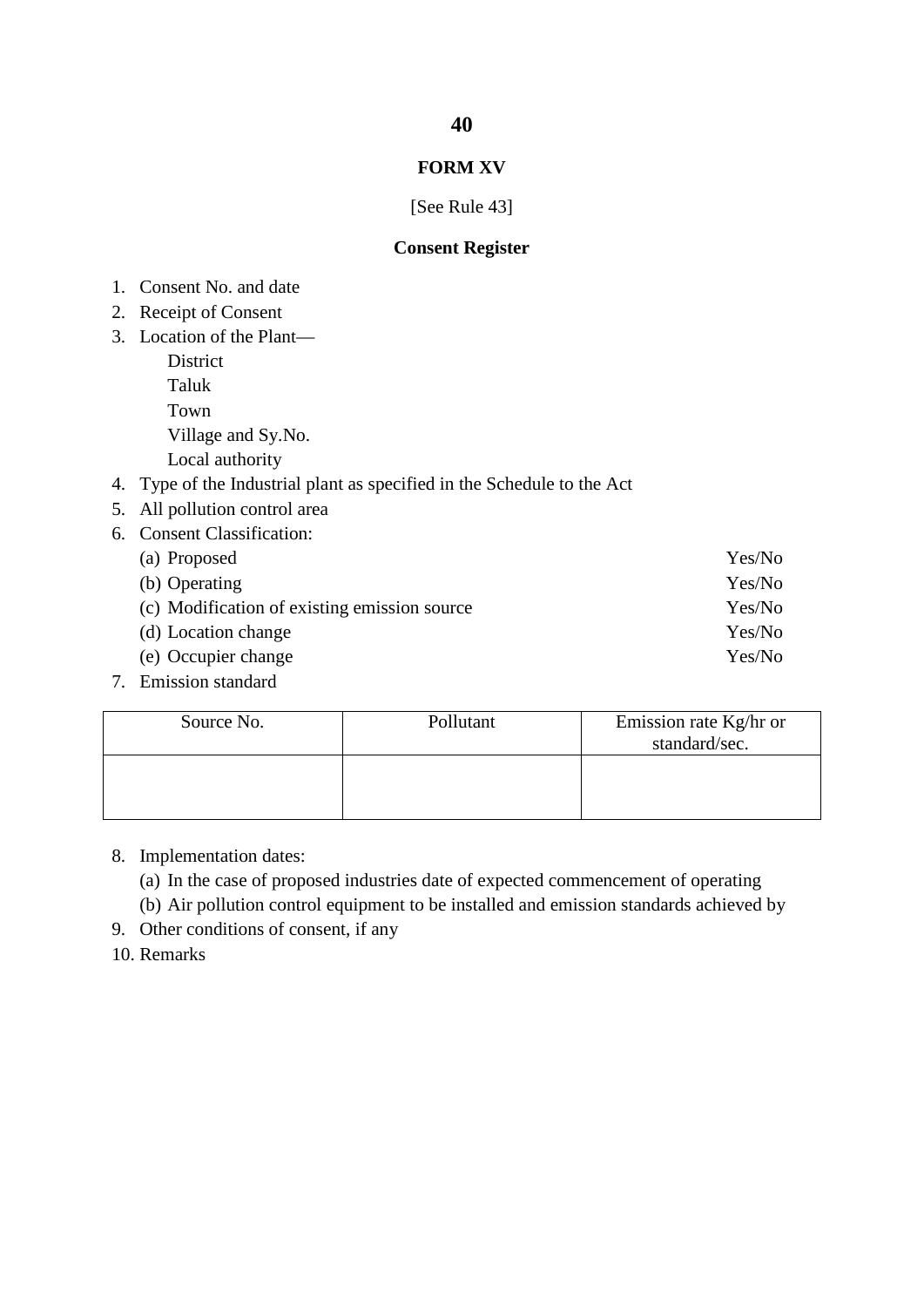# **APPENDIX II**

# [See Rule 43]

| Sl. No |                                                                                      | Consent fee |
|--------|--------------------------------------------------------------------------------------|-------------|
|        |                                                                                      | <b>Rs</b>   |
| 1.     | Asbestos and asbestos product industries                                             | 10,000      |
|        | 2. Cement and cement product industries                                              | 5,000       |
|        | 3. Ceramic and ceramic product industries                                            | 1,000       |
|        | 4. Chemical and alied and industries                                                 | 7,500       |
|        |                                                                                      | Per plant   |
|        | 5. Coal and lignite based chemical industries.                                       | 10,000      |
| 6.     | Engineering industries                                                               |             |
|        | (a) without heat treatment and electroplating                                        | 1,500       |
|        | (b) with heat treatment                                                              | 2,500       |
|        | (c) with electroplating                                                              | 2,500       |
|        | (d) with heat treatment and electroplating                                           | 5,000       |
|        | 7. Ferrous metallurgical industries                                                  | 10,000      |
|        | 8. Fertilizer industries                                                             | 7,500       |
|        |                                                                                      | Per plant   |
|        | 9. Foundries                                                                         | 5,000       |
|        | 10. Food and agricultural products industries                                        | 2,000       |
|        | 11. Mining industries                                                                | 10,000      |
|        | 12. Non-ferrous metallurgical industries                                             | 10,000      |
|        | 13. Ores/Mining processing industries including benefaction,<br>pelletization, etc.  | 10,000      |
|        | 14. Power (coal, petroleum and their products) generating plant<br>and boiler plants | 10,000      |
|        | 15. Paper and pulp (including paper product industries)                              | 5,000       |
|        | 16. Textile processing industries (made wholly or in part of<br>cotton)              | 2,500       |
|        | 17. Petroleum refineries                                                             | 5,000       |
|        | 18. Petroleum products and petro-chemical industries                                 | 10,000      |
|        | 19. Plants for recovery from and disposal of wastes                                  | 5,000       |
|        | 20. Incinerators                                                                     | 1,000       |
|        | Small Scale Industries, irrespective of the type of industries,                      |             |
|        | shall be charged Rs, 500 as consent fee.                                             |             |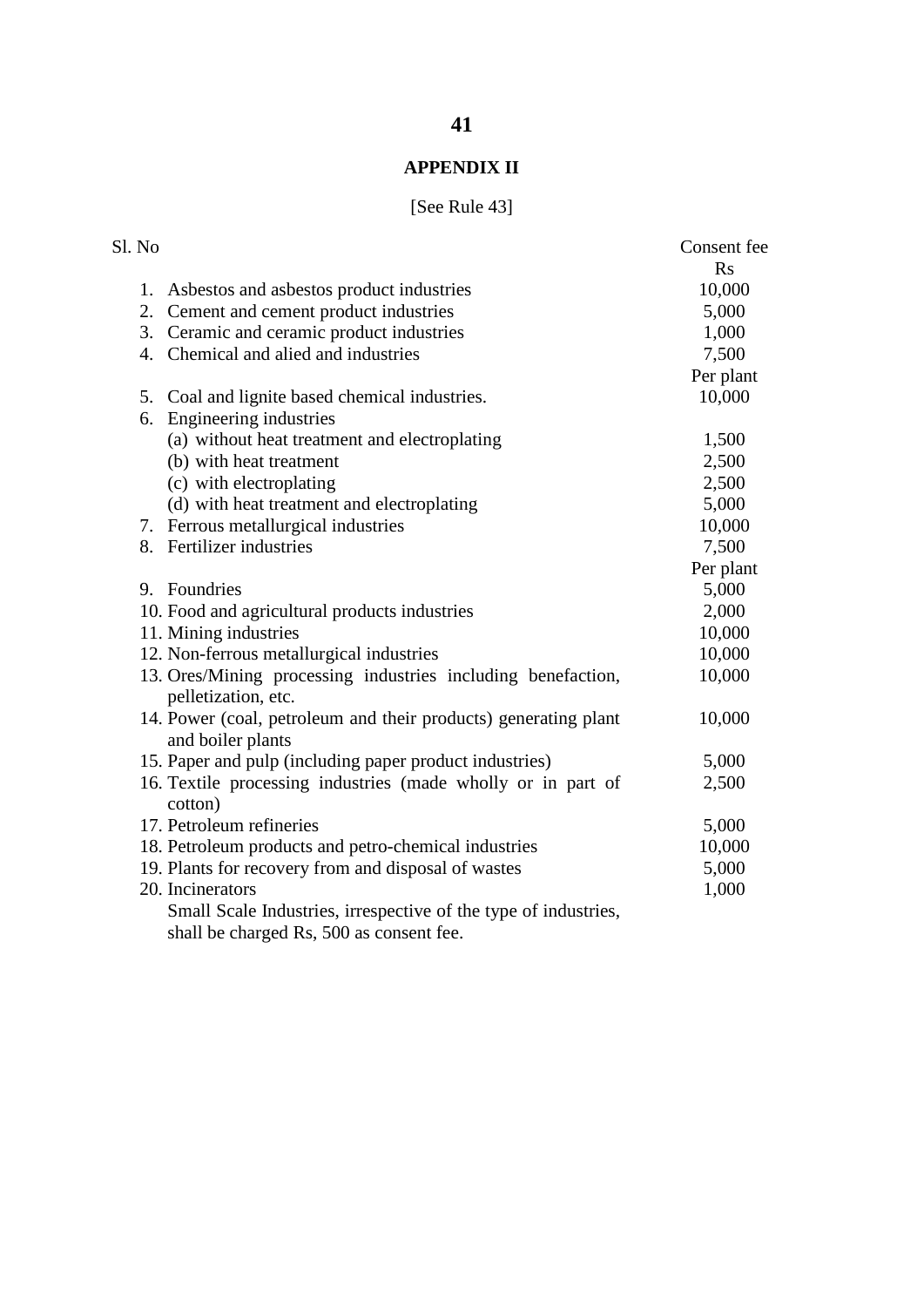#### **APPENDIX III**

#### [See Rule 35]

#### Budget and Account Heads

#### Heads of Accounts (Receipts)

#### 1.

- (a) Statutory contribution by State Government for Control Plan of Pollution
- (b) Statutory contribution by State Government for Control Non-Plan of Pollution
- (c) Share of West Cess Collection from Government of India Non-Plan
- 2. Fees:
	- (a) Testing charges
	- (b) Cess Appeal fee
	- (c) Consent fee
- 3. Other Receipts:
	- (a) Cost of consent application form
	- (b) Personal trunk call charges
	- (c) Cost of tender form
	- (d) Interest on Bank deposits
	- (e) Miscellaneous receipts
- 4. Recoveries of loans and advances:
	- (a) Festival advance
	- (b) House building advance
	- (c) Advance for purchase of motor conveyances
	- (d) Advance for purchase of other conveyances
		- Total (Gross)
- 5. Less:

Amount transferred to sinking fund Amount transferred to revolving fund Total (Net)

*Heads of Accounts (Expenditure)* 

Pollution Control:

- A. Direction and Administration—
	- Salaries
	- Wages
	- Travelling expenses
	- Office expenses
	- Rent, rate and taxes
	- Machinery and equipment/tools and plant
	- Refund of cess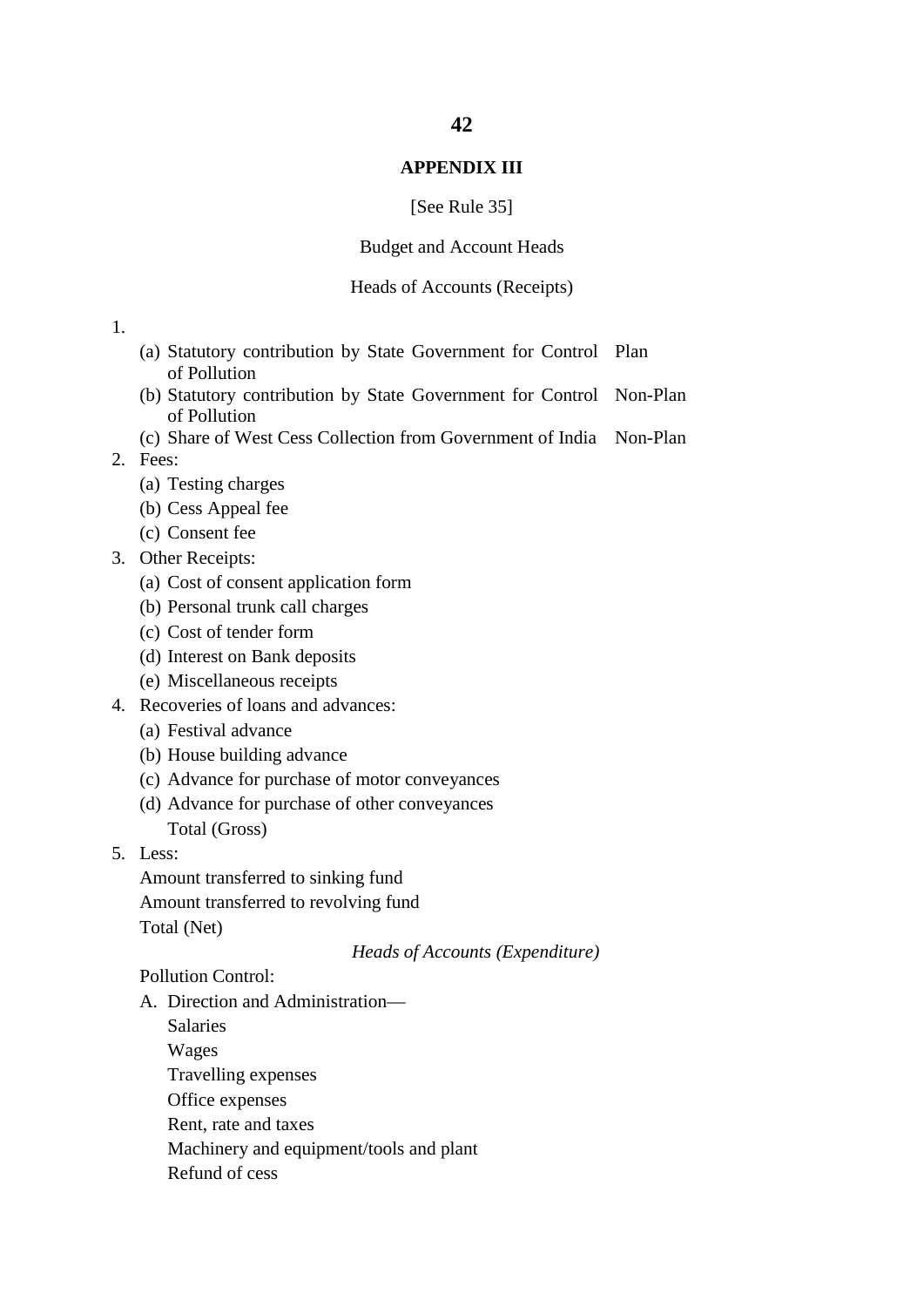Other charges

- Suspense
- B. Regional Offices:
	- Salaries
	- Wages
	- Travelling expenses
	- Office expenses
	- Rent, rate and taxed
	- Other charges
- C. Laboratories :
	- Salaries
	- Wages
	- Travelling expenses
	- Office expenses
	- Rent, rate and taxes
	- Scientific equipments
	- Supplies and materials
	- Maintenance of laboratory
- D. Monitoring, Research and Development: Wages
	- Machinery and equipment/tools and plant Supplies and materials
	- Other charges:
	- (i) .............
	- (ii) ..............
- E. Projects:
	- (i) Studies on Water Pollution
	- (ii) Studies on Air Pollution

# *Heads of Accounts (Funds)*

- 1. Pollution Control Board Provident Fund.
- 2. Sinking Fund.
- 3. Revolving Fund.

# **APPENDIX IV**

# [See Rule 41]

# **Annual Report for the Financial Year April 19...to March 19...**

- 1. Introductory
- 2. Constitution of the board including changes therein